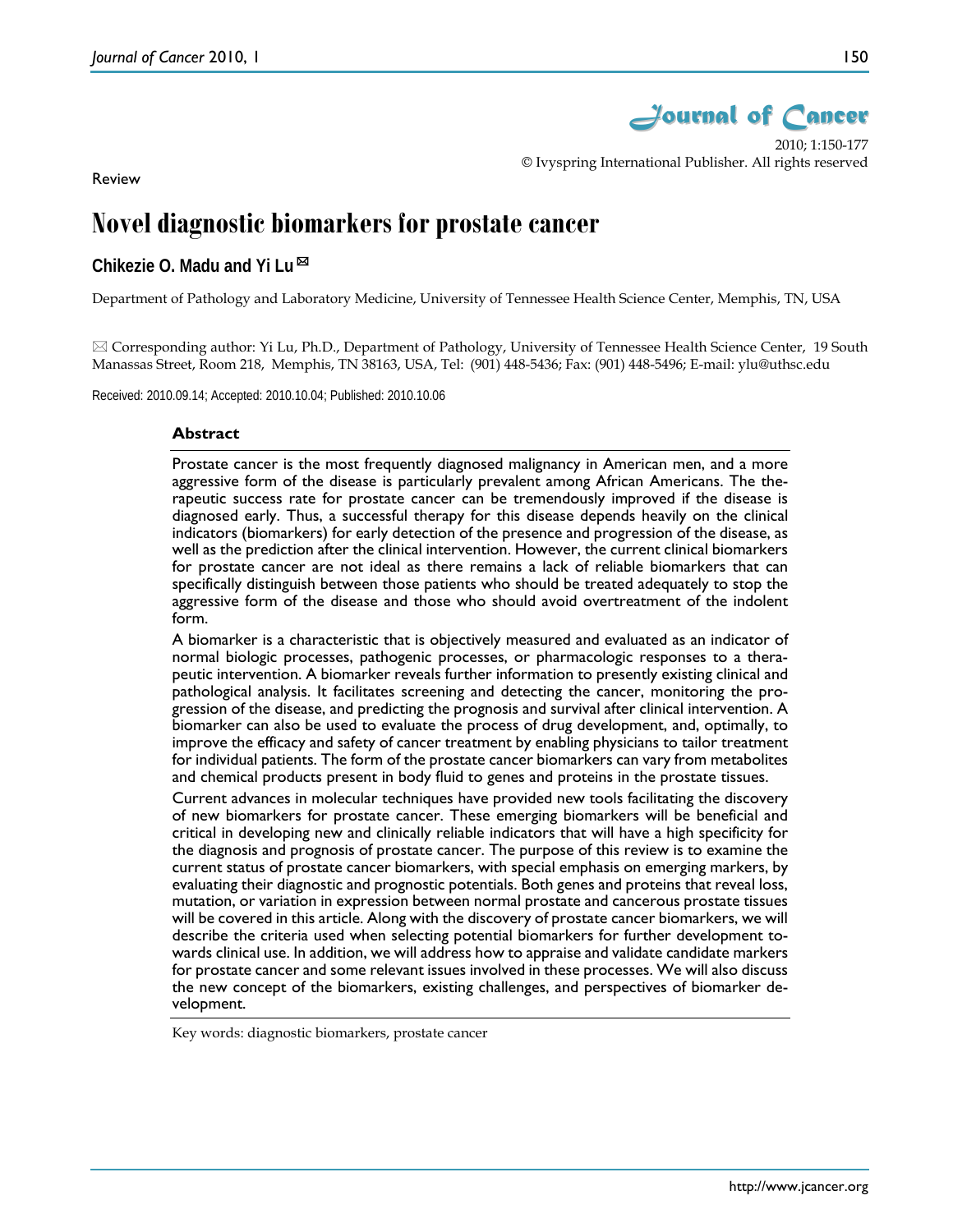### **1. Introduction**

#### **Epidemiology of prostate cancer**

With an estimated 192,280 new cases in 2009, prostate cancer is one of the most commonly diagnosed malignancies in American men (1). It is also the second leading cause of cancer death in American males, exceeded only by lung cancer. An estimated 27,360 men will die from prostate cancer in 2009 (1).

Prostate cancer is a disease of mainly older men. An early observation reports that more than 65% of all prostate cancers are diagnosed in men over the age of 65 (2). Compared with the occurrences in the White population, the incidence of prostate cancer is approximately 60% higher in Black men, while native Japanese and Chinese populations have a low risk of incidence and mortality (3). Furthermore, African-American men generally are diagnosed with more advanced stages of prostate cancer and at an earlier age (4). Consequently, much effort is being placed on detecting prostate cancer in an early, curable stage to decrease the rate of mortality from this disease. Along with genetics, social and environmental factors (especially diet and lifestyle) may act as the determining factors, which may explain why some individuals are at higher risk for developing prostate cancer than are others. Nevertheless, in most cases, this disease can be treated effectively and even eradicated when the disease is detected at a very early stage (2).

### **Biomarkers**

The National Cancer Institute defines a biomarker as "a biological molecule found in blood, other body fluids, or tissues that is a sign of a normal or abnormal process or of a condition or disease." A biomarker may be objectively measured and evaluated as an indication of normal biologic processes, pathogenic processes, or pharmacologic responses to a particular treatment or condition (5-7). Biomarkers are widely used as analytical tools to assess biological parameters for a rapid and comprehensive therapeutic analysis. In addition, biomarker measures can further the development and evaluation of new therapies (8).

In pilot studies involving therapeutic candidates, biomarkers can be used as criteria for deciding on lead compounds for the third phase of clinical trials (8). They also help in the understanding of clinical pharmacology, and are essential in the planning of clinical trials, which strives to promptly and ultimately assess safety and effectiveness (9, 10) (Table 1 and 2). Biomarkers that represent highly sensitive and specific indicators of disease pathways are often used

as substitutes for outcomes in clinical trials where they can be used to predict and evaluate the clinical risk and/or benefit of a treatment, which is the optimal objective of all therapeutic interventions (11).

**Table 1.** Use of Cancer Biomarkers in Patient Care

| <b>Use of Biomarker</b>                             | <b>Clinical Goal</b>                                                                                                                                             |
|-----------------------------------------------------|------------------------------------------------------------------------------------------------------------------------------------------------------------------|
| <b>Risk Stratification</b>                          | Used in evaluating the probability<br>of the occurrence or recurrence of<br>cancers.                                                                             |
| Chemoprevention                                     | To determine and target the cellu-<br>lar and molecular mechanisms of<br>carcinogenesis in preneoplastic<br>tissues.                                             |
| Screening                                           | Used to recognize early-stage<br>cancers in the general population<br>and administer early treatment.                                                            |
| Diagnosis and Classification                        | Used to reliably determine and<br>distinguish the presence and type<br>of cancer.                                                                                |
| Prognosis                                           | Helps in estimating the likely<br>outcome of the disease, without<br>considering treatment, to establish<br>the intensity of treatment.                          |
| Prediction of treatment                             | Anticipate the response to respec-<br>tive treatments and select the<br>therapy with the highest probabil-<br>ity of being effective in a particular<br>patient. |
| Therapy Tracking and<br>Post-treatment Surveillance | Used in assessing the effectiveness<br>and adverse effects of a treatment<br>and to provide early determination<br>and treatment of recurrent disease.           |

**Table 2**. Biomarker Application in Drug Development

| <b>Use of Biomarker</b>                         | Drug Development Goal                                                                                                                                                |
|-------------------------------------------------|----------------------------------------------------------------------------------------------------------------------------------------------------------------------|
| <b>Target Verification</b>                      | Used to establish that a probable<br>drug target executes a pivotal<br>function in the physiology of the<br>disease.                                                 |
| Early Compound Selection                        | Determine the most favorable<br>compounds in terms of safety and<br>efficacy.                                                                                        |
| Pharmacodynamic Assays                          | Used to ascertain the drug's effect<br>on the body to establish a dosing<br>regimen.                                                                                 |
| <b>Patient Selection for Clinical</b><br>Trials | Aids in patient selection based on<br>disease subtype or likelihood of<br>positive response versus adverse<br>reaction                                               |
| Surrogate Endpoint in Drug<br>Approval          | Used for a quick assessment of the<br>safety and efficacy of the therapy<br>by using a short-term outcome<br>(biomarker) instead of a long-term<br>primary endpoint. |

#### **Types of cancer biomarkers**

Cancer biomarkers are usually classified into three categories: prognostic, predictive, and pharmacodynamic. Prognostic biomarkers predict the natural course of the cancer and to distinguish the tumor's outcome. They also help determine whom to treat, how aggressively to treat, and which candidates will likely respond to a given drug and the most effective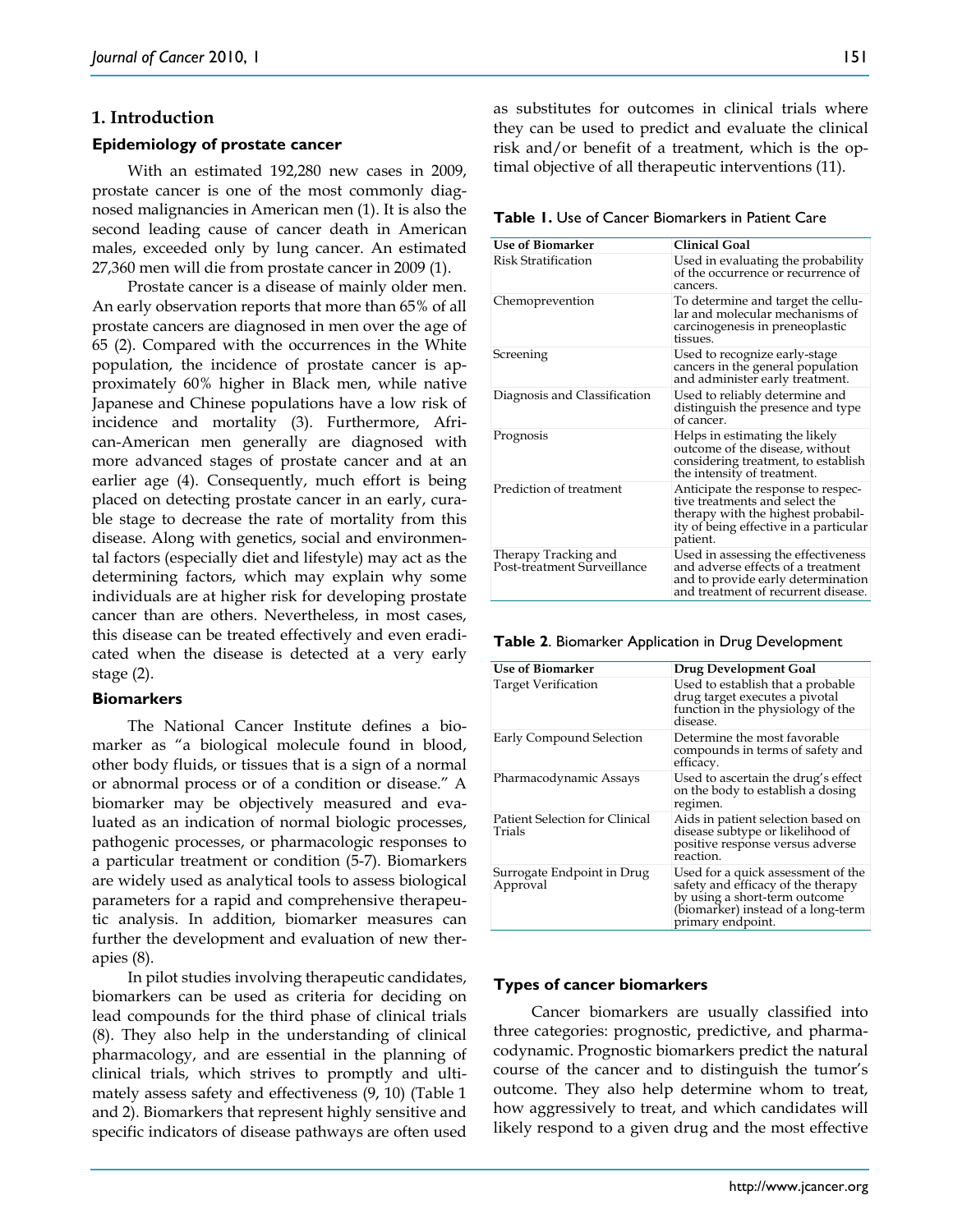dose. Predictive biomarkers evaluate the probable benefit of a particular treatment. Pharmacodynamic biomarkers assess the imminent treatment effects of a drug on a tumor and can possibly determine the proper dosage in the early stages of clinical development of a new anticancer drug (12).

Instead of analyzing the tumor cells themselves, the molecular composition of a tumor can be indirectly characterized by analyzing blood samples and searching for variations in serum proteins, thereby improving the precision of screening and curtailing the need for invasive diagnostic procedures. Some difficulties were encountered initially in an attempt to reproduce these cancer-specific serum proteins. With advances in our ability to measure quantitatively, collect standardized samples, and resolve the problems of reduced sensitivity in detection, confidence in the results of this approach has risen (12). Measurements from biomarkers can be used to adjust empirical results of clinical trials by establishing a relationship between the effects of interventions on molecular/cellular pathways and clinical responses, thereby providing a way for scientists to comprehend mechanistically the differences in clinical response that may be affected by uncontrolled variables (5).

# **2. BIOLOGY AND STAGING OF ROSTATE CANCER**

#### **Biology of prostate cancer**

Located under the bladder and in front of the rectum, the prostate is a small, soft gland with the urethra running directly through it (2). Androgens regulate the prostate gland as the major stimulus for cell division in prostatic epithelium (13). Although androgens are regarded as major contributors to prostatic carcinogenesis, there is little direct evidence to demonstrate that androgens cause prostate cancer. In part because of the lack of easily measurable hormonal events in men, there is insufficient evidence to establish an indirect role for androgens relative to the cause of the disease (14).

Prostate cancer occurs when the rate of cell division surpasses cell death, leading to uncontrolled tumor growth. Subsequent to the initial transformation event, further mutations of a multitude of genes, including the genes for p53 and retinoblastoma, can result in tumor progression and metastasis (15). More than 95% of prostate cancers are adenocarcinomas that arise from prostatic epithelial cells (16). Of these cases, 70% occur in the peripheral zone, 15-20% in the central zone, and 10-15% in the transitional zone. The majority of cancer cells are multifocal and influenced simultaneously by numerous regions of the prostate

gland, indicating that prostate cancer is probably the result of clonal and nonclonal tumors (15). The cells from these tumors can metastasize through the lymphatic system and the bloodstream if untreated and allowed to grow. Arriving at their final destination, the tumor cells lodge and grow secondary tumors, resulting in a dramatic decline in the cure rates for the disease. The presence of these prostate cancer cells in another site, such as bone, does not change its classification to bone cancer–for instance. The new tumor is still considered to be prostate cancer (2).

There is an architectural and cytological similarity between prostate cancers identified clinically and those detected incidentally at autopsy, although differences do exist in numerous pathologic features. Compared to the clinically identified cancers, incidentally found cancers are usually small, sufficiently or moderately differentiated, and confined to the prostate (17-21). In addition, unsuspected prostate cancers found at the time of cystoprostatectomy for the treatment of bladder cancer are similar to autopsy cancers (20). Seventy-eight percent of unexpected prostate cancers found in cystoprostatectomy specimens are small, confined to the prostate, and moderately to well differentiated, compared with only 9% of the clinically detected cancers with such features (19). Twenty-nine percent of clinically found cancers are advanced as compared with none of the cystoprostatectomy cancers (22).

#### **Prostate cancer staging systems**

Stage and grade classification of a tumor is frequently complemented by the biomarker expression when biologically targeted therapeutics are discussed. The stage of the cancer indicates certain aspects of the cancer such as the tumor size, depth of its penetration, extent to which the cancer has spread, and to which organ(s) it has metastasized and invaded, as well as its effect on the organ(s) in relation to the stage (23). The stage at diagnosis of cancer is considered the most important indicator regarding survival of the patient. Stage is also very important because the required therapy is directly related to and frequently varied based on it (24).

Two main classification systems are used to stage tumors: the Jewett system (stages A through D) described in 1975 and since modified (25) and the TNM system adopted in 1997 by the American Joint Committee on Cancer (AJCC) and the International Union against Cancer. In 2002, the TNM classification system was further revised by the AJCC (26). These systems can reveal nonpalpable tumors by identifying an increase in serum prostate-specific antigen (PSA) level or an aberrant transrectal ultrasound image.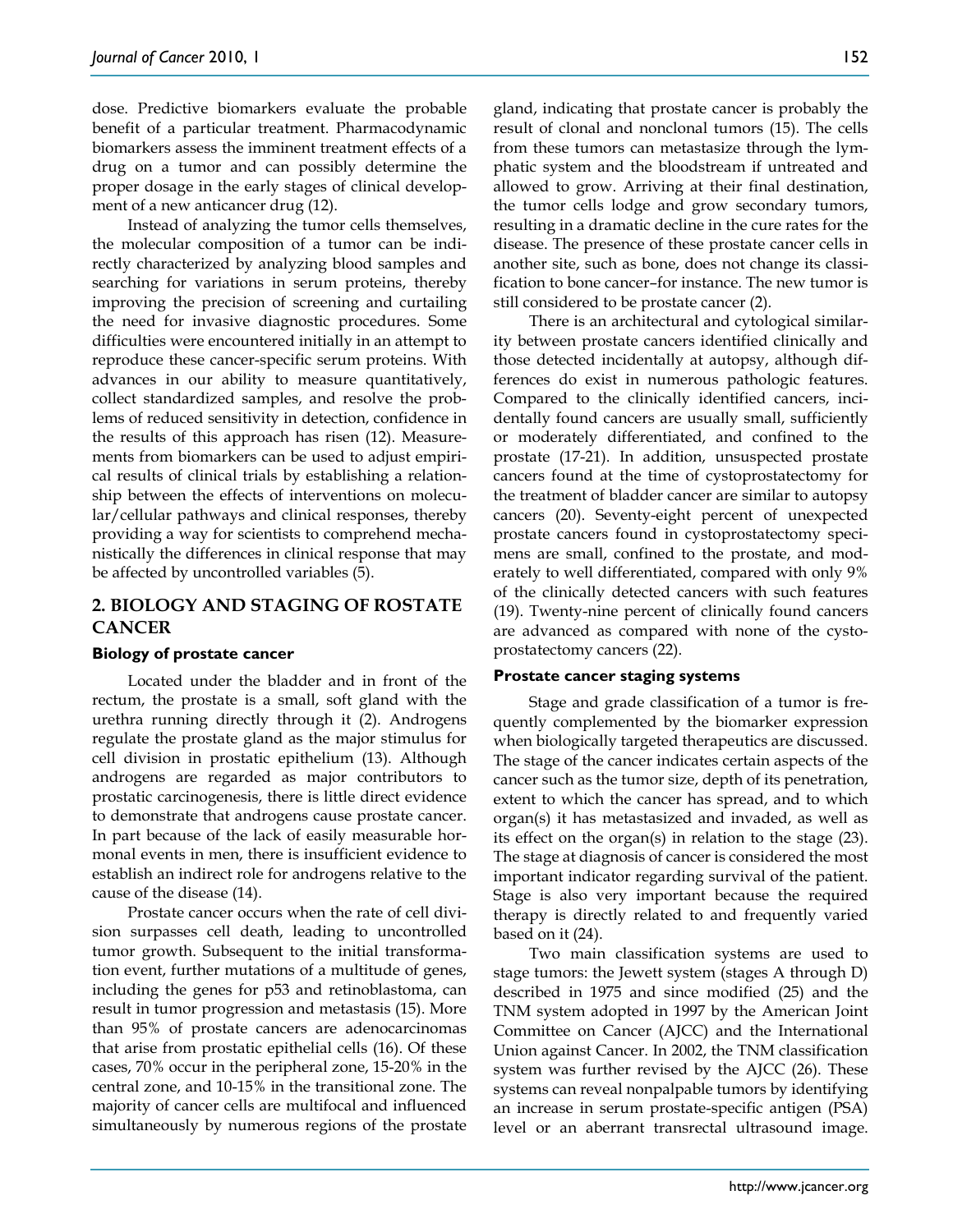These systems can also categorize patients based on tumor detection technique and distinguish nonpalpable prostate cancers (those detected during transurethral resection) from palpable ones (those detected by digital rectal examination) (27).

The TNM staging system is based on the extent of the tumor size and grade (T), detection in the lymph nodes (N), and any other possible metastasis **(**M) (28). It corresponds to one of five stages of the traditional staging system (a progression of the cancer from Stage 0 to Stage IV), but it has the advantage of revealing more detail by separating designations for the primary tumor, regional nodes, and distant metastases via more specific alphanumeric subcategories. An added number or letter is used to specify the size or extent of the tumor and the extent of spread (2, 27) (Table 3). The staging system is important and essential, however insufficient it is by itself. Other significant variables that may contribute to the evaluation include the grade; PSA level; DNA ploidy; nuclear morphometry; and a number of cellular, molecular, genetic, and environmental factors (29).

Knowledge of the stage of disease facilitates determining how aggressively to treat the disease and how likely the available treatment options will eliminate the disease (2). Although it can be difficult to accurately stage the cancer, incorrect staging can result in improper treatment and substantial decrease in the patient's chance of survival (23). The results from some common tests like digital rectal examination (DRE), serum PSA test, or transrectal ultrasound (TRUS) can reveal the probability of the incidence of prostate cancer. Any positive cases from these tests are usually followed by biopsy and histological examination for verification. Several other tests, including X-rays, MRIs, CT scans, and bone scans, can then be used to determine the stage of cancer and to detect any localized cancers outside the prostate (2). Despite the fact that the staging systems can reveal the extent of disease, the test results cannot be used independently to ascertain the stage of the disease, to select the best treatment options, or to envisage outcomes because they are not capable of detecting very small groups of cancer cells (30).

| Primary Tumor (T)                 | <b>Early Stage</b>                                                                                                                                                           | <b>Advanced Stage</b>                                                                                                                        |
|-----------------------------------|------------------------------------------------------------------------------------------------------------------------------------------------------------------------------|----------------------------------------------------------------------------------------------------------------------------------------------|
|                                   | TX: Primary tumor cannot be evaluated                                                                                                                                        |                                                                                                                                              |
|                                   | T0: No evidence of primary tumor                                                                                                                                             |                                                                                                                                              |
|                                   | T1: Although the tumor is present, it is clinically not<br>palpable or visible by imaging. It may have been de-<br>tected by needle biopsy, after finding a raised PSA level |                                                                                                                                              |
|                                   |                                                                                                                                                                              | T1a: Found incidental to other surgery; tumor was inciden-<br>tally found in less than 5% of prostate tissue resected (for<br>other reasons) |
|                                   |                                                                                                                                                                              | T1b: Found incidental to other surgery; present in 5% or more<br>of tissue                                                                   |
|                                   |                                                                                                                                                                              | T1c: Identified by needle biopsy performed a result of an<br>elevated serum PSA                                                              |
|                                   | T2: Tumor confined within prostate, the tumor can be<br>palpated on examination, but has not spread outside<br>the prostate                                                  |                                                                                                                                              |
|                                   |                                                                                                                                                                              | T2a: the tumor is in half or less than half of one of the pros-<br>tate gland's two lobes                                                    |
|                                   |                                                                                                                                                                              | T2b: the tumor is in more than half of one lobe, but not both                                                                                |
|                                   |                                                                                                                                                                              | T2c: The tumor is in both lobes but is still inside the prostate<br>gland                                                                    |
|                                   | T3: Tumor extends through prostate capsule                                                                                                                                   |                                                                                                                                              |
|                                   |                                                                                                                                                                              | T3a: the tumor has spread through the capsule on one or both<br>sides                                                                        |
|                                   |                                                                                                                                                                              | T <sub>3</sub> b: the tumor has invaded one or both seminal vesicles                                                                         |
|                                   |                                                                                                                                                                              | T <sub>3</sub> c Extends into seminal vesicles                                                                                               |
|                                   | T4: The tumor has spread into other body organs<br>nearby, such as the rectum or bladder                                                                                     |                                                                                                                                              |
|                                   |                                                                                                                                                                              | T4a: Invades bladder neck, external sphincter, or rectum                                                                                     |
|                                   |                                                                                                                                                                              | T4b: Invades muscles and/or pelvic wall                                                                                                      |
| <b>Regional Lymph</b><br>Nodes(N) |                                                                                                                                                                              |                                                                                                                                              |
|                                   | NX: Regional lymph nodes cannot be evaluated                                                                                                                                 |                                                                                                                                              |
|                                   | N0: No regional lymph node involvement; no cancer<br>cells found in any lymph nodes                                                                                          |                                                                                                                                              |
|                                   | N1: One positive lymph node smaller than 2 cm<br>across, there has been spread to the regional lymph<br>nodes                                                                |                                                                                                                                              |

#### **Table 3** The TNM Staging System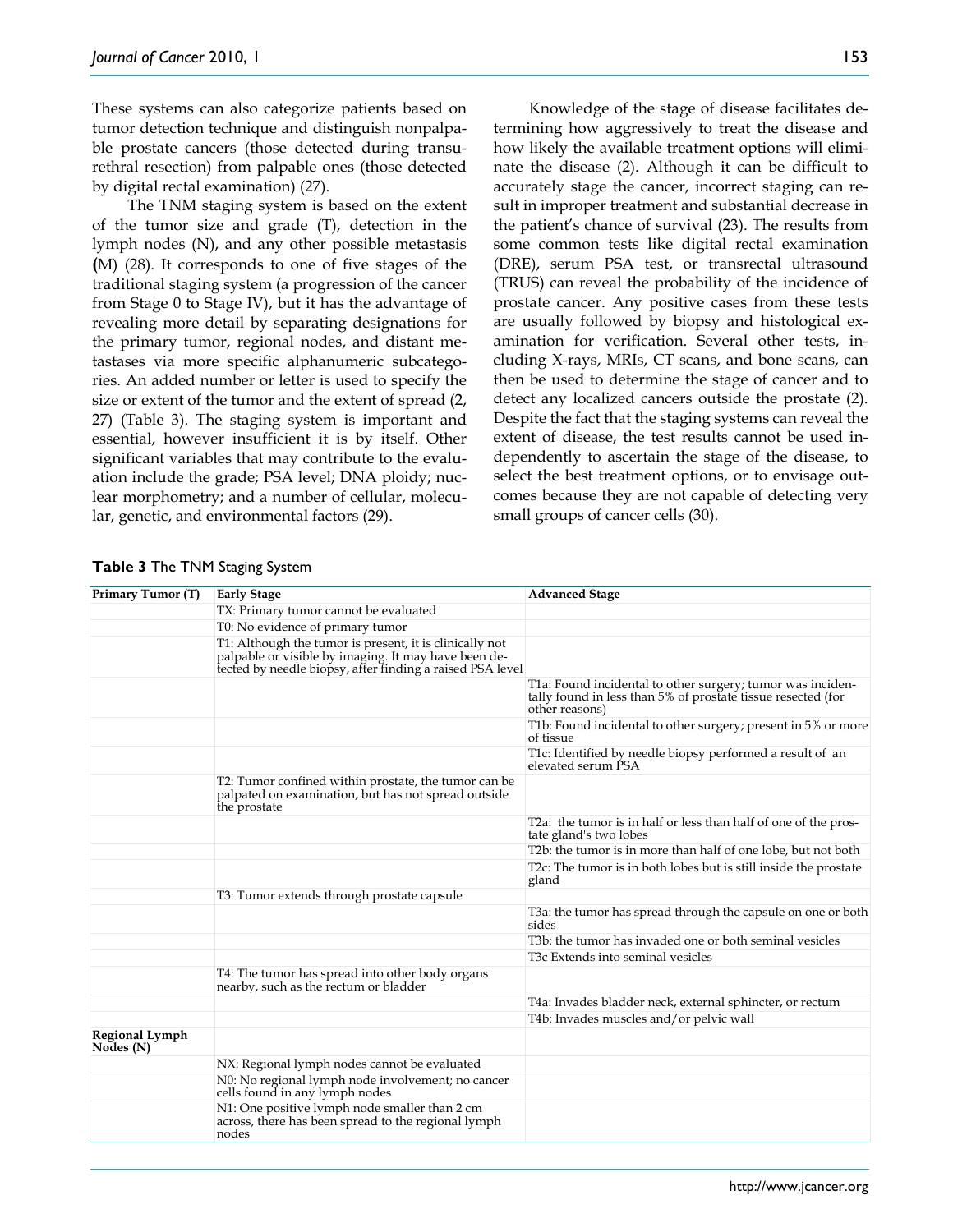|                           | N2: More than one positive lymph node Or one that is<br>between 2 and 5cm across |                                                                                      |
|---------------------------|----------------------------------------------------------------------------------|--------------------------------------------------------------------------------------|
|                           | N3: Any positive lymph node that is bigger than 5 cm<br>across                   |                                                                                      |
| Distant Metastasis<br>(M) |                                                                                  |                                                                                      |
|                           | MX: Distant metastasis cannot be evaluated                                       |                                                                                      |
|                           | M0: No distant metastasis                                                        |                                                                                      |
|                           | M1: there is distant metastasis                                                  |                                                                                      |
|                           |                                                                                  | M <sub>1</sub> a: the cancer has spread to lymph nodes beyond the re-<br>gional ones |
|                           |                                                                                  | M1b: the cancer has spread to bone                                                   |
|                           |                                                                                  | M1c: the cancer has spread to other sites                                            |

The TNM staging system based primarily on the anatomical extent of disease, which considers the tumor size or depth (T), lymph node spread (N), and presence or absence of metastases (M). The TNM system is used as a standard for staging and predicting survival, choice of early treatment, and stratification of patients in clinical trials.

# **3. SCREENING FOR PROSTATE CANCER**

Prostate cancer generally does not present any symptoms until it becomes locally advanced or metastatic disease. Therefore, in the past, efforts at screening and early detection have used all available tools for diagnosis in asymptomatic patients before the presentation of symptoms (14). The detection and management of prostate cancer is controversial, especially regarding screening and therapy choice after diagnosis. For example, a patient can be diagnosed late in life with a low-grade prostate cancer that may not have any impact on the quality or length of his life, while a younger man with a high-grade lesion can have an advanced disease and die within 5 years because of the disease's aggressive progression. This intriguing observation demonstrates the unusual biological heterogeneity of prostate cancer and demands distinctive classification (14).

Nonetheless, a greater number of patients are now diagnosed at an earlier stage thanks to the advanced tools for prostate cancer diagnosis that has improved considerably in recent years. Just as the screening and early diagnosis techniques for cervical and breast cancer have been shown to successfully reduce the death rates, respectively, from these cancers, screening for prostate cancer has successfully accomplished the same goal (31). Some of the major techniques used in assessing prostate cancer in its early stage are the DRE, PSA blood test, and TRUS (31, 32).

DRE is regarded as a basic tool for screening and early detection of prostate cancer and is estimated to have about a 59% overall accuracy (33). Despite its seemingly poor sensitivity, DRE is a routine method for prostate cancer screening because it often detects cancers missed by other tests (34). Its main advantage is that it may detect cancer in some men with normal PSA levels and whose tumors are small and well dif-

ferentiated in most cases (33). An additional advantage of DRE is that it is a relatively inexpensive procedure that is normally well tolerated, and it can be used to investigate other abnormal conditions of the prostate, such as benign prostatic hyperplasia (BPH) (35). The main limitation of DRE is that most palpable cancers are not early cancers, and many clinically important cancers are located in regions of the gland that are distant and thus evasive to digital palpation (34). A population-based case-control study on men who died as a result of prostate cancer reported that DRE screening might have prevented as many as 50 to 70% of the deaths from the disease (36). However, controversial results from two other studies revealed that there is no evidence that men who died as a result of prostate cancer were less likely to have received the screening compared to those who survived (37, 38). Based on studies investigating the sensitivity and specificity of DRE and its role in the early detection of prostate cancer, the majority of experts agree that detection is less likely when using DRE independently as opposed to DRE in combination with other predictors (39).

Serum prostate-specific antigenPSA, discovered in 1971, is considered the most important biomarker for detecting, staging, and monitoring cancer of the prostate in its early stage (40-47). PSA is a member of the family of human kallikrein proteases with a molecular mass of approximately 30 kDa and chymotryptic-like activity. In serum, PSA is bound primarily by α1-antichymotrypsin (ACT), an endogenous protease inhibitor, and also by another similar inhibitor, α2-microglobulin (A2M). PSA was initially thought to be solely synthesized by epithelial cells of the prostate and thus was used as a biomarker for diagnosing and managing prostate cancer (48). However, PSA has also been found in a variety of human normal and tumor cell lines and in biological fluids synthesized by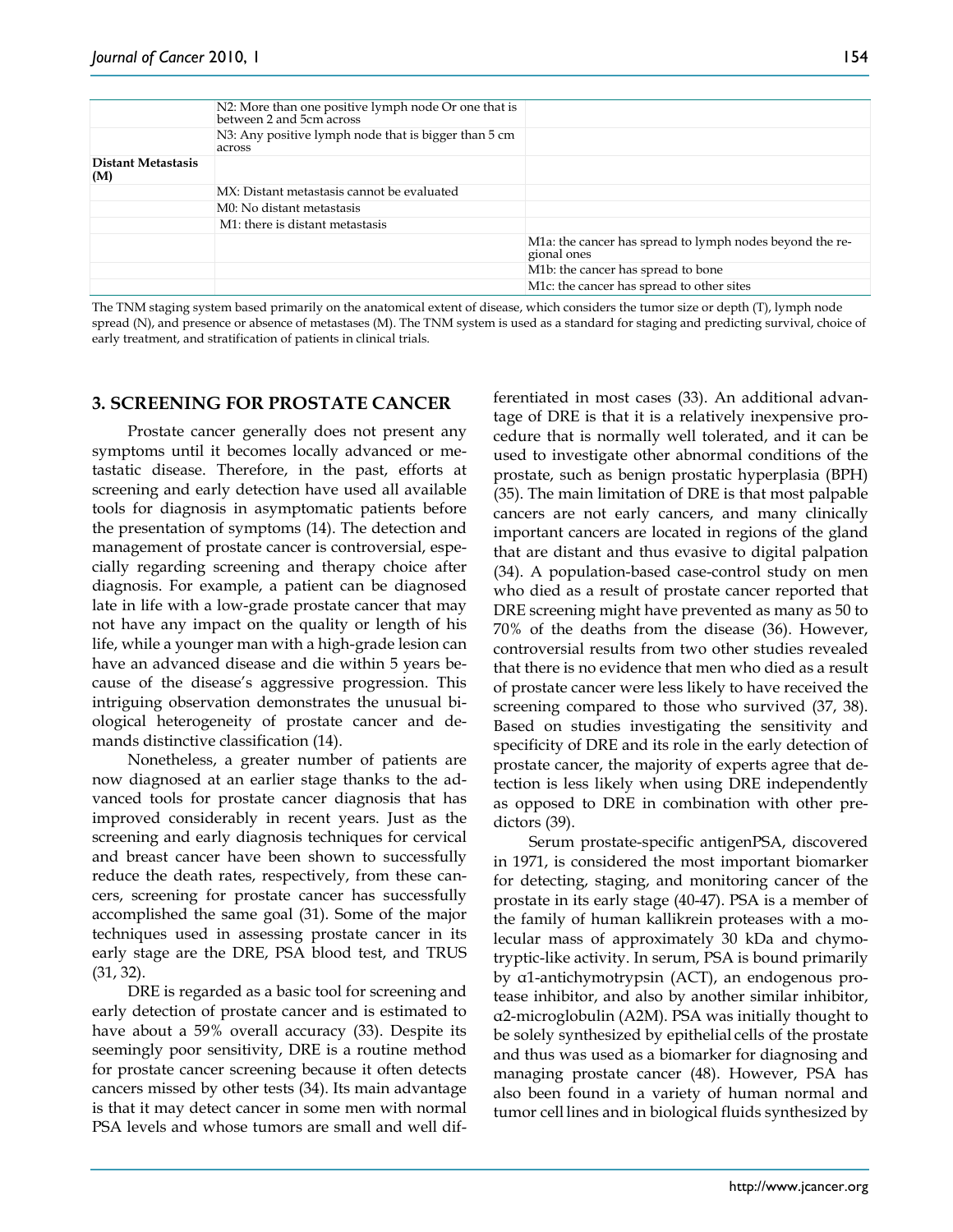numerous cells, although mainly by prostatic epithelial cells (46, 49).

PSA testing was initially used for monitoring prostate cancer patients. After it was commercially introduced, it became extensively used for screening and diagnosing the disease. The noticeable increase in prostate cancer incidence rates in the United States, which started in the late 1980s and peaked in 1992, is believed to be in accordance with the time period when PSA testing was introduced (22). Like DRE, PSA testing is a relatively inexpensive procedure and has high patient acceptance. The main advantage of PSA testing is its superior sensitivity. The main disadvantage of the test is that it is not very specific because common pathological conditions such as BPH and prostatitis can also cause moderately to conspicuously abnormal test results. These false-positive results may lead to further diagnostic evaluation, increasing costs and use of more invasive procedures. Conversely, efforts to prevent such overdiagnosis that may result from the high number of false-positives may lead to delayed treatment for the aggressive, potentially life-threatening cancers (22).

In an effort to find ways of improving specificity, several variations on the basic PSA test have been proposed. For example, the free PSA ratio, which may be a more specific test, compares the amount of free PSA circulating in the blood (unbound) to the amount attached to other blood proteins (50). Furthermore, PSA levels are normally elevated in older men relative to younger men regardless of the absence or presence of cancer. Therefore, a continuous rise in PSA level over time from a relatively low level may be more indicative of cancer than a moderately increased PSA that is stagnant (51). Higher PSA values have also been observed in African American men with newly diagnosed prostate cancer when compared with newly diagnosed Caucasian men (52). Studies have shown that African American men have notably larger cancer volumes even within clinical stage category at diagnosis. Thus, special efforts at screening are necessary to minimize the discrepancy. It may be practical, therefore, to start testing at younger ages in African American men in an effort to detect tumors earlier when they are still confined. Some researchers recommend age- and race-adjusted PSA values for detecting cancer, with lower PSA limits for African American men (53-54).

Serum PSA value can independently predict a pathological stage. However, the serum PSA level alone may not adequately predict pathological stage because the relationship between pathological stage and serum PSA varies by tumor grade, volume, and site of origin (55-57). Nevertheless, comparative stu-

dies have demonstrated that PSA and its related testing can increase the detection rate of prostate cancer in men with no symptoms (31, 58). It has also been shown that the stage distribution of cancers detected through PSA screening was much more favorable than that which occurred in the population without PSA screening.

Serum PSA testing is vital not only in screening and early detection, but it has also been found to be essential in diagnosing localized prostate cancer. PSA testing is now a standard application clinically for staging and monitoring prostate cancer (46). The prevalent acceptance of PSA screening has increased the diagnoses of prostate cancer at an earlier stage and age (59) and has reduced the likelihood by half that a new case will be localized and by 33% that a new case will be metastatic. Furthermore, because PSA screening has become routine, the occurrence of prostate cancer in men over 70 years has declined (60-62). However, despite a decrease in the incidence of prostate cancer since 1992, an apparent increase in the prevalence has continued (63). The possible explanations for this may be the combined effects of the continuous rise in the life expectancy of the US population (64) and the inclination toward early detection. Consequently, the prolonged lifespan and increased number of survivors living with the diagnosis of prostate cancer is leading to an increase in the cost of treating the disease (65).

The most important adverse effect of prostate cancer screening is overdiagnosis and overtreatment (66). Overdiagnosis refers to detecting prostate cancer through PSA testing that would otherwise not have been diagnosed in the person's lifetime. A randomized study of screening for prostate cancer was initiated in the early 1990s to assess the outcome of screening for PSA on death rates from prostate cancer. The researchers concluded that PSA-based screening reduced the death rate from prostate cancer by 20%, but the screening was associated with an increased risk of overdiagnosis (67). Previous studies had already demonstrated that risks incurred by either screening/diagnosis (68, 69) or resulting treatment (70-76) of prostate cancer were both substantial. Further study revealed that, for every patient who benefits from PSA diagnosis-initiated treatment, 47 patients undergo unnecessary biopsy and other treatments because of false-positive PSA test results (67). After 7 to 10 years of follow-up, the rate of death from prostate cancer was very low and did not differ significantly between the two groups used in the study. Also, prostate cancer screening offered no reduction in death rate after 7 years and no apparent indication of benefit among 67% of the subjects who completed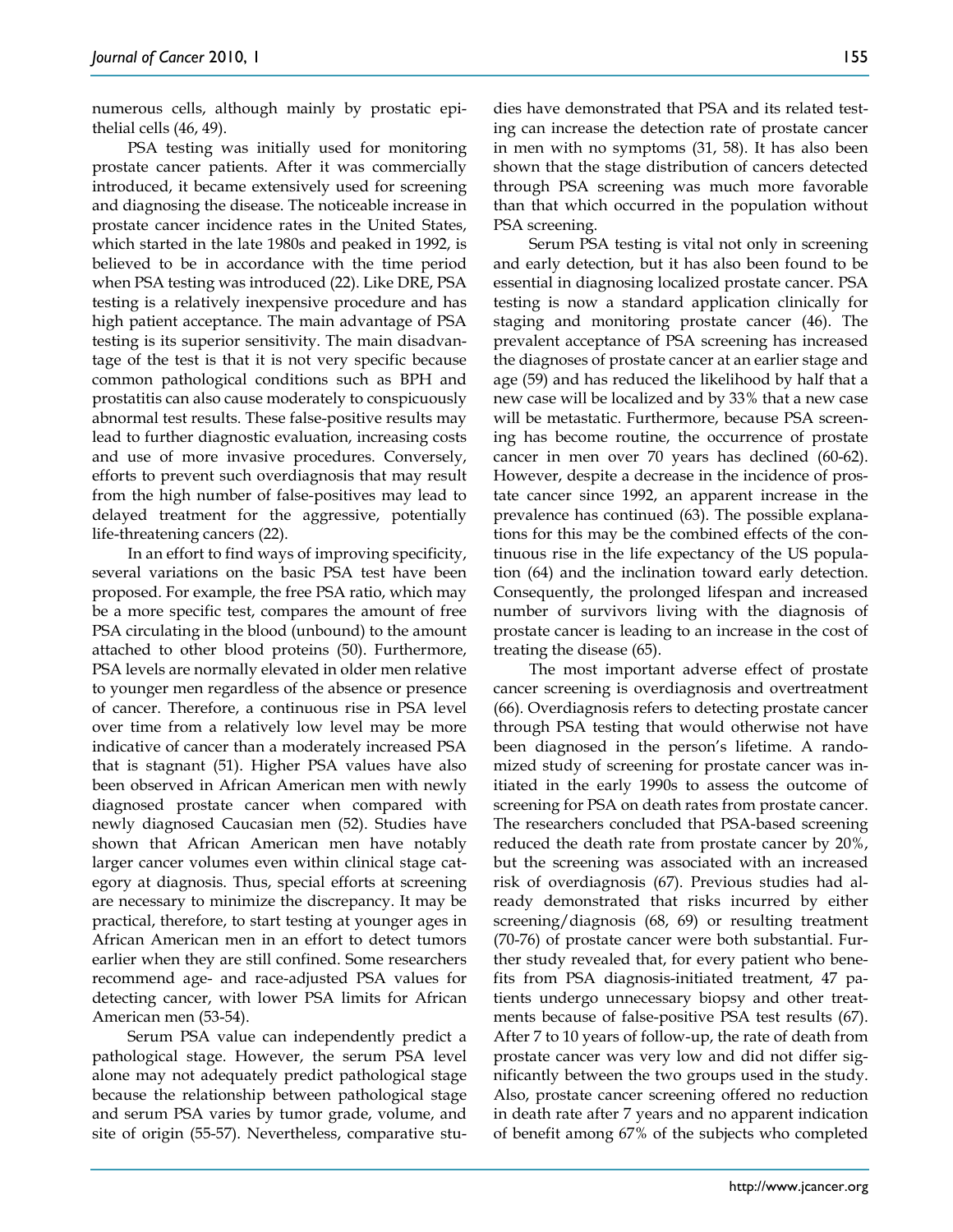10 years of follow-up (67). Although PSA testing as a reliable biomarker for prostate cancer diagnosis remains controversial today, researchers have reported that overdiagnosis rates are about 29% for Whites and 44% for Blacks, suggesting that most of the cancers detected through PSA testing would have been diagnosed in the lifetime of the patient and that PSA screening detects mainly cancers with a high clinical consequence to patients (22).

The use of PSA for prostate cancer screening has led to a great increase in the number of men undergoing TRUS (77), a procedure in which a probe that sends out high-energy sound waves is inserted into the rectum against the prostate gland to image the entire gland (2). Areas of the gland with varying morphology frequently produce different images. The advantage of TRUS is its high sensitivity, and, thus, it plays a very important role in early detection. Besides being a screening test, TRUS can also be used to guide needle biopsies of the prostate gland for diagnostic purposes (22). However, it has poor specificity when used as the sole screening for modality.

Research conducted in the early 1990s revealed that PSA combined with DRE is the most effective screening and early detection modality for prostate cancer (32, 78-81). As screenings became more prevalent, a study in the late 1980s concluded that the occurrence of prostate cancer significantly increased and that PSA testing was associated with the acceleration of the overall occurrence of prostate cancer (81-84). Research revealed that conducting extensive PSA testing led to a decline in the mortality rate while the rate of incident cases continued to rise (85-87). Some studies have cast doubts over the relationship between the decline in prostate cancer mortality and the increase of PSA screening (88-90). This controversy may be partly result from the fact that PSA is more prostate specific than cancer specific, which leads to a consequent increase in the rate of false-positive results (91).

Several researchers have proposed that, before PSA testing was available, the decrease in death due to prostate cancer could have resulted from the increase in early detection with DRE, as shown by earlier stage at diagnosis and by increasing rates of surgery for localized prostate cancer in the decade prior to the start of widespread PSA testing. Another possible explanation for the decrease in prostate cancer mortality is that the tendency to classify prostate cancer as the underlying cause of death has shifted (92). Some researchers have argued in the alternative that the survival rates that are specific to the stage of the cancer imply that the swift reduction in mortality followed by a large increase in incidence may be a

result of the large amount of high-grade prostate cancers detected before metastasis. Consequently, it is reasonable to consider the decrease in the incidence rate of advanced disease as predictive of a subsequent decrease in prostate cancer mortality rates rather than considering the trend in the context of the estimated average lead time gained (85).

The American Cancer Society National Prostate Cancer Detection Project reported that 5 years following an annual testing by PSA, DRE, and TRUS, 92% of cancers detected were localized to the prostate, compared to 66% in a contemporary national database covering men the same age (93). Prostate cancer screening appears effective when one considers the population mortality trends related to this disease; prostate cancer mortality began to decline in the United States after several years of steadily growing death rates (94). Several reports have argued that PSA testing may not to be responsible for reduced mortality observed within the first 10 years following the onset of widespread the testing (95). Some studies compared the efficiency of PSA testing alone or in combination with DRE and TRUS. As discussed earlier, despite any conclusive evidence showing that screening asymptomatic men and treating those with early stage disease improved survival, serum PSA screening has been generally accepted and still remains as a commonly used diagnostic biomarker for prostate cancer (96). Furthermore, although overdiagnosis may result from prostate cancer screening, most of the risk occurs in men in whom the cancer would not have been detected if they had not been screened (67).

# **4. CRITERIA FOR SELECTING/ IDENTIFYING PROSTATE CANCER BIOMARKERS**

#### **Criteria as a biomarker**

A biomarker must be shown to correlate with an interested outcome, such as disease progression, recurrence, or survival, if it is to be seen as useful for diagnosing and monitoring a disease. Several analyses with different variables should demonstrate that the biomarker could predict the relevant stage or grade irrespective of the characteristics frequently accessible. For statistical implication to be assessed, these tests ought to be performed on a set of cases with adequate ending data and at a sufficient number of incidents. With the help of tissue microarrays, this process is becoming significantly more efficient (97).

The selection of a biomarker should have a biological or therapeutic basis or, at minimum, the biomarker should indicate a reliable correlation with the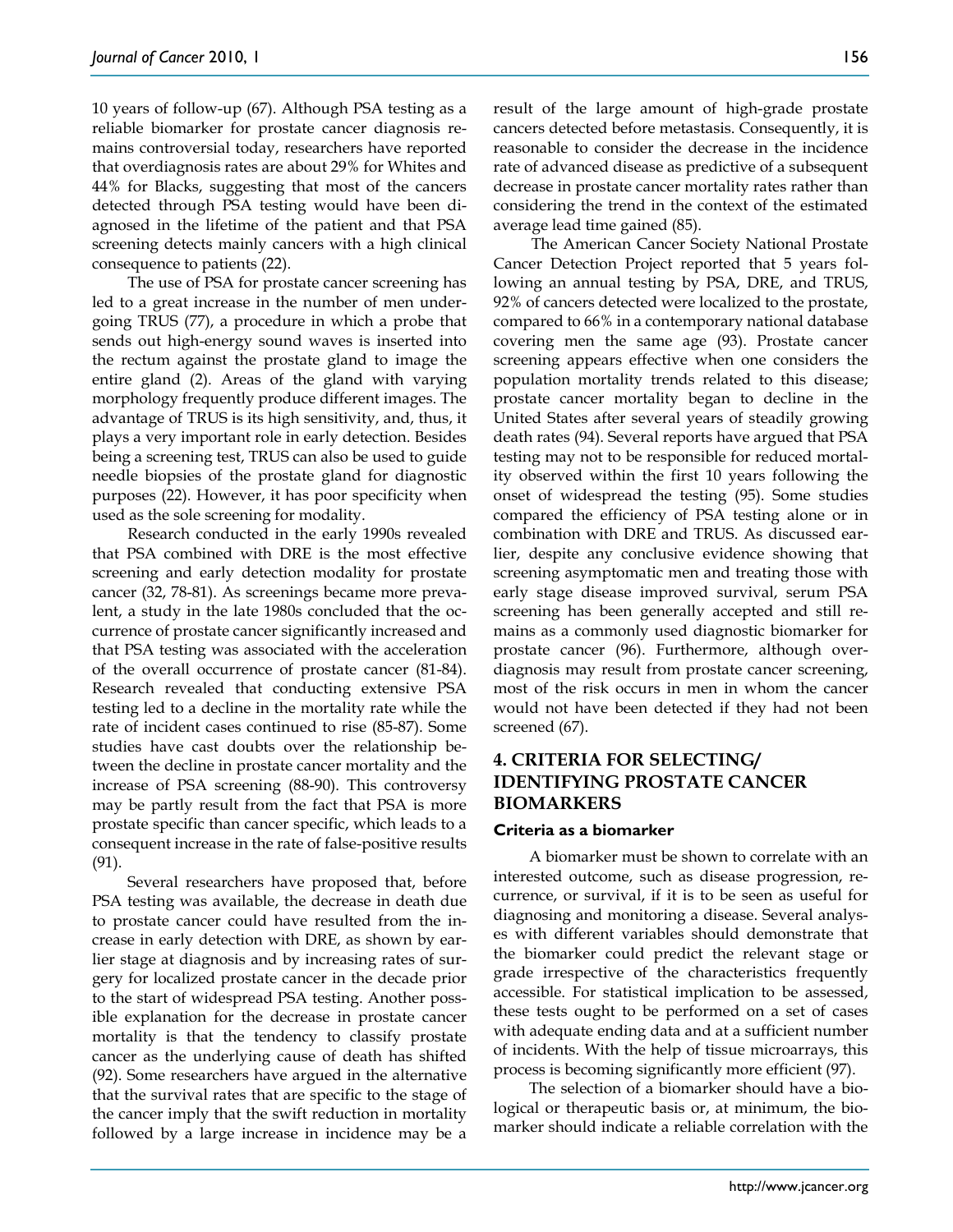presence, characteristics, or aggressiveness of the cancer. Also, there should be an evaluation of the strength of the marker in relation to the outcome of the disease, which, together with other factors, should be carried out as an independent predictor in a multivariable assay (98). An ideal biomarker should be quick, consistent, economical, and quantifiable in an accessible biological fluid or clinical sample (e.g., plasma, urine, or prostatic fluid) that is readily interpretable by a clinician (99, 100) (Fig. 1). Its expression should be significantly increased (or decreased) in the related disease condition, and no overlap should exist in the levels of biomarker between healthy control subjects and untreated patients.

In the general population, the levels of biomarker should not vary widely so that the severity and prognosis of the disease can be predicted based on large deviations of the biomarker from the reference values in the control population (98, 101). Furthermore, within the general population, the abundance or activity of an ideal biomarker should be similar in subjects (99). In this way, it provides a great advantage for clinical diagnosis and monitoring of disease activity. It would also provide a correlation between subjects with a disease and those with other deadly conditions occurring in the context of a particular disease for which the biomarker will be examined (98, 99). One critical factor that determines the selection of a candidate biomarker is the caliber of scientific and clinical results such as (i) linking the gene or protein function to the biology of the disease, (ii) relating the candidate biomarker to the presence of the disease, (iii) variations in stage, (iv) reaction to therapy, and (v) overall survival; all of which will back the possible efficacy of the candidate biomarker.

For prostate cancer biomarkers used in early detection or monitoring of disease, the model candidate should be prostate specific and able to differentiate between normal BPH, prostatic intraepithelial neoplasia, and cancerous prostate tissues (100).

#### **Validation of biomarker**

Biomarkers are essential factors in clinical and biological research. Identifying a new candidate biomarker is followed by a thorough operational evaluation to validate its application in the clinical setting (99). Biomarkers that have been scientifically scrutinized must pass several proposed practical tests prior to being accepted for clinical practice. Five conceptual phases of biomarker development have been suggested (102-103): (i) preclinical exploratory, (ii) clinical assay and validation, (iii) retrospective longitudinal, (iv) prospective screening, and (v) cancer control.

The first step involves identifying the biomarker and evaluating it for a specific clinical indication. Prior to submitting it for US Food and Drug Administration (FDA) approval, analytical and clinical confirmation must be carried out (Fig. 2). Alternatively, if the marker is intended solely for research, it may not require FDA approval. After approval by the FDA, the Center for Medicaid and Medicare Services (CMS) might conclude that the biomarker is essential for improving patient care (104). However, a number of challenges are involved in the process, and the majority of candidate markers are still in the premature phases of development. Thus far, clinical studies are usually reflective, and the few promising studies that have been conducted have frequently produced conflicting results (104).

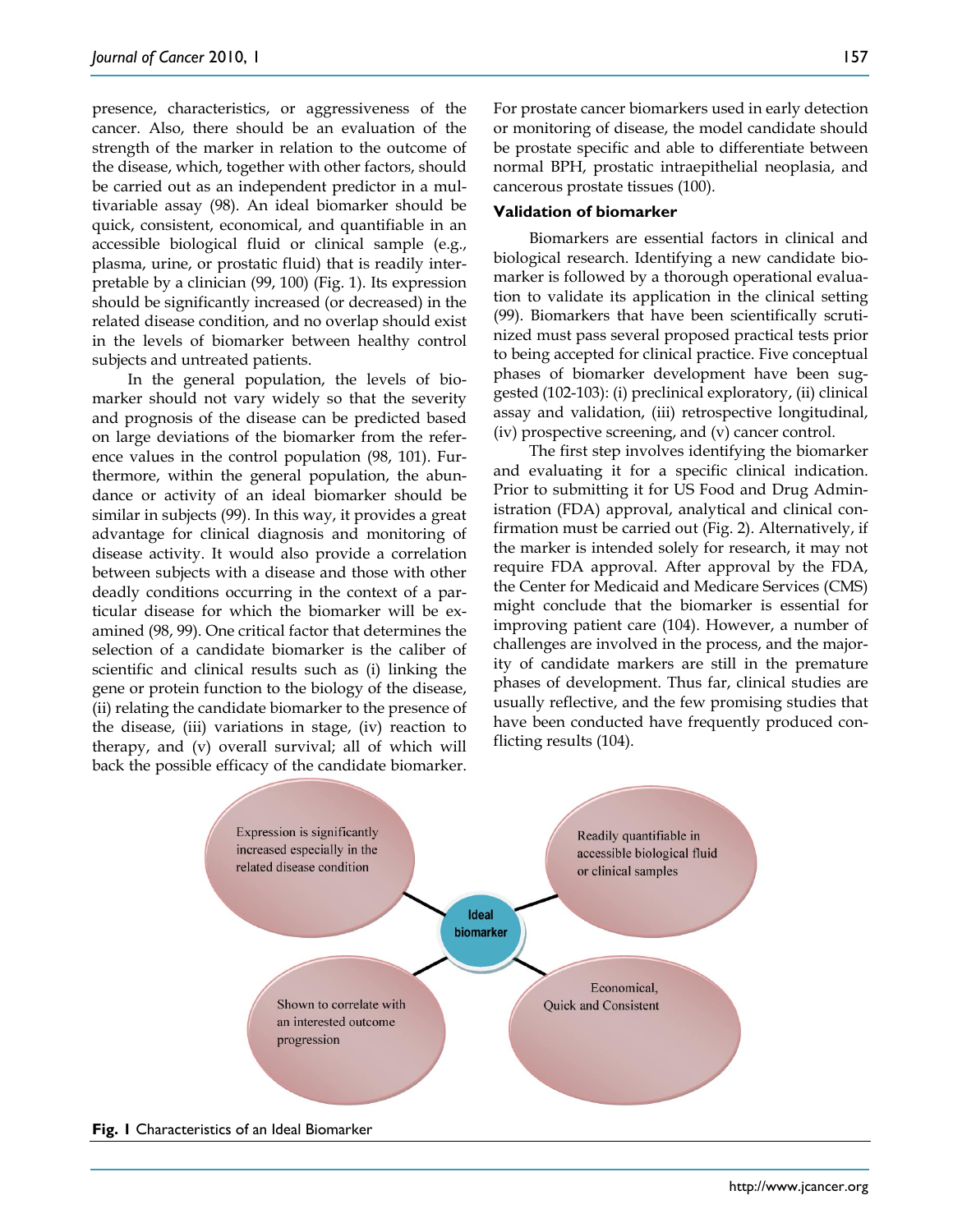

**Fig. 2. Steps involved in the validation of a biomarker.** The initial step involves identifying the biomarker, followed by assessing its relevance to the particular information sought. A diagnostic validation for its clinical use is done, and, if the results are positive, it is submitted to the FDA for approval. If approval is denied, it may go back to the lab to be used in research as an analyte-specific reagent. An approval, on the other hand, paves the way for it to go to the Center for Medicaid and Medicare Services (CMS). It may go directly to the CMS and boycott the FDA if it is for research purposes only [104].

# **5. BIOMARKERS FOR THE DIAGNOSIS AND PROGNOSIS OF PROSTATE CANCER**

As described earlier, a biomarker is in general an analyte that signifies the presence and/or degree of a biological process, which in itself is frequently directly linked to the clinical expressions and result of a particular disease (99). Biomarkers have been shown to possess many important applications including use as a diagnostic tool to identify patients with a disease or abnormal condition, a tool for staging disease or classifying the extent of disease, an indicator of disease prognosis, and for predicting and monitoring clinical response to an intervention (105). Cancer early detection markers indicate the presence of an early cancer or that cancer will occur with nearly 100% certainty within a very short time interval. This is in contrast to screening markers (22). Biomarkers for the diagnosis and prognosis of prostate cancer include

DNA-based markers, RNA-based biomarkers, and protein markers (see Fig. 3 for examples).

A lot of the biomarkers used currently were discovered unexpectedly while others were detected through the use of basic reasoning with understanding of the fundamental biochemical defect. Biomarkers are used to observe the natural course of the condition and to assess the effectiveness of treatments. Also, they may help in the development of set therapeutic objectives, thereby presenting standards for judging success in the management of chronic diseases (99). For some time, biomarkers have served as an indicator of the presence of a particular disease and reflected the activity of a given condition either during its natural course or in response to a given therapeutic intervention. In addition, they may be useful for prognostic purposes in the outcome of diseases, with particular attention on the quantitative biomarkers that demonstrate a relationship with the clinical manifestation of the disease and that have an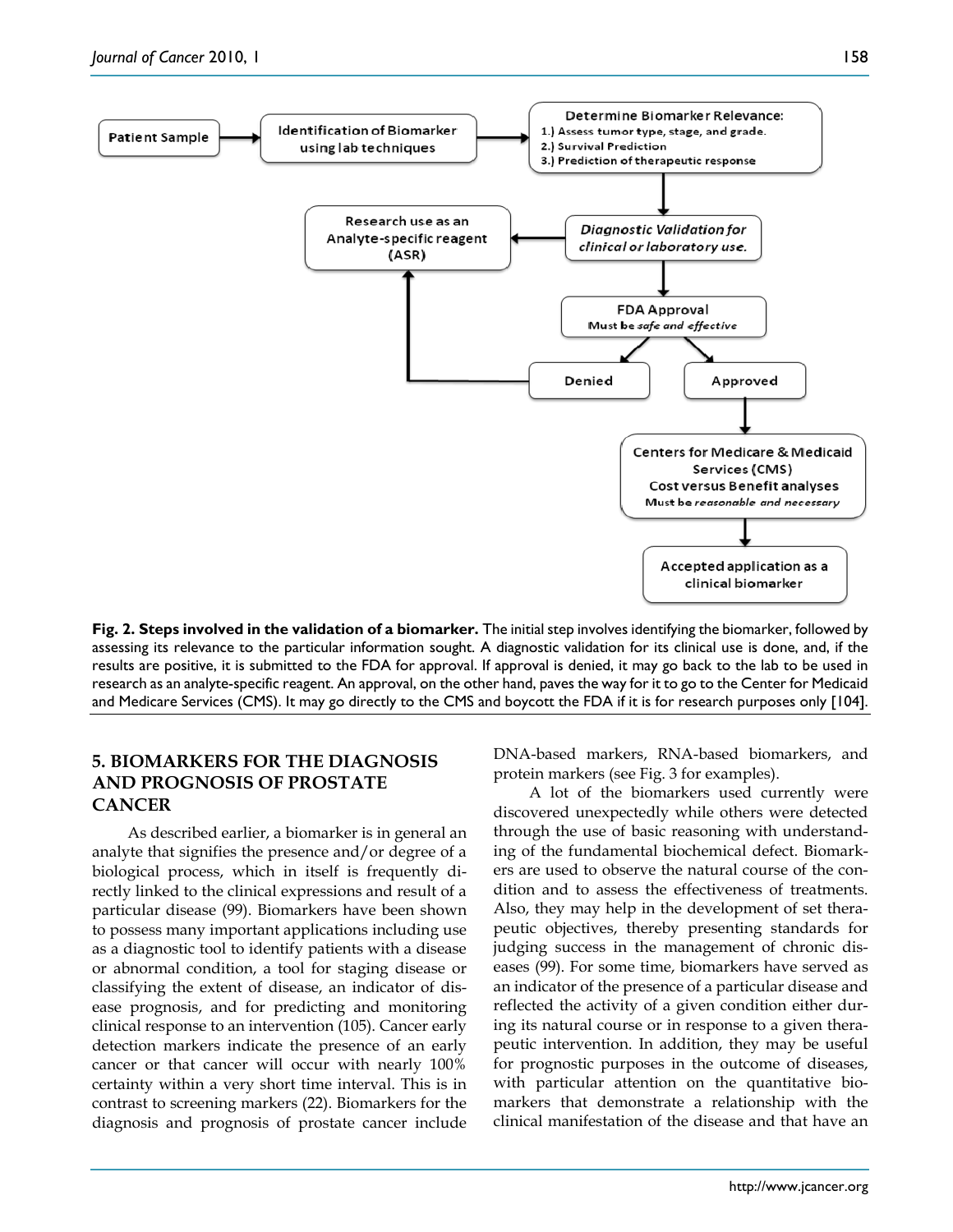effect on quality of life, risk of complications, or survival. Surrogate biomarkers have a significant function in disease monitoring after accepted treatments are introduced. Surrogates are particularly important for those treatments that are uncommon, such as cases in which the direct study has proved to be very difficult because of the limited number of patients and varying expression of their primary illness or in which the efficiency of the treatment must justify the high cost (99).



**Fig. 3**. A general classification of biomarkers based on their description [104].

The management of prostate cancer has undergone several dramatic changes as a result of the evolution of biomarkers used in screening, detecting, and predicting the disease (106, 107). Human prostatic acid phosphatase (PAP) (or serum acid phosphatase (AP) was reportedly the first serum biomarker for prostate cancer. Gutman and his colleagues observed in the 1930s that patients with prostate cancer metastasized to bone had elevated levels of PAP activity at the site of metastasis and high serum levels of the protein (108-110). This finding effectively established the value of serum acid phosphatase activity as an aid in diagnosing metastatic carcinoma of the prostate and consequently as a biomarker for prostate cancer progression and reaction to androgen deprivation therapy of prostate cancer that had metastasized (97, 110). The total serum AP comprises a mixture of phosphatases from most tissues of the body (111). Men with high preoperative PAP had a greater chance of developing lymph-node-positive disease and metastases than did their counterparts with normal PAP (112). Posttreatment PAP, as determined by other researchers, could predict outcome when combined with other clinical factors (113).

Although AP, with an elevated level in more than 70% of patients (114), was linked early with prostate cancer that had spread, both AP and prostate-specific AP (PAP, its subtype) are not sensitive enough for screening. Patients with localized cancer frequently display normal levels, and neither PAP nor AP show sufficient sensitivity to be used as a reliable biomarker for recurrence or response to systemic therapy. Sudden variations in PAP and AP have been observed, which has led to questioning whether this enzyme is a legitimate biomarker in cancer diagnosis. Furthermore, the use of ACP has been reduced because of the development of PSA screening, which is a more sensitive and specific tumor marker (22).

PSA was later discovered as a biomarker for prostate cancer following the discovery of serum PAP. The PSA test was first used in the field of forensic science as a marker for human semen (41), and it was first purified in the late 1970s from prostate extracts (43). Later studies established that PSA could be quantified in serum, and its serum levels were high in men with prostate cancer (44). The prostate gland produces PSA, and the test measures PSA levels in the blood (serum). Because PSA is from the body and can be used in disease detection, it is often referred to as a biological marker or a tumor marker. Both prostate cancer and benign prostatic conditions (e.g., BPH) can increase PSA levels from a normally low level to an elevated state in the blood (2). PSA can be present in a free form or complexed with α1-antichymotrypsin or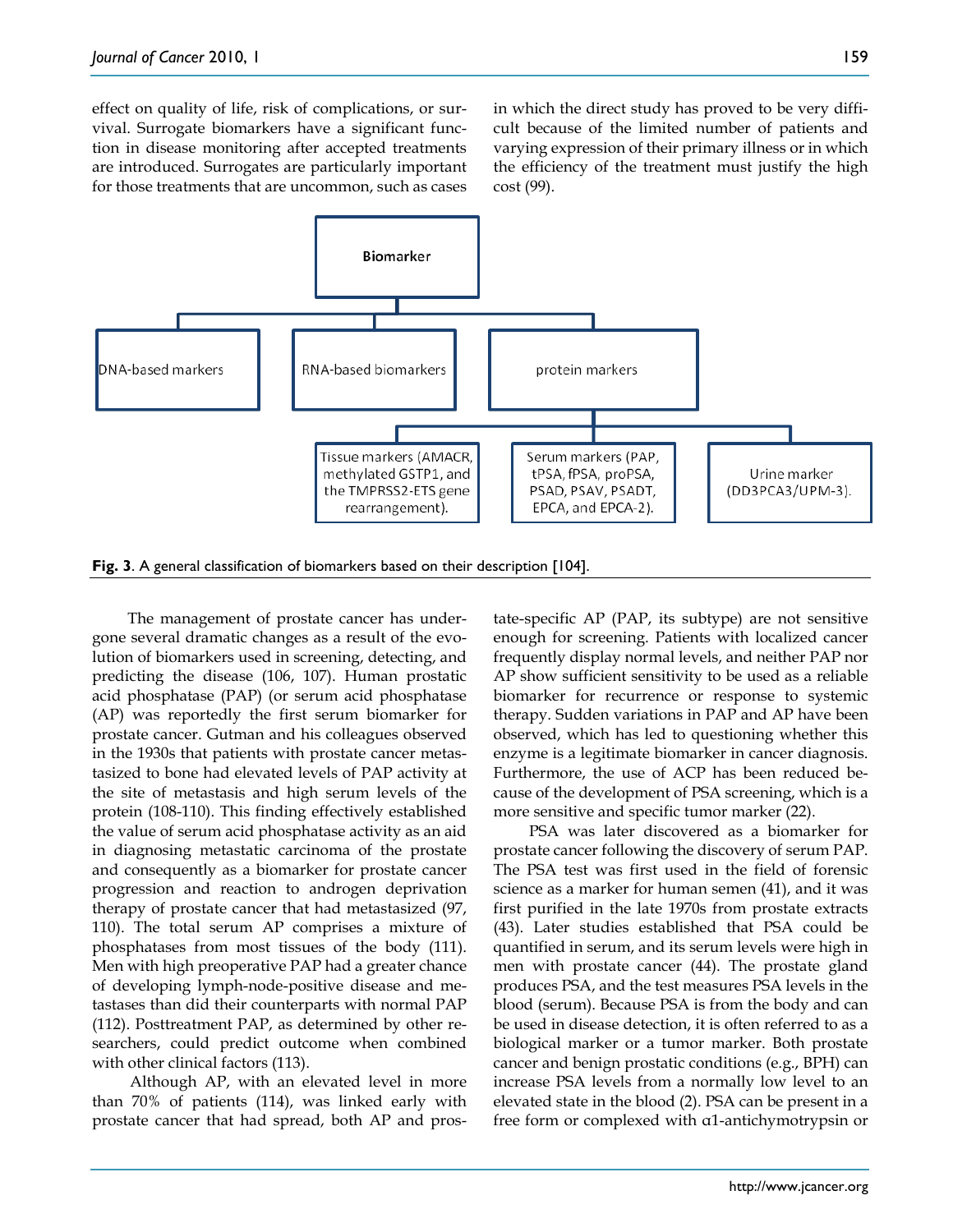α2-macroglobulin in circulation (115). Patients with cancer can be distinguished from those with BPH based on the percentage of free to total PSA in the serum. For those with an elevated level of PSA, particularly with a PSA range between 4 and 10 ng/ml, patients are more likely to have prostate cancer when the free PSA is less than 20-25% of the total serum PSA level. ProPSA, the precursor form of PSA, may serve as an additional indicator in differentiating cancers from benign processes (22). Moreover, in a group of patients examined with PSA levels between 2.5 and 4 ng/ml, the ratio of proPSA to free PSA showed more specificity in detecting cancers when compared to the detection rate by free PSA alone (116).

Serum PSA was initially used for screening men with an existing diagnosis of prostate cancer (117) and was regarded as an ideal marker for identifying recurring disease subsequent to treatment. The fact that levels of serum PSA remained undetectable demonstrated the absence of recurrent disease among men who underwent radical prostatectomy (118). PSA gradually replaced serum PAP, which was considered inferior to PSA, for prostate cancer screening, staging, and prognostication (119). However, PAP is once again attracting some attention because of the fact that several studies have shown that it is a good prognostic marker for patients with aggressive disease who went through local therapy and are at high risk for distant relapse (120). However, PAP has no role as a diagnostic screening tool (22).

In 1994, PSA was officially approved for prostate cancer screening by the FDA, and 4.0 ng/ml was set as the upper limit of normal range (see time line in Fig. 4). Following its prevalent use for identifying the incidence of prostate cancer, PSA became, and is still, the most frequent method of detecting prostate cancer and has resulted in a considerable stage migration. The observed decline in mortality rate both in the United States and around the world has been partially attributed to the ongoing screening based on PSA levels (121). However, there are still some significant controversies over PSA screening because no study has successfully shown any significant correlation between such screening and a decline in mortality rate. Further research has facilitated significant modification in using and understanding serum PSA, despite the lack of direct evidence. PSA is useful not only for detecting prostate cancer but also for drawing a parallel between its levels at diagnosis and more advanced stages (122).



**Fig. 4** Timeline for Early Prostate Cancer Biomarkers for Diagnosis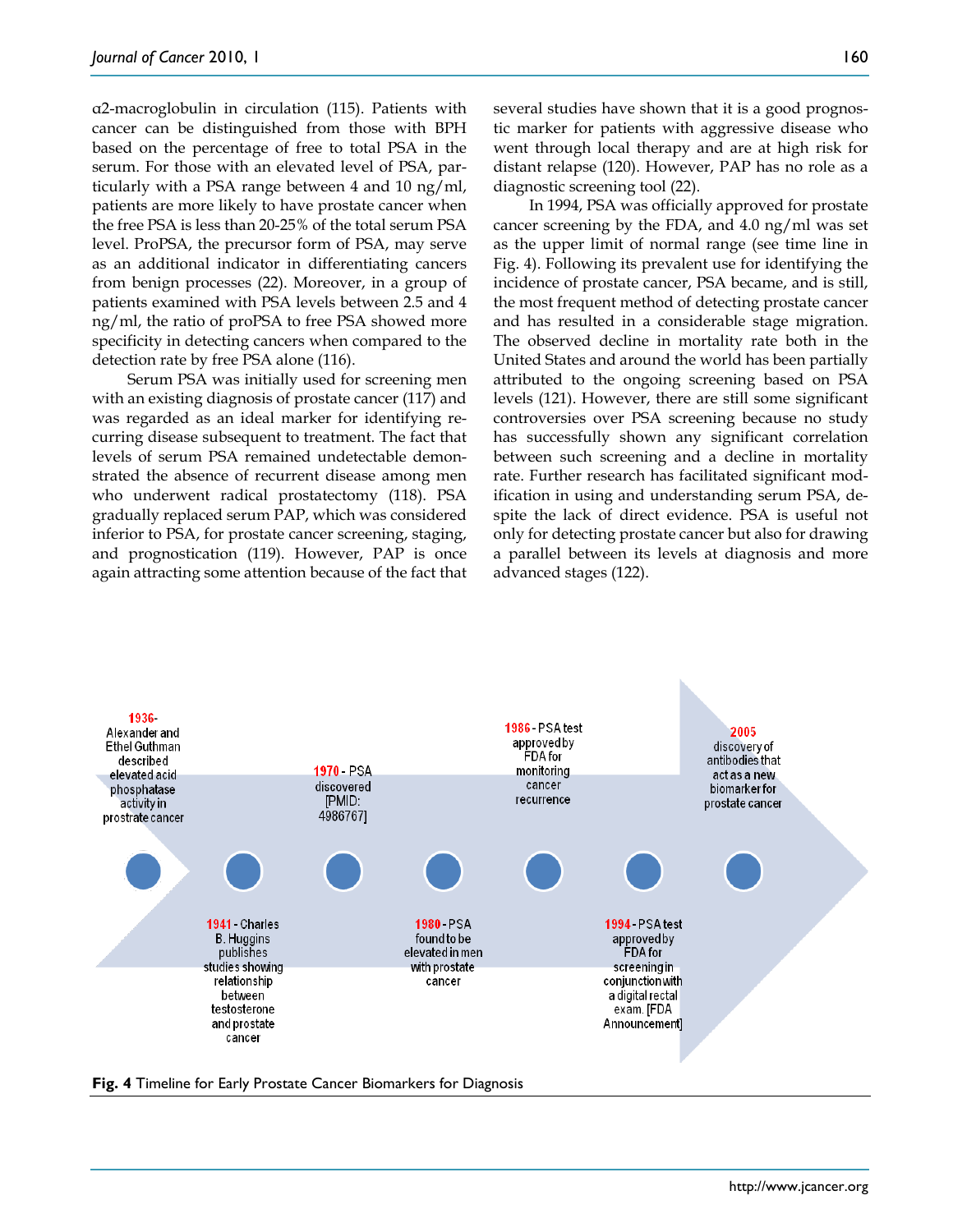Several clinicians currently use a threshold range of 2.5–3.0 ng/ml for proposing prostate biopsy, because the prognosis of prostate cancer is better when the disease is identified at lower PSA levels (123). However, limitations in the use of PSA for screening prostate cancer are becoming noticeable. Many men, as they grow older, suffer from various nonmalignant processes, including BPH and prostatitis that often lead to serum PSA increase that results in a limited specificity of PSA testing for cancer detection (105). On the contrary, the high levels of PSA can be muddled up by certain alterations in the prostate and by clinical procedures. Overall, an increase in the levels of PSA is not as specific as it is sensitive for prostate cancer diagnosis. According to Thompson et al., prostate cancer has been detected in about 15% of men with normal or very low levels of total PSA, thereby making it difficult to reliably rule out the possibility of cancer at any PSA level (124). This has resulted in a call for reevaluating the approach to diagnose prostate cancer and a search for new prostate cancer biomarkers (46, 124-127).

# **6. CANDIDATE MARKERS FOR PROSTATE CANCER**

One of the established objectives of cancer research is to identify the molecular mechanisms that dictate the initiation and progression of the disease and then to ascertain those molecular markers associated with the cancer to target cancer cells with specifically designed drugs. Like all respective biomarkers correlated to their respective cancers, prostate biomarkers exhibit some or all of these abilities: detect the presence of prostate cancer, monitor and relay its progression, prognosticate the possibility of a recurrence, predict the response to therapy, and foresee whether the patient will be disease-free and survive. Clinicians rely on biomarkers to detect cancer at premature stages or prior to tumor metastasis, when the efficacy of therapeutic drugs is greater.

The need for effective prostate cancer biomarkers is therefore urgent and great, and the search for them has been a priority of researchers for years. In the last decade, PSA has been widely used as a useful tool for screening prostate cancer. However, PSA and other established biomarkers are still not ideal, as they lack diagnostic specificity and prognostic value and lead to a high rate of false-positives. Consequently, the lack of specific and sensitive biomarkers for early detection of prostate cancer calls for investigating novel and existing biomarkers and developing new approaches to identify and validate more accurate diagnostic and prognostic biomarkers for prostate cancer.

Current advancements in proteomics, tissue microarray, DNA microarray, immunohistochemical staining, and other biotechnologies have paved the way and have significantly increased the pace at which novel biomarkers are being discovered and developed. Using these methodologies, researchers have reported several biomarkers with great potential, and they are currently undergoing further investigation for validation. Although the existing method of discovery usually identifies several candidate markers in each investigation, only a few of them ever make it through clinical validation.

We will discuss and list (Table 4) some of the biomarkers that have a substantial amount of supportive data that are biologically and clinically persuasive for them to be further developed and other potential candidates still being investigated. A few of the recent candidates that have generated some excitement for their potential as biomarkers for prostate cancer are also discussed. Needless to say, this list is by no means exhaustive, and it will keep growing with the help of the advance of newer/better technologies in molecular analysis.

| <b>Serum Marker</b>                                 | Description/Type                                                                                       | <b>Biological Function</b>                                                                                                                                      | Purpose                                   |
|-----------------------------------------------------|--------------------------------------------------------------------------------------------------------|-----------------------------------------------------------------------------------------------------------------------------------------------------------------|-------------------------------------------|
| Chromogranin-A                                      | Pro-hormone peptide released by<br>neuroendocrine cells                                                | Uncertain definite function. Possesses calcium-binding abilities Prognosis<br>and may act through paracrine and autocrine manners.                              |                                           |
| Neuron-specific eno-<br>lase                        | Isomer of the glycolytic enzyme<br>2-phospho-D-glycerate hydrolase<br>released by neuroendocrine cells | Uncertain definite function. Possibly serves as paracrine and<br>autocrine factor.                                                                              | Prognosis                                 |
| Human kallikrein 2                                  | Serine protease with trypsin-like<br>substrate specificity                                             | Splits pro-PSA to create PSA                                                                                                                                    | Diagnosis                                 |
| Urokinase-type plas-<br>minogen activator<br>system | Serine protease and transmem-<br>brane receptors                                                       | Converts plasminogen to plasmin                                                                                                                                 | Diagnosis<br>(fragments) and<br>prognosis |
| Interleukin-6                                       | Cytokine                                                                                               | Implicated in hematopoiesis and the immune response<br>through mediation of B-cell differentiation and the acute-phase<br>inflammatory response                 | Prognosis                                 |
| Transforming growth<br>factor- $\beta$              | Cytokine                                                                                               | Involved in cellular proliferation, cellular chemotaxis, cellular differentiation, angiogenesis, humoral immunity,<br>cell-mediated immunity, and wound healing | Prognosis                                 |

#### **Table 4**. Description of the Biological Function of Selected Serum Markers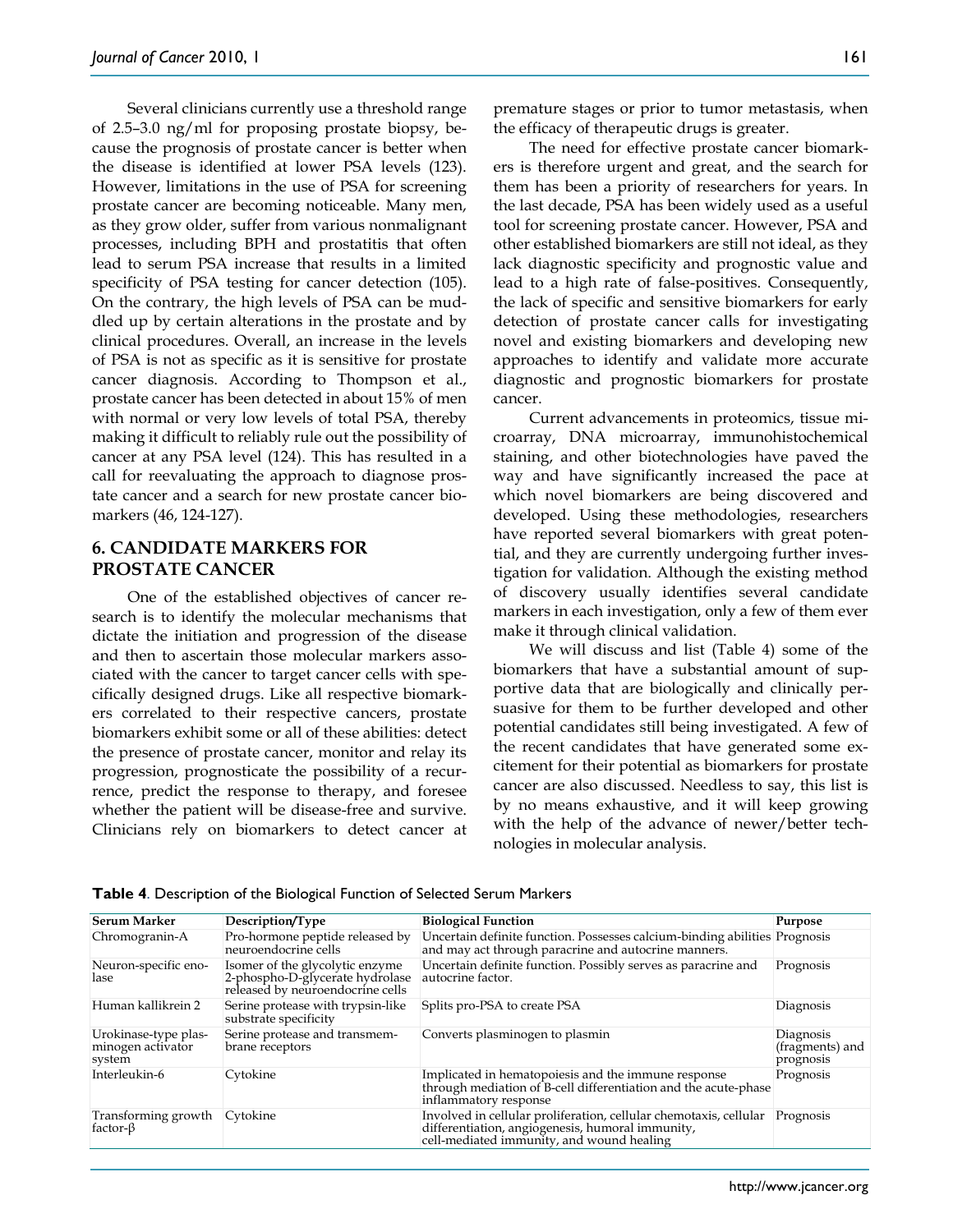| Prostate mem-<br>brane-specific antigen                                                             | Type II integral membrane glyco-<br>protein with cell surface carbox-<br>ypeptidase function                            | Possesses folate hydrolase function. Also is involved in the cell Diagnosis<br>stress reaction, signal transduction, cell migration, and nutrient<br>uptake. May possess questionable receptor function. |                            |
|-----------------------------------------------------------------------------------------------------|-------------------------------------------------------------------------------------------------------------------------|----------------------------------------------------------------------------------------------------------------------------------------------------------------------------------------------------------|----------------------------|
| Prostate-specific cell<br>antigen                                                                   | Glycosyl phosphatidylinosi-<br>tol-anchored cell surface glyco-<br>protein                                              | Known cell surface marker. Perhaps involved in several stem<br>cell activities involving proliferation or signal transduction.                                                                           | Prognosis                  |
| a-Methylacyl-CoA<br>racemase (autoantibo-<br>dies)                                                  | Peroxisomal and mitochondrial<br>racemase                                                                               | Engaged in bile acid synthesis, stereoisomerization, and<br>$\beta$ -oxidation of branched-chain fatty acids                                                                                             | Diagnosis                  |
| Early prostate cell<br>antigen-1, -2                                                                | Nuclear matrix protein                                                                                                  | May be involved in early prostate carcinogenesis; however, has Diagnosis<br>uncertain contribution to nuclear morphology                                                                                 |                            |
| GSTP1 hypermethyla-<br>tion                                                                         | CpG island hypermethylation of<br>DNA encoding the protein, glu-<br>tathione S-transferase п                            | Hypermethylation of GSTP1 inhibits transcription. GSTP1<br>usually acts by conjugation of oxidant and electrophilic car-<br>cinogens to glutathione to inactivate them                                   | Diagnosis                  |
| Testosterone                                                                                        | Steroid hormone                                                                                                         | Acts in the natural growth and support of the prostate gland<br>and seminal vesicles. Many actions on sexual development and<br>anabolism. Also involved in endocrine signal transduction.               | Prognosis                  |
| Estrogen                                                                                            | Steroid hormone                                                                                                         | Many effects on female sexual development. Also acts in the<br>control of sperm development and in endocrine signal trans-<br>duction.                                                                   | Prognosis                  |
| Sex hormone-binding<br>globulin                                                                     | Serum glycoprotein-binding pro-<br>tein                                                                                 | Adheres to and carries testosterone and estradiol. Also in-<br>volved in endocrine signal transduction.                                                                                                  | Prognosis                  |
| Caveolin-1                                                                                          | Integral membrane protein                                                                                               | Works to regulate cholesterol metabolism and cellular trans-<br>formation and is engaged in transducing cell-to-cell signals                                                                             | Prognosis                  |
| E-cadherin                                                                                          | Calcium-dependent cell adhesion<br>protein                                                                              | Plays major role as a cellular adhesion molecule in cell-to-cell<br>adhesion of secretory tissues                                                                                                        | Prognosis                  |
| β-Catenin                                                                                           | Adhesion protein (80-kDa frag-<br>ment isolated in prostate cancer)                                                     | Aggregates with cadherin to regulate the formation of adhe-<br>rent junctions between cells                                                                                                              | Prognosis                  |
| MMP-9                                                                                               | Zinc-dependent endogenous pro-<br>tease                                                                                 | Acts in cell migration through and degradation of the ECM<br>and in cell-cell adhesion.                                                                                                                  | Prognosis                  |
| Tissue inhibitor of<br>$MMPs$ (TIMP 1, 2)                                                           | Protease inhibitor                                                                                                      | Prevents synthesis of ECM                                                                                                                                                                                | Prognosis                  |
| Hepatocyte growth<br>factor                                                                         | Polypeptide growth factor (secre-<br>tory protein of fibroblasts)                                                       | A cellular growth, motility, and morphogenic factor. Also,<br>involved in cell scattering and angiogenesis.                                                                                              | Diagnosis/<br>prognosis    |
| MIC-1                                                                                               | Cytokine (TGF- $\beta$ superfamily)                                                                                     | Uncertain role, but may induce apoptosis                                                                                                                                                                 | Diagnosis/<br>prognosis    |
| Cytokine macrophage<br>MIF                                                                          | Cytokine (secreted by lympho-<br>cytes)                                                                                 | Modulates inflammation and the immune response. Activates<br>cellular proliferation and angiogenesis, while inhibiting some<br>tumor-suppressor genes.                                                   | Diagnosis                  |
| hK11                                                                                                | Serine protease (human kallikrein<br>superfamily)                                                                       | Has an uncertain function. Acts like trypsin but, depending on Diagnosis<br>the tissue or body compartment in which it is present, may<br>possibly have many different functions.                        |                            |
| Progastrin-releasing<br>peptide (ProGRP<br>31–98)                                                   | Neuropeptide                                                                                                            | Split to form GRP. GRP acts in the regulation of metabolism,<br>behavior, smooth muscle activity, some exocrine and endo-<br>crine operations, and cellular chemotaxis.                                  | Prognosis                  |
| Apolipoprotein A-II<br>$(8.9 \text{ kDa isoform})$                                                  | Lipoprotein (abundant in HDL)                                                                                           | Effects plasma free fatty acid levels via operating in lipid me-<br>tabolism and transport                                                                                                               | Diagnosis                  |
| 50.8-kDa protein                                                                                    | Unknown, identified by mass<br>spectrometry                                                                             | Uncertain function but possibly is parallel to the action of<br>vitamin D-binding protein                                                                                                                | Diagnosis                  |
| ILGF-1, $-2$                                                                                        | Growth hormone-dependent po-<br>lypeptides                                                                              | In the prostate gland, both modulate cellular proliferation,<br>differentiation, and apoptosis. Also, acts in endocrine signal<br>transduction.                                                          | Diagnosis                  |
| Leptin                                                                                              | Adipocyte-derived peptide                                                                                               | In metabolism, modulates hunger, energy use, and fat meta-<br>bolism and is also known to induce angiogenesis                                                                                            | Diagnosis                  |
| Endoglin (CD105)                                                                                    | Homodimeric transmembrane<br>glycoprotein                                                                               | Controls $TGF-\beta$ superfamily signaling pathway and therefore<br>subsequently affects angiogenesis, cellular propagation,<br>apoptosis, cell adhesion, and cell movement                              | Prognosis                  |
| EGFR family (c-erbB-1<br>(EGFR), c-erbB-2<br>(HER2/neu), c-erbB-3<br>(HER3) and c-erbB-4<br>(HER4)) | Transmembrane glycoprotein<br>receptors                                                                                 | Transduce signals for multiple growth factors                                                                                                                                                            | Diagnosis and<br>prognosis |
| TSP-1                                                                                               | glycoprotein                                                                                                            | Homotrimeric extracellular matrix Inhibits angiogenesis by inhibiting cell development, move-<br>ment, and propagation and is also an effector molecule for the<br>tumor suppressor gene p53             | Diagnosis                  |
| VEGF                                                                                                | Dimeric, heparin-binding protein                                                                                        | An important endothelial cell growth factor that controls an-<br>giogenesis and augments vascular permeability                                                                                           | Prognosis                  |
| protein 1 (autoantibo-<br>dies)                                                                     | Huntingtin-interacting Cytoplasmic clathrin-binding<br>protein                                                          | Acts in growth factor receptor transport. Also, transforms<br>fibroblasts by lengthening the half-life of growth factor recep-<br>tors.                                                                  | Diagnosis                  |
| Prostasome (autoanti-<br>bodies)                                                                    | Prostatic secretory granules and<br>vesicles composed of a lipid bi-<br>layer membrane and composite<br>protein content | Consist of proteins that act in numerous enzymatic reactions,<br>transport, structure, GTP activity, molecular chaperoning, and<br>signal transduction                                                   | Diagnosis                  |
| ZAG                                                                                                 | Glycoprotein                                                                                                            | Induces lipid decline in adipocytes and therefore is implicated Diagnosis<br>as possibly acting in cachexia                                                                                              |                            |
|                                                                                                     |                                                                                                                         |                                                                                                                                                                                                          |                            |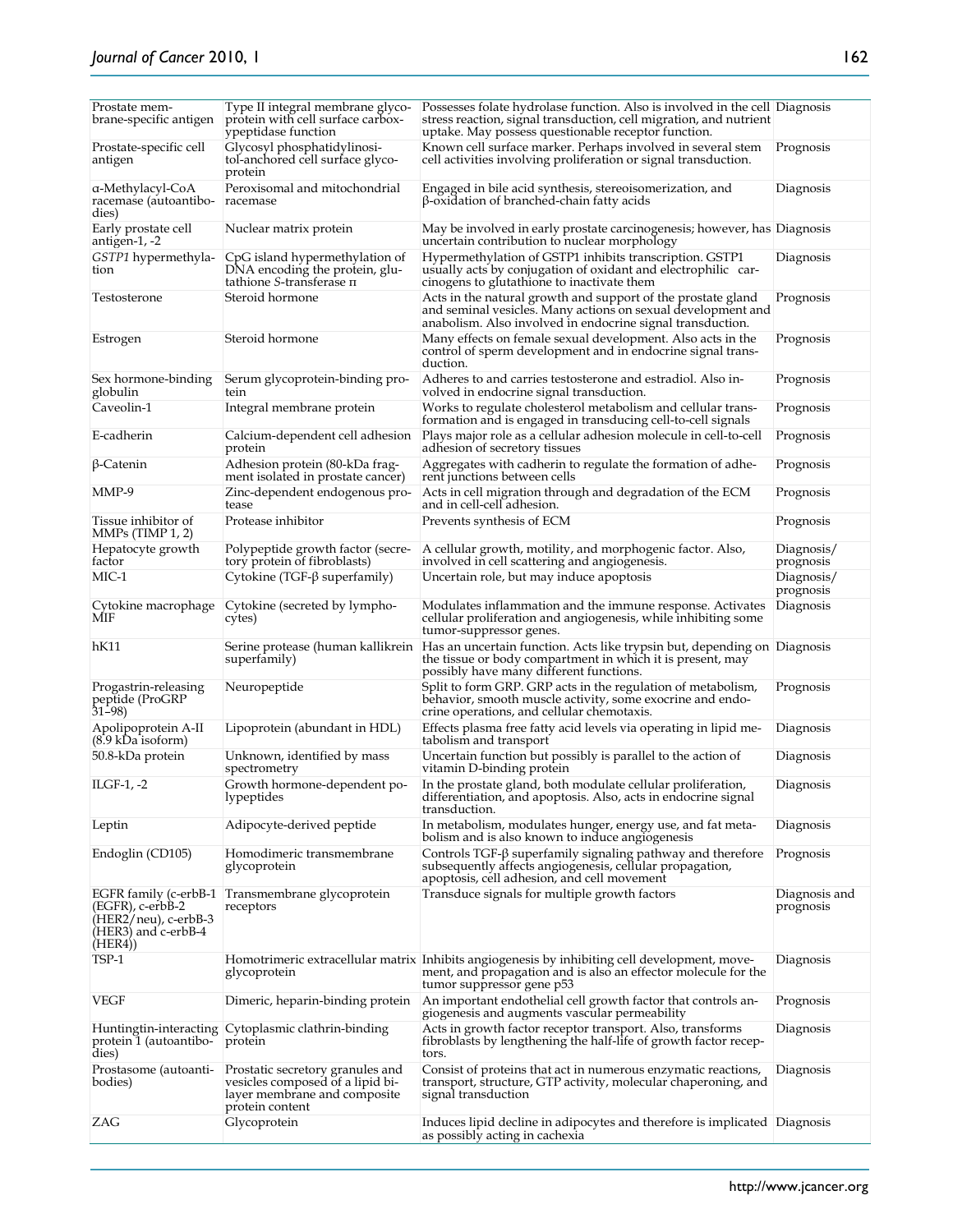| <b>CGRP</b>                                                            | Neuropeptide                           | Vasodilatation and possibly regulation of protease secretion                                              | Prognosis |
|------------------------------------------------------------------------|----------------------------------------|-----------------------------------------------------------------------------------------------------------|-----------|
| PSP94                                                                  | Nonglycosylated secretory pep-<br>tide | In all probability acts as a growth and calcium regulator,<br>apoptosis inducer, and an inhibitor of FSH. | Diagnosis |
| Other methylated<br>genes including<br>RASSF1a, APC,<br>RARB2 and CDH1 | for various peptides                   | Hypermethylated DNA encoding Hypermethylation predictably inactivates gene transcription                  | Diagnosis |

Adapted from reference (159).

#### α**-Methylacyl Coenzyme A Racemase (AMACR)**

AMACR is an enzyme localized to the peroxisome and involved in fat metabolism and has been identified to function as a growth promoter, independent of androgens, in prostate cancer (128, 129). By using various experimental methods and different prostate cancer specimens, the AMACR gene has been shown to be overexpressed in prostate cancer tissue at the mRNA and protein levels and making it a highly specific tissue biomarker currently used to aid in the pathological diagnosis (130-132).

AMACR has been reported to be involved in the crucial role in peroxisomal β−oxidation of branched chain fatty acid molecules (133). When prostate cancer tissues were compared with normal controls, a 9-fold increase in mRNA levels of AMACR was discovered in 88% of the sample prostate cancer tissues (134). This finding has prompted other researchers to propose the possibility of analyzing the levels of AMACR from urine to detect prostate cancer (134). Another potential use of AMACR includes analyzing and interpreting specimens of prostate needle biopsy (and results) that are usually diagnostically challenging (131). Immunodetectable serum autoantibodies generated in response to the AMACR tumor-associated antigen may also be useful in preliminary diagnosis, especially if combined with PSA screening. A considerably more enhanced sensitivity and specificity in prostate cancer patients with mid-range PSA levels have been observed with AMACR antibodies than that with PSA. This demonstrates that AMACR can be useful in discriminating control subjects from those with prostate cancer (135).

Some of the limitations of AMACR as a biomarker include the possibility of humoral response and production of endogenous AMACR antibody as a result of certain cancers other than prostate in patients suffering from autoimmune diseases (97). In addition, AMACR levels have also been observed to be commonly increased in patients with other urological disorders like BPH. However, the diagnostic capability for characterizing organ-confined and metastatic prostate cancer was increased by adding the AMACR test to serum PSA testing (136). Therefore, a new promising and noninvasive screening test for prostate cancer is to use quantitative reverse transcriptase po-

lymerase chain reaction (RT-PCR) to identify the ratio of AMACR-to-PSA transcript (129). Nevertheless, further testing is under way to assess and possibly validate the prospective use of this serum biomarker.

# **Glutathione S-transferase P1 (GSTP1)**

Glutathione S-transferase π is an example of a biomarker that has been extensively studied in prostate cancer, primarily as a tissue marker. GSTs are a ubiquitous family of multifunctional enzymes that conjugate reactive substrates with reduced glutathione (GSH) and are involved in detoxification (137, 138). Their role in protecting the cells from oxidative attack (137), and thereby being upregulated in the presence of free radicals, makes them a prime candidate for consideration as a cancer biomarker. The GSTP1 gene has been observed to be unmethylated in all normal human tissues and BPH, but hypermethylated in specimens of prostate cancer tissues (138, 139). Hypermethylation of the GSTP1 promoter is a common change that occurs during carcinogenesis and is regarded to be a main characteristic of prostate carcinogenesis (140).

GSTP1 has been shown to be acutely sensitive in detecting the presence of prostatic intraepithelial neoplasia and prostrate cancer, thereby distinguishing patients with these diseases from patients with BPH (138, 141-145). Moreover, the increased hypermethylation of the GSTP1 gene in neoplastic events can consistently distinguish between prostate cancer and BPH (146). With the help of PCR, the methylated GSTP1 gene has also been detected in the urine of men who have undergone prostate biopsy. This implies the possible additional use of this biomarker in risk-stratification of men undergoing prostate biopsy  $(147)$ .

GSTPI displays several good characteristics that make it a viable biomarker. For instance, it is highly prevalent in the disease condition, and clinicians are able to measure quantitatively the methylation status of the gene in biopsy/prostatectomy tissues and in cells isolated from serum, urine, and seminal plasma (148). If it is successfully validated, GSTP1 methylation testing of cells derived from samples of serum and urine may possess a significant clinical potential for early detection of prostate cancer and posttreatment monitoring of the disease.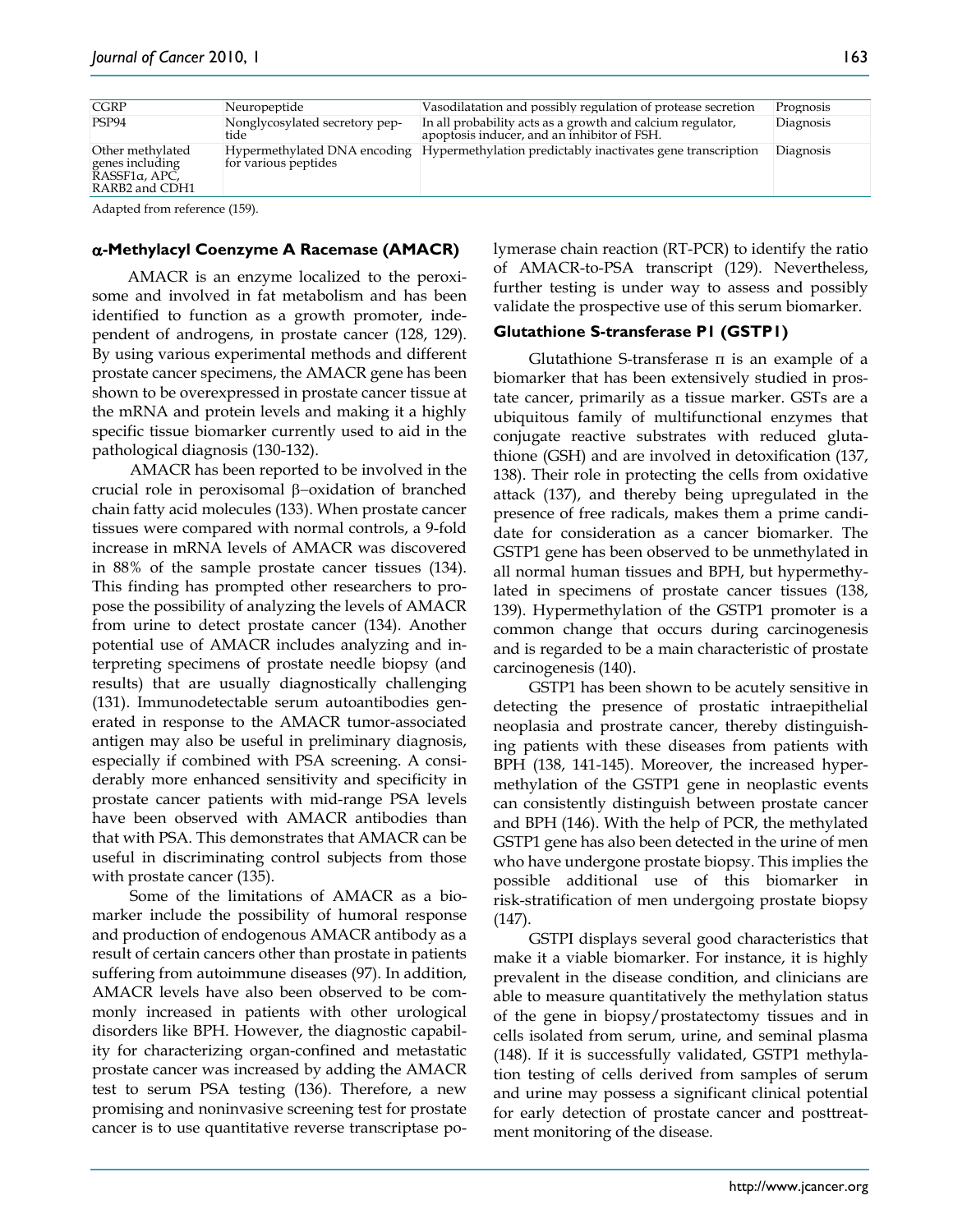### **Chromogranin A (CGA, GRN-A)**

Chromogranin A (CGA or GRN-A), part of the granin family of proteins, is an acidic protein that has been identified in all neuroendocrine cell types studied and is produced in larger amounts than other secreted proteins by those cells. Also known as secretory protein I, it is encoded by the CHGA gene in humans (149-151). The growth of prostate cells has been found to be regulated by peptides derived from GRN-A (138). Because it is produced and secreted by prostate cells, GRN-A has been examined for its diagnostic and prognostic values as a biomarker for prostate cancer (152). However, limited evidence to this point supports its usefulness beyond traditional methods of screening (152, 153). Based on past studies, GRN-A can be used to monitor the success of cancer treatment. It can also be used to predict the outcome of the disease and prognoses that are androgen independent. These predictions would be prior to any indication of PSA progression and would show increased levels of GRN-A correlated with undesirable results and diminished overall survival (151, 154-157). Therefore, GRN-A may be very useful as a prognostic factor in patients with advanced prostate cancer (153).

Interestingly, some variations in measurements of GRN-A have been reported between two assays commercially available for discerning BPH from prostate cancer (158). Some discrepancies observed in the measurements result from the fact that the characterization of most prostate cancer by neuroendocrine cells is a temporary and reversible process; the neuroendocrine markers may frequently be undetectable, and, therefore, a subset of the neuroendocrine cells may not possess any differentiation (159).

Although an accurate distinction cannot be made between prostate cancer and BPH based on the levels of serum GRN-A, these levels do reflect the tumor stage and grade and may efficiently indicate a poor prognosis following endocrine therapy when combined with free or total PSA ratio (153, 155, 160-162).

One noted weakness of using GRN-A as a biomarker is the fact that neuroendocrine cells do not reside in all prostate tumors. Another weakness is its inability to detect the disease at a very early stage, as reported by one group (153). On the other hand, based on the expression of GRN-A in prostate cancer analyzed by serum immunoassay and tissue immunohistology procedures, it was concluded that GRN-A has clinical potential as a biomarker for early, progressive, and recurrent prostate cancer (163). Therefore, more research is needed to clearly define the clinical value of GRN-A as a serum and tumor marker for prostate cancer.

#### **Prostate-specific Membrane Antigen (PSMA)**

PSMA is a cell surface membrane that was discovered in 1987 and has been well characterized as a diagnostic and prognostic marker. It is a type II integral membrane protein that exhibits numerous enzymatic activities (40, 164). Although insufficient data exist regarding its biological role, PSMA has been seen to translocate to the plasma membrane in prostate cancer cells, whereas it is located in the cytosol in normal prostate cells (165). PSMA has been detected in prostate tissues, circulating prostate cancer cells, and serum. Its levels may correspond with poor clinical outcome; PSMA levels are higher in primary prostate cancer and metastatic disease, with more than 90% of the protein prevalent in the disease (166). The serum levels of PSMA increase with age and are considerably higher in men above 50 years of age (79). However, no concrete evidence has shown a relationship between high levels of serum PSMA and the aggressive disposition of the disease, while some have observed a decrease in advanced cases of the disease (167). In an attempt to better measure the levels of circulating PSMA, a study revealed that serum levels of PSMA in prostate cancer patients vary significantly when compared to those of healthy men and those with BPH (167). PSMA appears to be upregulated in patients with prostate cancer subsequent to hormone deprivation therapy (32), which further reveals that the levels of PSMA in men with prostate cancer is considerably higher than in those with BPH or those free of disease. Several gene therapy strategies have also used the PSMA gene promoter to transcriptionally regulate the cytotoxic genes/agents in prostate cancer cells (167). However, the prostate specificity of PSMA as a gene therapy target is limited, but it has lately been used as a target for immunotherapy (168).

One of the shortcomings in using PSMA as a serum marker is that high levels have been noticed in patients with incident case of prostate cancer and in the serum of breast cancer patients. This could make it difficult in some cases to accurately diagnose men with prostate cancer (44, 169). Another shortcoming is that the levels of serum PSMA increase with advancing age, which could result in some conflicting results if diagnosis is sought at that period in life (which is usually the case). More sufficient data is required to determine whether this biomarker can be validated clinically for use in prostate cancer detection, monitoring of treatment, or as an actual means of treatment (170).

#### **Prostate Stem Cell Antigen (PSCA)**

Prostate stem cell antigen is a membrane glycoprotein predominantly expressed in the prostate. Al-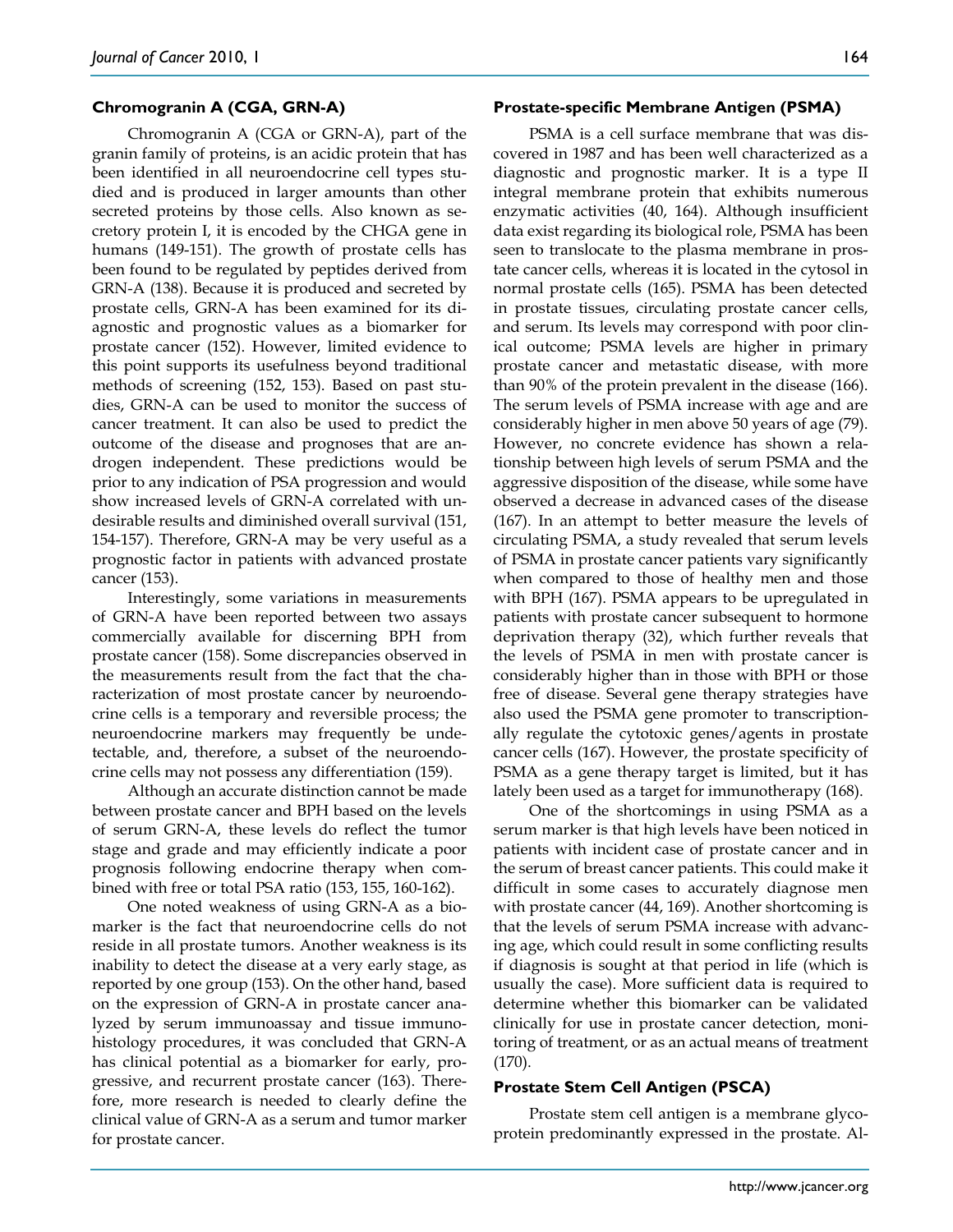though the expression of PSCA has been revealed to be upregulated in the majority of prostate cancers, its biological role in prostate cancer is uncertain (159). Studies have implicated PSCA in certain stem cell functions like androgen-independent progression, metastasis, or signal transduction in many prostate cancer cells (169, 171-173). PSCA expression is associated with Gleason score, seminal vesicle invasion, and capsular invasion in prostate cancer; hence, it has potential as a therapeutic target. A correlation was detected between the increase levels of PSCA expression in most prostate cancers and higher Gleason grade and more advanced tumor stage (171). A function for PSCA in prostate cancer progression is proposed from the observation that it is jointly amplified with c-myc (an oncogene and factor in tumor progression) in locally advanced prostate cancers (159, 160). When the mRNA of other circulating prostate markers like PSA and PSMA were compared with that of PSCA, researchers observed that, although PSCA displayed inferior sensitivity and considerable inability to distinguish between malignant and benign disease, its disease specificity and independent predictive value were the highest (174).

Using human xenografts grown in SCID mice, researchers showed that anti-PSCA monoclonal antibodies inhibited tumor growth and metastasis formation (175), making PSCA potentially available for treating prostate cancer therapeutically using immunotherapeutic procedures (175-177). Despite the research revelations about PSCA and its potential, there are still no definitive conclusions regarding its being a serum marker. Factors that mitigate against PSCA as a candidate for further development include an inadequate number of published studies supporting PSCA as a valuable clinical biomarker and the lack of better measuring techniques (97). Therefore, the value of PSCA as a therapeutic target and the existing related data must await more studies to further evaluate and determine its effectiveness as a clinical prostate cancer marker.

# **Early Prostate Cancer Antigen (EPCA)**

Early prostate cancer antigen, originally discovered in 1991 in rat prostate tissue (178), is a nuclear matrix protein linked with the nuclear transformations that occur in early prostate cancer development (179). These proteins are vital components of the nuclear matrix, a structure shown to dictate the shape and organization of the nucleus and reflect patterns of chromatin transcription. The correlation between variations in the nuclear matrix and the nuclear pleiomorphism displayed in prostate cancer was first described by Getzenberg et al. (178). Following that,

EPCA was found in prostate cancer precursor lesions, specifically in prostatic intraepithelial neoplasia and proliferative inflammatory atrophy, as well as prostate cancer tissue (180). Also, the protein has been identified in men with a preliminary negative biopsy but but who later developed the cancer (180, 181). The study of Uetsuki et al. provided further evidence that EPCA can be linked with early carcinogenesis as no relationship could be found between EPCA and disease stage or Gleason score after radical prostatectomy (179). Furthermore, recent studies have verified the potential diagnostic value of serum EPCA by demonstrating the ability of EPCA antibodies to recognize prostate cancer (182). Although EPCA appears not to be present in patients devoid of prostate cancer, it has been detected in surroundings free of, but adjacent to, the cancer (180). More studies are needed to further characterize the protein as a suitable biomarker to diagnose prostate cancer.

Several studies have been conducted to evaluate and propose other tissue and circulating prostate tumor markers such as rising aneuploidy and polyploidy (associated with invasive and metastatic tumors) and biopsy ploidy, which may assist in predicting a pathologic stage (183-188). Ki-67 expression, as a marker of proliferation index, has been shown to be an independent predictor of recurrence and tumor-specific survival (93, 189). RT-PCR has shown some promise as a sensitive biomarker in identifying micrometastases in nonprostatic sites, such as PSAand/or PSMA-positive lymph nodes, which are not detectable by conventional pathology (190). The expressions of Bcl-2 and p53 have been extensively examined as prognostic markers in prostate tissue, and these markers may aid in predicting the response of localized prostate cancer to radiotherapy. However, their utility in predicting a pathologic stage has yet to be established (191, 192). Finally, serum immunoassay for hK2 biomarker (a PSA-related protein, Table 4) combined with PSA testing provides improved discrimination among men who had total PSA levels in the 4 to 10 ng/ml range and between men with benign prostate disease and those with prostate cancer (193, 194). Some studies have indicated that serum hK2 levels aid in predicting prostate-confined disease in the staging preceding a surgical operation (194, 195).

# **B7-H3**

B7-H3 is the first immune molecule that possibly participates in the development of prostate cancer and in predicting the recurrence and progression of cancer. B7-H3, first identified in 2001, is a member of the B7 family, a group of proteins that are important ligands interacting with known and unknown recep-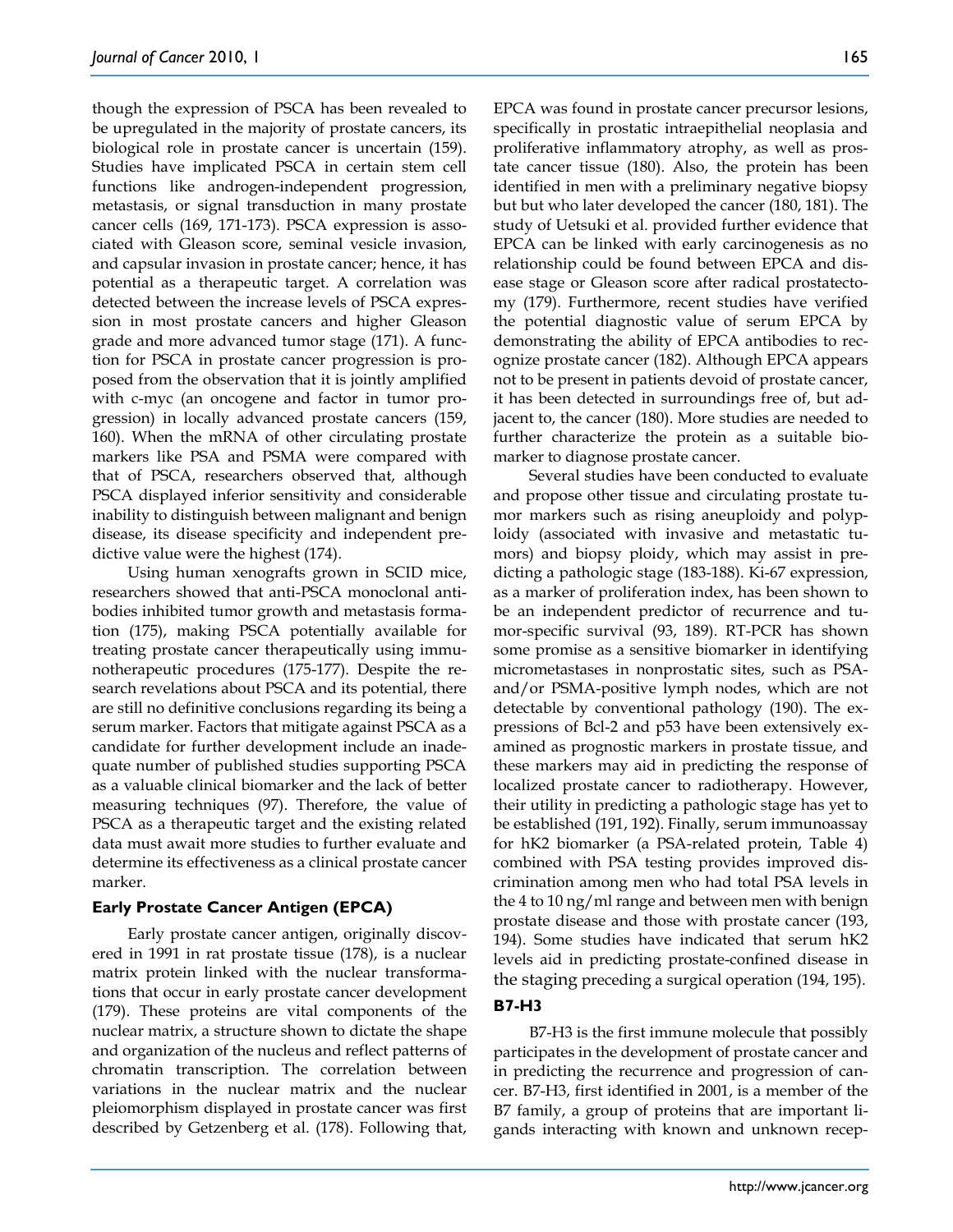tors to regulate the activation and function of T lymphocytes. B7 (or B7-H3) protein is believed to function as an accessory co-regulator of T cell responses subsequent to initial antigen priming (196, 197). B7 co-regulatory ligands can be abnormally expressed in human disease and may act as antigen-specific inhibitors of T-cell–mediated antitumoral immunity in cancer conditions (198). The B7-H family protein, including B7-H3 and B7-H1, can both arrest cancer growth and shield cancers from the immune system by paralyzing immune cells (199). Thereby this ligand exhibits both an immune stimulatory and inhibitory role in cancer growth.

Numerous normal tissues, except for dormant peripheral blood monocytes, express B7-H3 mRNA (196, 200). B7-H3 protein expression has been detected in placenta (201), and its expression can be stimulated in activated dendritic cells, monocytes, and T cells (202). B7-H3 is also expressed in numerous tumor cell lines, and the expression of B7-H3 in carcinomas of the kidney and bladder correlates with aggressive disease and significantly shortened survival time in patients. The expression of these proteins in prostate cancer has been linked to the spread of the disease and negative outcome (203-205). In contrast to PSA, B7-H3 remains bound to the surface of normal prostate cells, as well as of premalignant and cancerous prostate cells that show no apparent indication of migration (metastatic ability), thus making it an attractive therapeutic target and marker. This would be an especially promising target for antihormone therapy, which is the most frequent means of therapeutic treatment for advanced prostate cancer (203). Because B7-H3 is present in all prostate cancer tumors and marked levels predict recurrence, researchers examined diseased tissue from 338 patients who had clinically localized prostate cancer and were treated exclusively with radical prostatectomy between 1995 and 1998. They were able to predict with better accuracy the likelihood of cancer progression in spite of therapeutic intervention (203). This study revealed a link between a rising level of B7-H3 in prostate cancer and adverse clinicopathologic features of the disease. Therefore, B7-H3 may have the potential to independently predict prostate cancer progression and may be used as a diagnostic and prognostic marker to evaluate patients' disease status and their immunotherapeutic responses (203,205).

More research is necessary, however, to understand how the immune system is affected by B7-H3. For example, it would be useful to know whether anti-immune activity results from a mutation of B7-H3, which may be the mechanism by which B7-H3 promotes cancer growth. This information is critical and

will help to establish the effectiveness of B7-H3 as a clinical marker of disease and target for therapy.

## **Sarcosine**

Sarcosine, an N-methyl derivative of glycine, is a natural amino acid found in muscles and other body tissues. It is classified under the group collectively known as metabolites (a group of chemical products present throughout the body) (206). In 2009, Sreekumar et al. reported that sarcosine stimulates malignant growth of benign prostate cancer cells and can be used as an indicator of the malignancy of prostate cancer cells when detected in urine (207). Following the screening of urine, blood, and tissues, and profiling more than 1,126 metabolites related to prostate cancer, the researchers were able to differentiate between benign prostate, clinically localized prostate cancer, and metastatic disease based on the levels of sarcosine. The levels of sarcosine were high in invasive prostate cancer cell lines compared to benign prostate epithelial cells (207). Furthermore, it was observed that prostate cancer invasion was weakened when glycine-N-methyltransferase, the enzyme that catalyzes the production of sarcosine from glycine, was knocked down, whereas either knocking down the enzyme responsible for sarcosine degradation or adding exogenous sarcosine stimulated an invasive phenotype in BPH cells. These results together suggest that sarcosine may be a vital metabolic intermediary that promotes prostate cancer cells toward invasion and aggressiveness (208).

The ultimate goal of diagnosis is to detect aggressive-type prostate cancers at their premature stage. This, nevertheless, may not be possible very soon. Among the conflicting scientific points of view on whether sarcosine is a better diagnostic biomarker than PSA for detecting aggressive prostate cancer is that several researchers have been criticized for their possible investment interests in promoting sarcosine toward commercialization. Moreover, further investigations are still needed on the metabolites in many patients who are followed long-term (to see how they correlated with those who developed different forms of prostate cancer).

# **Caveolin-1**

Caveolin-1 (Cav-1), an integral membrane protein expressed in two isoforms (caveolin-1α and caveolin-1β), is a main component of caveolae membranes *in vivo* (209). It has been implicated in regulating several signaling pathways and mediating intracellular processes, specifically as a negative regulator in several mitogenic pathways (210) and in oncogenesis (211). It has been proposed that Cav-1 may par-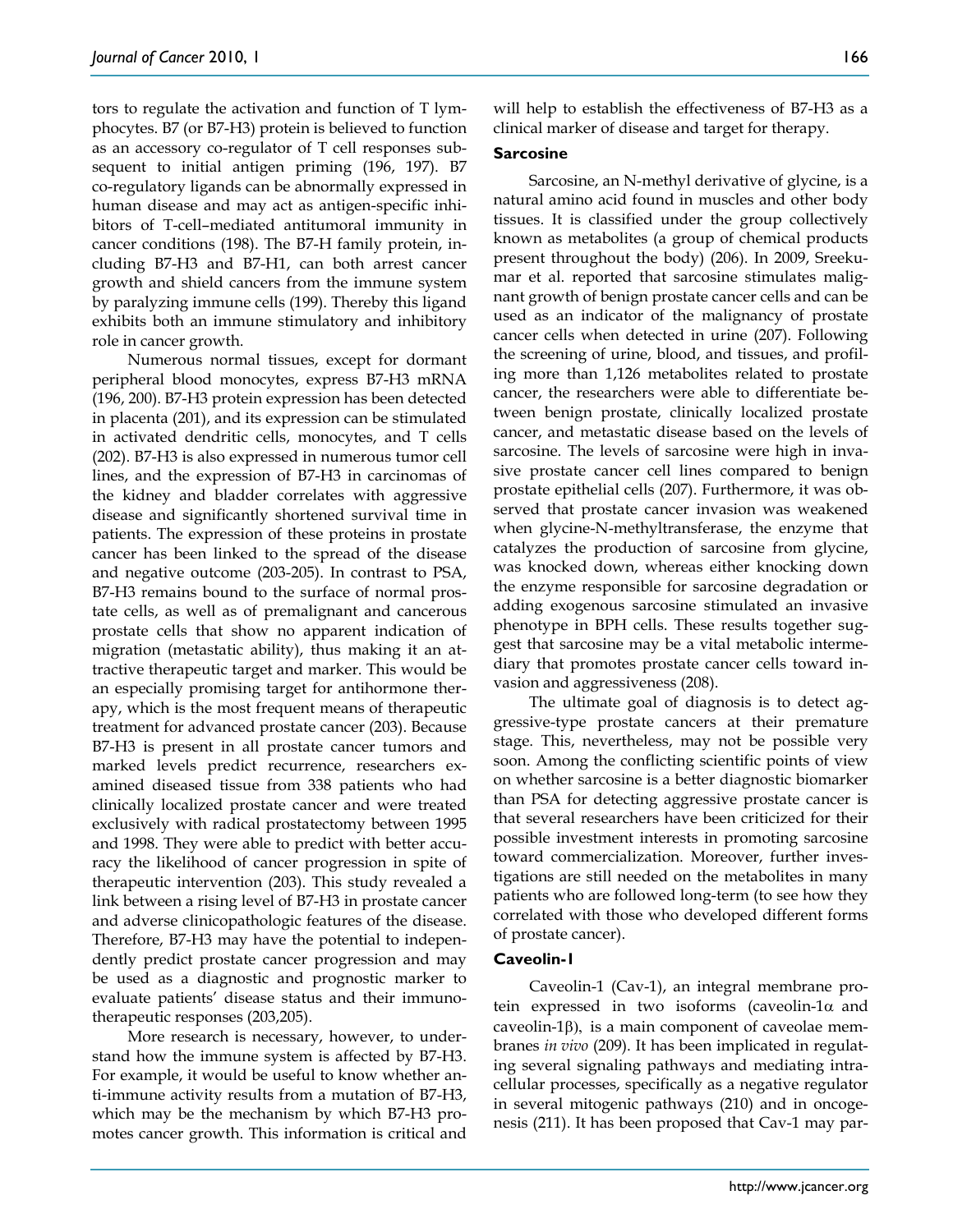ticipate in certain steps of carcinogenesis in various types of cancer and is expressed in one-third of invasive breast cancers (212). Cav-1 seems to function as a tumor suppressor protein at early stages of cancer progression. However, Cav-1 is also found to be upregulated in several metastatic and multidrug-resistant cancer cell lines, as well as in some human tumor specimens (213).

Cav-1 is secreted by prostate cancer cells. Early and recent studies have shown that this secreted protein can promote cell survival and angiogenic activities (214-216). Cav-1 has been reported to be overexpressed in prostate cancer cells and is associated with the progression of the disease (217-218).

Studies of prostate tissue from men with only localized prostate cancer indicate a significant decrease in levels of Cav-1. It was also discovered that the protein was absent in tumor tissue from men with metastatic prostate cancer, and the reduced levels of Cav-1 were associated with a high Gleason score  $(220)$ .

Research conducted on stromal Cav-1 expression in patients with BPH, primary prostate cancers, and prostate cancer metastases revealed that almost all BPH samples showed an abundant stromal Cav-1 immunostaining, while a subset of samples with primary prostate cancer had significantly decreased levels of stromal Cav-1. All metastatic tumors (either from lymph node or bone) lacked stromal Cav-1 staining (221). The concentration of preoperative serum Cav-1 showed prognostic potential in patients undergoing radical prostatectomy (220). Therefore, Cav-1 expression may be a useful prognostic marker for prostate cancer (220, 222).

# **Serum calcium**

Prostate cancer cells express calcium-sensing, G-protein-coupled receptor, which can be activated by extracellular calcium (223). These cells also express calcium-dependent potassium channels that regulate their proliferation by controlling the entry of calcium into the cells (224). An association has been noted between high levels of total calcium in serum and the risk of fatal prostate cancer, which is to the result of a decrease in apoptosis and an increase in proliferation, which promote the growth and metastasis of prostate cancer cells (225). Researchers postulated that an increase in serum calcium or any factor that leads to it (such as high serum parathyroid hormone) would increase the possibility for terminal prostate cancer. An investigation by an independent group confirmed this association and suggested that serum calcium is a promising prospective biomarker for screening for fatal prostate cancer (225-227).

# **Hypermethylation of PDLIM4 gene**

Hypermethylation of the PDLIM4 gene has been shown to be a sensitive molecular tool in detecting prostate tumorigenesis (228). PDLIM4 mRNA and protein expression levels were also reduced in LNCaP, LAPC4, DU145, CWR22, and PC3 prostate cancer cells and may function as a tumor suppressor by associating with actin in prostate cancer cells, thereby controlling cell proliferation (229). These findings support the potential use of hypermethylated PDLIM4 as a biomarker to predict the biochemical, local, and systemic recurrence of prostate cancer.

# **PCA3/DD3**

The prostate cancer antigen 3 (PCA3 or DD3) gene encodes a prostate-specific mRNA that is overexpressed in cancer prostate tissue (230, 231). A measure of the quantity of PCA3 RNA copies in urine samples that are enriched with prostate cells can provide an insight into the aggressiveness of the prostate cancer (232) and predict the outcome of prostate biopsies while avoiding the need for repeated testing (233-235). Furthermore, the predictive value of PCA3 has been addressed in some clinical studies, either by urine test that is performed prior to radical prostatectomy or by extracapsular extension prior to a DRE exam (236, 237). Consequently, several published studies have supported the usefulness of PCA3 as a biomarker in the diagnosis of prostate cancer stage and grading (231-235, 239-244). Although PCA3 has a lower sensitivity than does PSA, it has a higher specificity (233-235), especially in certain cases where PSA tests fail to accurately predict disease (245, 246). Adding PCA3 to serum PSA detection contributes to the precise prediction of prostate cancer; in a clinical setting, PCA3 may be used to classify patients according to their risks for biopsy and cancer detection (238, 245-246). Similarly, combining urinary alpha-methylacyl-CoA racemase (AMACR) and PCA3 as a dual marker test improved sensitivity and accuracy (247). A recent study reported an upregulation of two new PCA3 isoforms in prostate cancer tissues; this will enhance the diagnostic ability to distinguish between prostate cancer and BPH (248).

# **TMPRSS2-ERG Gene Fusion Rearrangement**

Transmembrane protease serine 2, also known as TMPRSS2, is an androgen-regulated, type II transmembrane-bound serine protease that is locally expressed in the prostate and overexpressed in neoplastic prostate epithelium. TMPRSS2 was thought to play a possible role in prostate tumor metastasis through the activation of protease-activated receptor-2 (PAR-2) (249). An extensive study focusing on gene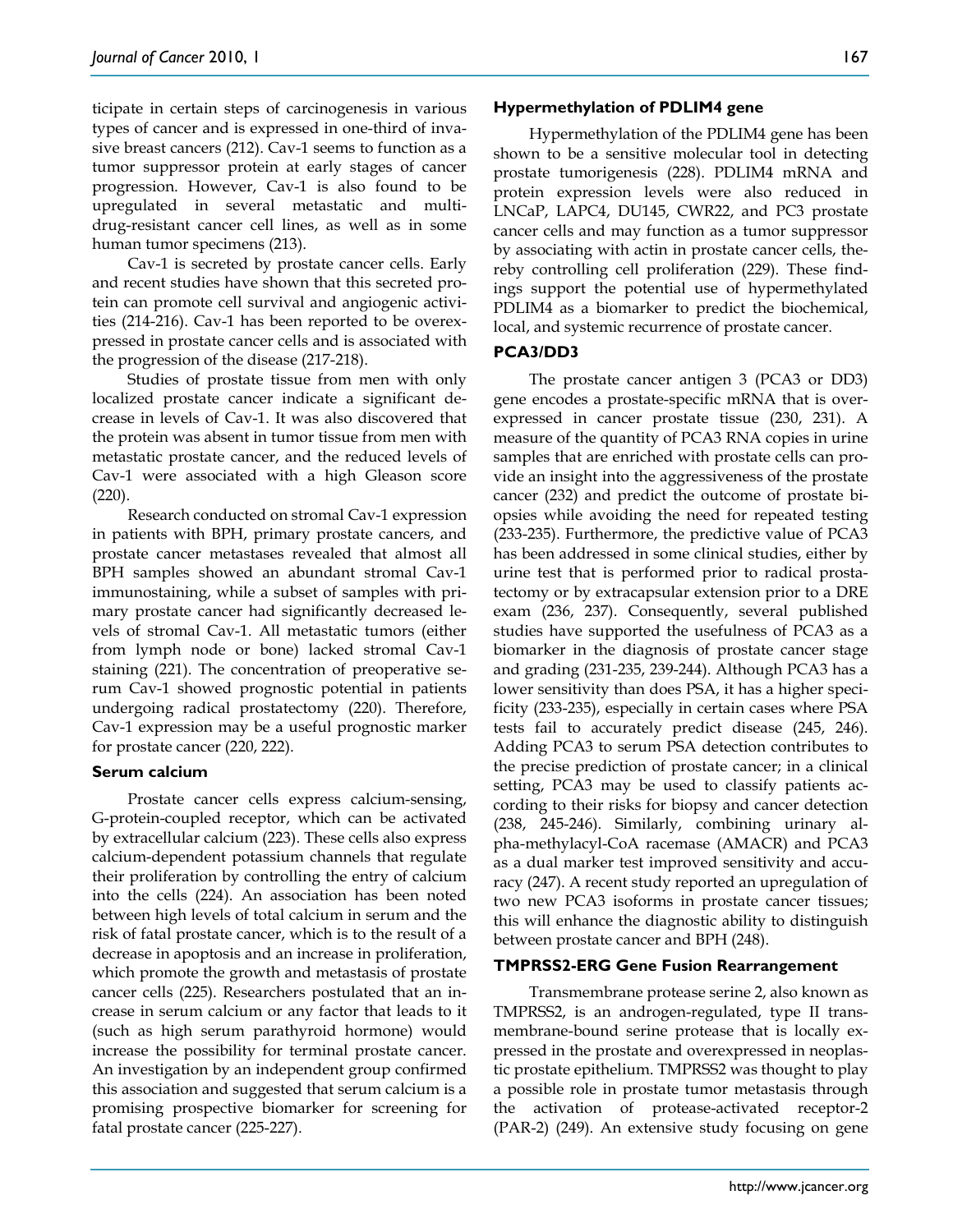fusion transcripts in prostate cancer identified the fusion between TMPRSS2 (located at 21q22.3) with the transcription factor genes ERG (21q22.2) and ETV1 (7p21.1) (250, 251). One TMPRSS2 allele loses its promoter, and one of the ERG alleles gains it, resulting in an overexpression of ETS family members) in the cancer cells (252) and consequently tumor progression (253). The gene fusion rearrangements between TMPRSS2 and ERG or ETV1 have been reported in several cancers, particularly in hematological malignancies (254). TMPRSS2-ERG is the most frequent oncogenic gene fusion rearrangement in prostate cancer (251): It has been observed in almost half of prostate cancer patients and detected in about one-quarter of patients with prostatic intraepithelial neoplasia (PIN) (255).

This TMPRSS2-ERG fusion is usually found in prostate cancer tissue from men undergoing prostatectomy, and especially among men in North America with prostate cancer on biopsy; however, it is not present in benign prostate biopsy. The TMPRSS2-ERG fusion can be detected in the urine after DRE with a 37% sensitivity and a 93% specificity (256). The addition of TMPRSS2–ERG detection also increased the sensitivity of the urine PCA3 test from 62% to 73% (256) and a greater prediction of positive tumors with a higher Gleason score (257). The results suggest that surveillance of these fusion gene transcripts improves the sensitivity of the PCA3 detection in urine samples: The combination of TMPRSS2-ERG detection with PCA3 can be very useful in accurately predicting prostate cancer development during screening (252, 258).

# **Exosomes**

Exosomes are nanometer-sized vesicles secreted by a broad range of normal and neoplastic cell types (259). They contain both functional mRNA and microRNA, called exosomal shuttle RNA (esRNA) that are often transported from cell to cell where they can continue to be functional (260). Exosmes are constituents of urine, with a degree of variability in urine specimens. Because they often carry genetic components that come directly from tumors, such vesicles may be a useful noninvasive source of markers in renal diseases (251), including cancer of the prostate.

A recent study reported the presence of PCA3 and TMPRSS2-ERG fusion, two known prostate cancer biomarkers, in exosomes from urine samples of prostate cancer patients (261, 262). A second study reported the presence of the gene fusion TMPRSS2-ERG product in isolated exosomes in the serum from mice grafted with human PCA xenografts (263), which could shed more light on the genetics of

the particular tumor and provide clinically valuable data. Although the presence of exosomes in urine samples varies in concentration, making it difficult to assess, its presence and quantification may be a potential noninvasive source of tumor markers that could be used to diagnose and monitor the status of prostate cancer.

# **Ki-67**

Ki-67, **a** cell-proliferation associated marker and probably the only protein with an expression pattern under a level of cell cycle regulation (255, 264), has been described as one of the most promising biomarkers of prostate cancer. Ki-67 has been suggested as a prolific predictive biomarker for men who have low-grade, low-stage prostate cancer for their PSA relapse after radical prostatectomy (265). In a 6-year study involving 808 patients diagnosed with prostate cancer, an immunohistochemical assessment of Ki-67 expression was evaluated for its relationship to the specificity of the cancer and overall survival. Compared to information from the Gleason score and PSA, Ki-67 provided additional prognostic information (266, 267). In another study of a group of men treated with radiotherapy and androgen deprivation for prostate cancer, Ki-67 expression levels in conjunction with MDM2 were found to be correlated to distant metastasis and survivability (268). Nevertheless, further studies will be needed to validate these results and explore the possibility of combining Ki-67 with existing prognostic tools as a powerful biomarker for localized prostate cancer (269).

# **GOLPH2**

Golgi phosphoprotein 2, or GOLPH2, is a gene that codes for type II Golgi membrane antigen GOLPH2/GP73. It is usually expressed in various epithelial cells and reported to be frequently overexpressed in cancer of the prostate, although its function is currently unknown (270). A study has observed a higher level of GOLPH2 and MYO6 (myosin VI) in the Golgi apparatus in prostate cancer cells compared to normal Golgi, thereby indicating that GOLPH2 can be used as a biomarker in distinguishing between normal cells and cancer cells (271).

A recent study, which explored the expression of some potential prostate cancer biomarkers, revealed that an increase in the levels of GOLPH2 (as with some of the other biomarkers assayed), was not only a critical indicators of prostate cancer but performed better than PSA or PCA3 alone in revealing it (272).

A comparative study of GOLPH2 protein, the basal cell marker p63, and AMACR in benign and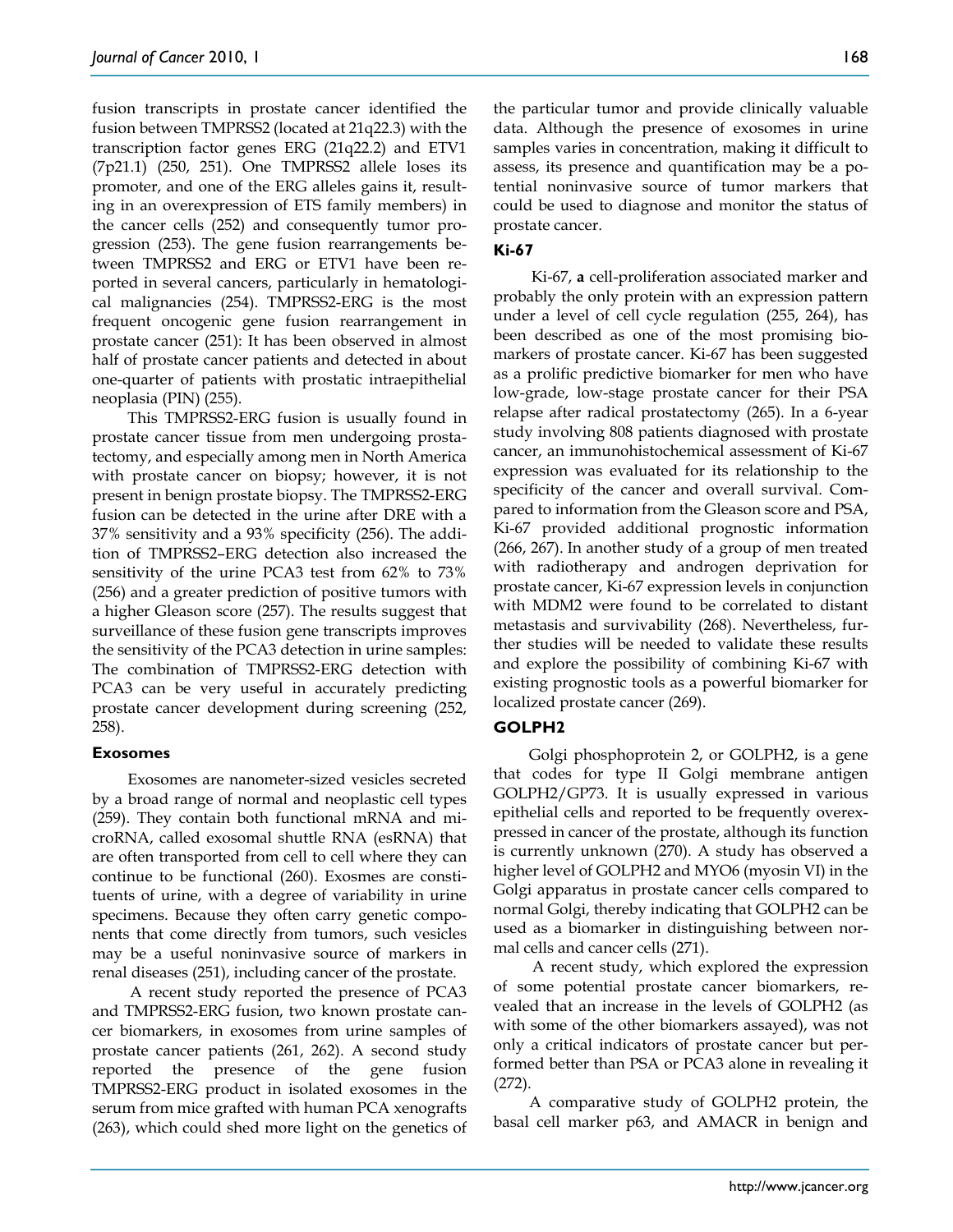malignant prostate lesions revealed that GOLPH2 expression was considerably higher in prostate cancer tissues compared with normal tissues, and in about 90% of the cases studied, GOLPH2 protein was upregulated. Furthermore, this upregulation was noticed in about 85% of prostate cancer cases that were negative for AMACR (273).

### **DAB2IP**

DAB2 interacting protein (DAB2IP) is a Ras GTPase-activating protein that functions as a tumor suppressor. The human DAB2IP gene is located on chromosome 9q33.1-q33.3 (274) and is frequently observed to be downregulated in prostate cancer cell lines (275, 276). Studies have shown that loss of expression of DAB2IP may be a result of altered epigenetic regulations, for example DNA methylation and histone modification (277). The abnormal methylation in the promoter region of the DAB2IP gene has been reported to be responsible for transcriptional silencing and consequently performs a significant function in the progression of prostate cancer (278). Duggan et al. in their 2007 study reported a link between a genetic variation in DAB2IP and the risk of aggressive prostate cancer (279). This research indicates that DAB2IP protein, after further studies, can potentially be used as a very effective novel biomarker for prostate cancer diagnosis.

# **7. FUTURE CHALLENGES AND PERSPECTIVES**

The increasing importance of biomarkers in screening for prostate cancer to reduce invasive follow-up procedures is reflected proportionally in the rapidly increasing number of research publications in this field. The application of biomarkers to prostate cancer is at the forefront of the research field because of the distinctive relationship between the genomic changes in the cancer cells and the disease progress.

The technology used in the effort to discover ideal biomarkers has advanced significantly, making it easier to study many potential biomarkers in a single trial. While several biomarkers have displayed some potential in early-phase studies, none so far appears likely to possess the appropriate level of sensitivity and specificity in terms of determining the choice and course of therapeutic treatment for prostate cancer (98). This may explain why only a small number of biomarkers are routinely validated for use in drug development or qualified for clinical applications, despite the apparent progress in this research field. Despite some advancement, several limitations still exist with the current technology that hinders the discovery and development of new biomarkers for all

forms of cancer including prostate cancer. Some of these impediments may be overcome through the development of new technologies and improved strategies. For example, one strategy proposed would pair the diagnostic test with the therapeutic agent (6). Another strategy calls for more attention on studies that can generate quantified biomarkers related to cell-signaling pathways, as these biomarkers can be applied across a wide range of tumor types and diseases, as well as in different tests and drugs (10, 12).

Because of the fact that the entire process from identifying to validating a reliable biomarker is expensive and long, concerns have been raised over the profit-making incentives to develop novel biomarkers. An expensive search in the long run would result in a high cost for any reliable test developed in the future, adding even more cost to the already high cost of drug development (12). Consequently, pharmaceutical companies may gradually become reluctant to invest in diagnostic development in the earlier phases of testing because of the uncertainty of validation and approval by the FDA, without which there will be no financial return on all of their investment.

A critical point that has been reiterated is the fact that an ideal biomarker has to show a high level of specificity and sensitivity to prevent false-positive screening tests, which will create anxiety in patients and lead to more expensive and invasive testing. Thus far, studies, although inconclusive, have found that the likelihood of identifying a biomarker with such sensitivity and specificity may be slim, at least for the immediate future. Therefore, combining markers is thought to be the next best thing to improve the accuracy of diagnosing, treating, and surveillance of recurrence of prostate cancer (152). Some have suggested using multiple biomarkers with different qualities: for instance, combining a "biomarker with high sensitivity and low specificity (to detect potentially deadly cancers but would result in many false positives) with a second biomarker having less sensitivity but higher specificity" (84).

In summary, substantial discovery still awaits to be made in this field, and methodologies for the clinical evaluation of existing and novel biomarkers have yet to be explored. While much could be gained from the discovery of more novel biomarkers for early detection of prostate cancer, prediction of the malignant potential of the disease, and guidance of individualized therapy for patients, the near future of prostate cancer prognosis may eventually come to count on a few "elite club" biomarkers, which hopefully will accurately predict the incidence, stage, and progression of the disease, as well as reliably evaluate drug development. While extensive clinical validation of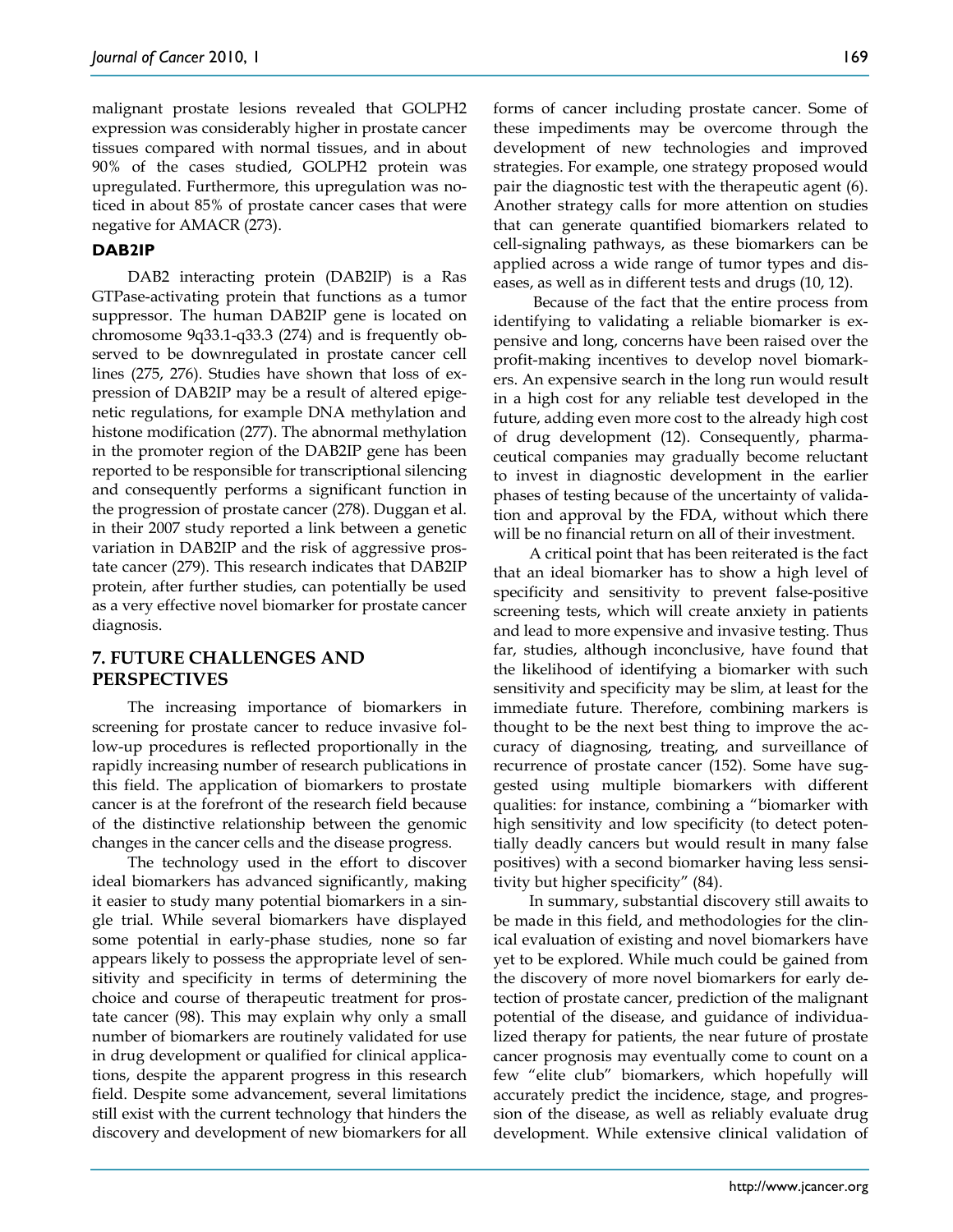these novel biomarkers remains as one of the most significant and daunting challenges, overcoming this impediment will by no means eliminate all the problems hampering the identification and development of biomarkers for this disease. However, in the process of searching for novel biomarkers, we may discover valuable insights into the mechanisms of prostate cancer that could possibly lead to a cure in the long run.

### **Acknowledgments**

We thank Jordan Masters and Dr. David L. Armbruster for reviewing the manuscript.

### **Conflict of Interest**

The authors have declared that no conflict of interest exists.

# **References**

- 1. Jemal A, Siegel R, Ward E, Hao Y, Xu J, Thun MJ. Cancer statistics, 2009. CA Cancer J Clin 2009; 59: 225-49.
- 2. [Internet] Prostate Cancer Foundation. Home page of Prostate Cancer Foundation. http://www.prostatecancerfoundation. org
- 3. Stanford JL, Stephenson RA, Coyle LM, et al. Prostate Cancer Trends 1973-1995, NIH Pub No 99-4543. Bethesda, MD: SEER Program, National Cancer Institute. 1999.
- 4. [Internet] US Department of Health and Human Services, Centers for Disease Control and Prevention (CDC). Prostate Cancer Screening: A Decision Guide for African Americans. http://www.ustoo.org/PDFs/CDC\_PCa\_Screen\_Guide\_AA.p df.
- 5. Atkinson AJJr, Colburn WA, DeGruttola VG, DeMets DL, et al. Biomarkers and surrogate endpoints: Preferred definitions and conceptual framework. Biomarkers Definitions Working Group. Clinical Pharmacol & Therapeutics 2001; 69: 89–95.
- 6. [Internet] Woodcock J. A Framework for Biomarker and Surrogate Endpoint Use in Drug Development. http://www.fda.gov/ohrms/dockets/ac/04/slides/2004-4079 S2\_03\_Woodcock.ppt
- 7. [Internet] National Cancer Institute. Dictionary of Cancer Terms.

http://www.cancer.gov/dictionary/?searchTxt=biomarker.

- 8. Rolan P. The contribution of clinical pharmacology surrogates and models to drug development: a critical appraisal. Br J Clin Pharmacol 1997; 44: 219–25.
- 9. Ciarmiello A, Del Vecchio S, Silvestro P, et al. Tumor clearance of technetium 99m-sestamibi as a predictor of response to neoadjuvant chemotherapy for locally advanced breast cancer. J Clin Oncol 1998; 16: 1677–83.
- 10. Committee on Developing Biomarker-Based Tools for Cancer Screening Diagnosis and Treatment. Cancer Biomarkers: The Promises and Challenges of Improving Detection and Treatment. Washington DC: National Academies Press. 2007.
- 11. Lagakos SW, Hoth DF. Surrogate markers in AIDS: where are we? Where are we going? Ann Intern Med 1992; 116: 599–601.
- 12. Sawyers CL. The cancer biomarker problem. Nature 2008; 452: 548-52.
- 13. Ross RK, Pike MC, Coetzee GA, et al. Androgen metabolism and prostate cancer: establishing a model of genetic susceptibility. Cancer Res. 1998; 58: 4497-504.
- 14. Smith RA, Mettlin CJ, Eyre H. Cancer Medicine: Cancer Screening and Early Detection. In: Kufe DW, et al, editors. Cancer Medicine. Hamilton, Canada: BC Decker Inc. 2003.
- 15. [Internet] Theodorescu D, Krupski T. Prostate Cancer Biology, Diagnosis, Pathology, Staging, and Natural History. http://www.emedicine.com.
- 16. Bostwick DG. The pathology of early prostate cancer. CA Cancer J Clin 1989; 39: 376-93.
- 17. Stamey TA, Freiha FS, McNeal JE, et al. Localized prostate cancer treatment: relationship of tumor volume to clinical significance for treatment of prostate cancer. Cancer 1993; 71: 933-8.
- 18. Epstein JI, Walsh PC, Carmichael M, et al. Pathologic and clinical findings to predict tumor extent of nonpalpable (stage T1c) prostate cancer. JAMA 1994; 271: 368-74.
- 19. Ohori M, Wheeler TM, Dunn JK, et al. The pathologic features and prognosis of prostate cancers detectable with current diagnostic tests. J Urol 1994; 152: 1714-20.
- 20. Montie JM, Wood DP, Pontes JE, et al. Adenocarcinoma of the prostate in cystoprostatectomy specimens removed for bladder cancer. Cancer 1989; 63: 381-5.
- 21. Smith DS, Catalona WJ. The nature of prostate cancer detected through prostate specific antigen based screening. J Urol 1994; 152: 1732-6.
- 22. Oh WK, Hurwitz M, D'Amico AV, et al. Neoplasms of the Prostate. In: Kufe DW, et al, editors. Cancer Medicine. Hamilton, Canada: BC Decker Inc. 2003.
- 23. Yano M, Imamoto T, Suzuki H, et al. The clinical potential of pretreatment serum testosterone level to improve the efficiency of prostate cancer screening. Eur Urol 2007; 51: 375-80.
- 24. Fielding LP, Genglio-Presier CM, Freedman LS. The future of prognostic factors in outcome prediction for patients with cancer. Cancer 1992; 70: 2367-77.
- 25. Jewett HJ. The present status of radical prostatectomy for stages A and B prostatic cancer. Urol Clin North Am 1975; 2: 105-24.
- 26. American Joint Committee on Cancer. Prostrate: in AJCC Cancer Staging Manual, 6<sup>th</sup> ed. New York, NY: Springer. 2002: 309-16.
- 27. Bostwick DG, Myers RP, Oesterling JE. Staging of prostate cancer. Semin Surg Oncol 1994; 10: 60-72.
- 28. American Joint Committee on Cancer. Prostate cancer. In: Fleming, ID; Cooper, JS; Henson, DE; Hutter, RVP, editors. AJCC cancer staging manual. 5th ed. Philadelphia: Lippincott; 1997; 219-24.
- 29. Montie JE. Staging of prostate cancer: current TNM classification and future prospects for prognostic factors. Cancer 1995; 75 (7 Suppl): 1814-8.
- 30. Epstein JI, Walsh PC, Brendler CB. Radical prostatectomy for impalpable prostate cancer: The Johns Hopkins experience with tumours found on transurethral resection (stages T1A and T1B) and on needle biopsy. J Urol 1994; 152: 1721-9.
- 31. Mettlin C, Lee F, Drago J, et al. The American Cancer Society National Prostate Cancer Detection Project. Findings on the detection of early prostate cancer in 2425 men. Cancer 1991; 67: 2949-58.
- 32. Catalona WJ, Smith DS, Ratliff TL, et al. Measurement of prostate-specific antigen in serum as a screening test for prostate cancer. N Engl J Med 1991; 324: 1156-61.
- 33. Basler JW, Thompson IM. Lest we abandon digital rectal examination as a screening test for prostate cancer. J NCI 1998; 90: 1761–3.
- 34. Mahon, SM. Screening for prostate cancer: informing men about their options. Clinical Journal of Oncology Nursing 2005; 9: 5.
- 35. Yedema CA, Kenemans P, Voorhorst F, et al. CA 125 half-life in ovarian cancer. A multivariate survival analysis. Br J Cancer 1993; 67: 1361-7.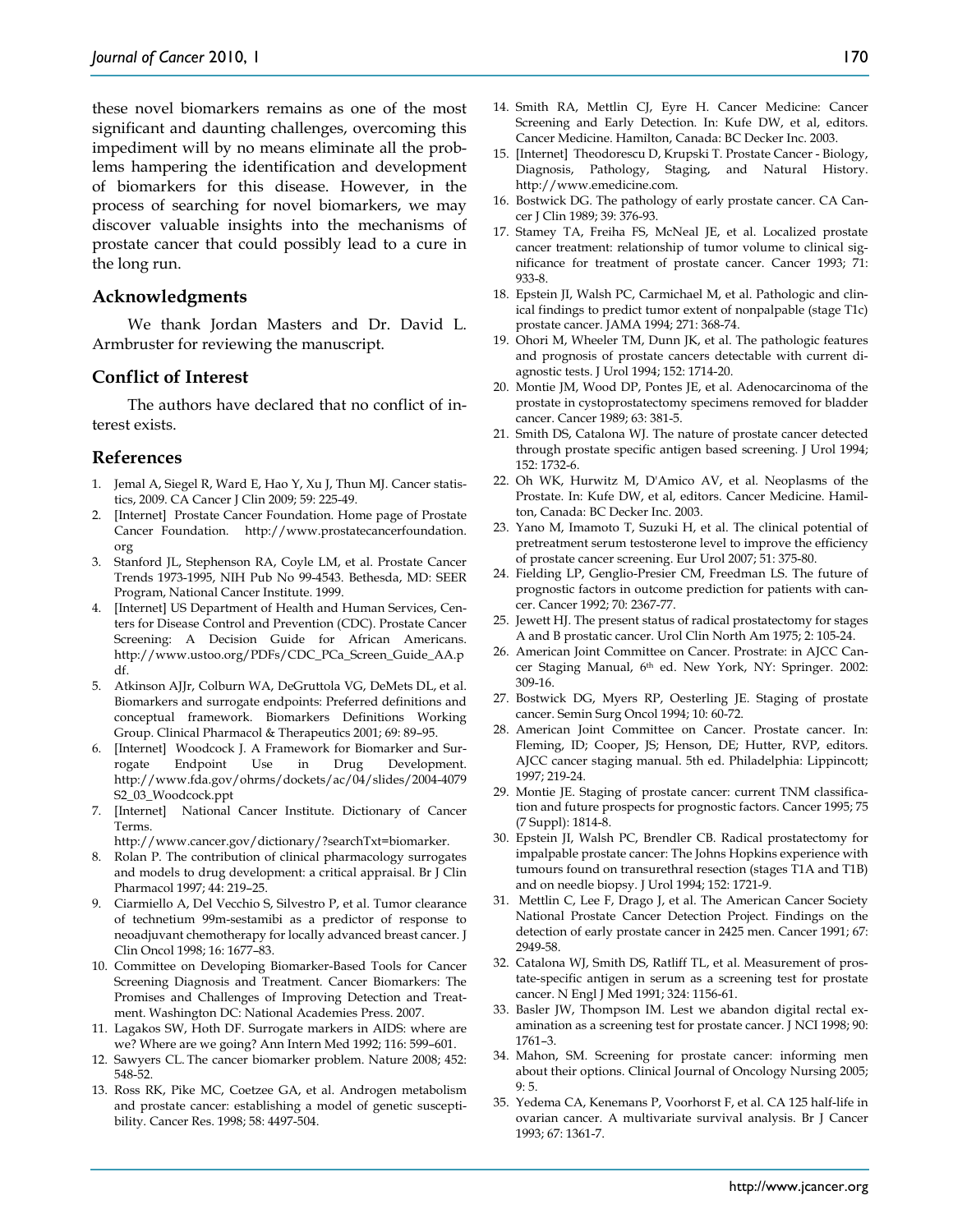- 36. Jacobsen SJ, Bergstralh EJ, Katusic SK, et al. Screening digital rectal examination and prostate cancer mortality: a population-based case-control study. Urology 1998; 52: 173-9.
- 37. Friedman GD, Hiatt Ram, Quesenberry CP, et al. Case-control study of screening for prostatic cancer by digital rectal examinations. Lancet 1991; 337: 1526-9.
- 38. Richert-Boe KE, Humphrey LL, Glass AG, et al. Screening digital rectal examination and prostate cancer mortality: a case-control study. J Med Screen 1998; 5: 99-103.
- 39. Harris R, Lohr KN. Screening for prostate cancer: an update of the evidence for the U.S. Preventive Services Task Force. Ann Intern Med 2002; 137: 917-29.
- 40. Hara M, Koyanagi Y, Inoue T, et al. Some physico-chemical characteristics of "-seminoprotein", an antigenic component specific for human seminal plasma. Forensic immunological study of body fluids and secretion. VII. Nihon Hoigaku Zasshi 1971; 25: 322-4.
- 41. Li TS, Beling CG. Isolation and characterization of two specific antigens of human seminal plasma. Fertil Steril 1973; 24: 134-44.
- 42. Sensabaugh GF, Golden VL. Phenotype dependence in the inhibition of red cell acid phosphatase (ACP) by folates. Am J Hum Genet 1978; 30: 553-60.
- 43. Wang MC, Valenzuela LA, Murphy GP, et al. Purification of a human prostate specific antigen. Invest Urol 1979; 17: 159-63.
- 44. Stamey TA, Yang N, Hay AR, et al. E. Prostate-specific antigen as a serum marker for adenocarcinoma of the prostate. N Engl J Med 1987; 317: 909-16.
- 45. Partin AW, Oesterling JE. The clinical usefulness of prostate specific antigen. J Urol 1994; 152: 1358-68.
- 46. Polascik TJ, Oesterling JE, Partin AW. Prostate specific antigen. A decade of discovery—what we have learned and where we are going. J Urol 1999; 162: 293-306.
- 47. Rao AR, Motiwala HG, Karim OM. The discovery of prostate-specific antigen. BJU Int 2008; 101: 5-10.
- 48. Chu MT. Prostate-specific antigen and early detection of prostate cancer. Tumor Biol 1997; 18: 123-34.
- 49. Diamandis EP, Yu H. Nonprostatic sources of prostate-specific antigen. Urol Clin North Am 1997; 24: 275-82.
- 50. Stenman UH, Leinonen J, Zhang WM. Standardization of PSA determinations. Scand J Clin Lab Invest (Suppl) 1995; 221: 45-51.
- 51. Carter HB, Pearson JD, Metter EJ, et al. Longitudinal evaluation of prostate-specific antigen levels in men with and without prostate disease. JAMA 1992; 267: 2215-20.
- 52. Moul JW, Sesterhenn IA, Connelly RR, et al. Prostate-specific antigen values at the time of prostate cancer diagnosis in African-American men. JAMA 1995; 274: 1277-81.
- 53. Presti JCJr, Hovey R, Bhargava V, et al. Prospective evaluation of prostate specific antigen and prostate specific antigen density in the detection of carcinoma of the prostate: ethnic variations. J Urol 1997; 157: 907-11.
- 54. Morgan TO, Jacobsen SJ, McCarthy WF, et al. Age-specific reference ranges for prostate-specific antigen in black men. N Engl J Med 1996; 335: 304-10.
- 55. Partin AW, Yoo J, Carter HB, et al. The use of prostate specific antigen, clinical stage and Gleason score to predict pathological stage in men with localized prostate cancer. J Urol 1993; 150: 110-4.
- 56. Partin AW, Carter HB, Chan DW, et al. Prostate specific antigen in the staging of localized prostate cancer. Influence of tumor differentiation, tumor volume and benign hyperplasia. J Urol 1990; 143: 747-52.
- 57. Stamey TA, Dietrick DD, Issa MM. Large, organ confined, impalpable transition zone prostate cancer. Association with metastatic levels of prostate specific antigen. J Urol 1993; 149:510-5.
- 58. Catalona WJ, Smith DS, Ratliff TL, et al. Detection of organ-confined prostate cancer is increased through prostate-specific antigen-based screening. JAMA 1993; 270: 948-54.
- 59. Balducci L, Pow-Sang J, Friedland J, et al. Prostate cancer. Clin Geriatr Med 1997; 13: 283-306.
- 60. [Internet] Ries LA, Melbert D, Krapcho M, et al. SEER Cancer Statistics Review, 1975-2005. http://seer.cancer.gov/csr/1975\_2005/.
- 61. Hankey BF, Feuer EJ, Clegg LX, et al. Cancer surveillance series: Interpreting trends in prostate cancer – Part I: Evidence of the effects of screening in recent prostate cancer incidence, mortality, and survival rates. J Natl Cancer Inst 1999; 91: 1017.
- 62. Feuer EJ, Etzioni R, Cronin KA, et al. A. The use of modeling to understand the impact of screening on U.S. mortality: examples from mammography and PSA testing. Stat Methods Med Res 2004; 13: 421.
- 63. Polednak AP. Estimating the prevalence of cancer in the United States. Cancer 1997; 80: 136-41.
- 64. Kirby R, Kirby M, Fitzpatrick J, et al. Shared Care for Prostate Disease. Oxford: ISIS Medical Media, 1994.
- 65. Brown ML, Lipscomb J, Snyder C. The burden of illness of cancer: economic cost and quality of life. Annual Review of Public Health 2001; 22: 91–113.
- 66. Hakama M, Auvinen A. Cancer screening. In: Heggenhougen, Kl; Quah, SR, editors. International Encyclopedia of Public Health. San Diego, CA: Academic Press, 2008: 464-80.
- 67. Andriole GL, Grubb RL III, Buys SS, et al. The PLCO Project Team. Mortality results from a randomized Ppostate-cancer screening trial. NEJM 2009; 360: 1310-9.
- 68. Aus G, Ahlgren G, Bergdahl S, et al. Infection after transrectal core biopsies of the prostate--risk factors and antibiotic prophylaxis. Br J Urol 1996; 77: 851-5.
- 69. Rietbergen JB, Kruger AE, Kranse R, et al. Complications of transrectal ultrasound-guided systematic sextant biopsies of the prostate: evaluation of complication rates and risk factors within a population-based screening program. Urology 1997; 49:875-80.
- 70. Yao SL, Lu-Yao G. Population-based study of relationships between hospital volume of prostatectomies, patient outcomes, and length of hospital stay. J NCI 1999; 91:1950-6.
- 71. Alibhai SMH, Leach M, Tomlinson G, et al. 30-Day mortality and major complications after radical prostatectomy: influence of age and comorbidity. J NCI 2005; 97: 1525-32.
- 72. Potosky AL, Davis WW, Hoffman RM, et al. Five-year outcomes after prostatectomy or radiotherapy for prostate cancer: the Prostate Cancer Outcomes Study. J NCI 2004; 96: 1358-67.
- 73. Lim AJ, Brandon AH, Fiedler J, et al. Quality of life: radical prostatectomy versus radiation therapy for prostate cancer. J Urol 1995; 154:1420-5.
- 74. Hamilton AS, Stanford JL, Gilliland FD, et al. Health outcomes after external-beam radiation therapy for clinically localized prostate cancer: results from the Prostate Cancer Outcomes Study. J Clin Oncol 2001; 19: 2517-26.
- 75. Fowler FJ Jr, McNaughton Collins M; Walker Corkery E, et al. The impact of androgen deprivation on quality of life after radical prostatectomy for prostate carcinoma. Cancer 2002; 95: 287-95.
- 76. Tsai HK, D'Amico AV, Sadetsky N, et al. Chen, MH; Carroll, PR. Androgen deprivation therapy for localized prostate cancer and the risk of cardiovascular mortality. JNCI 2007; 99: 1516-24.
- 77. Punnen S, Nam RK. Indications and timing for prostate biopsy, diagnosis of early stage prostate cancer and its definitive treatment: A clinical conundrum in the PSA era. Surg Oncol 2009; 18: 192-9
- 78. Cooner WH, Mosley BR, Rutherford CL Jr, et al. Prostate cancer detection in a clinical urological practice by ultrasonography,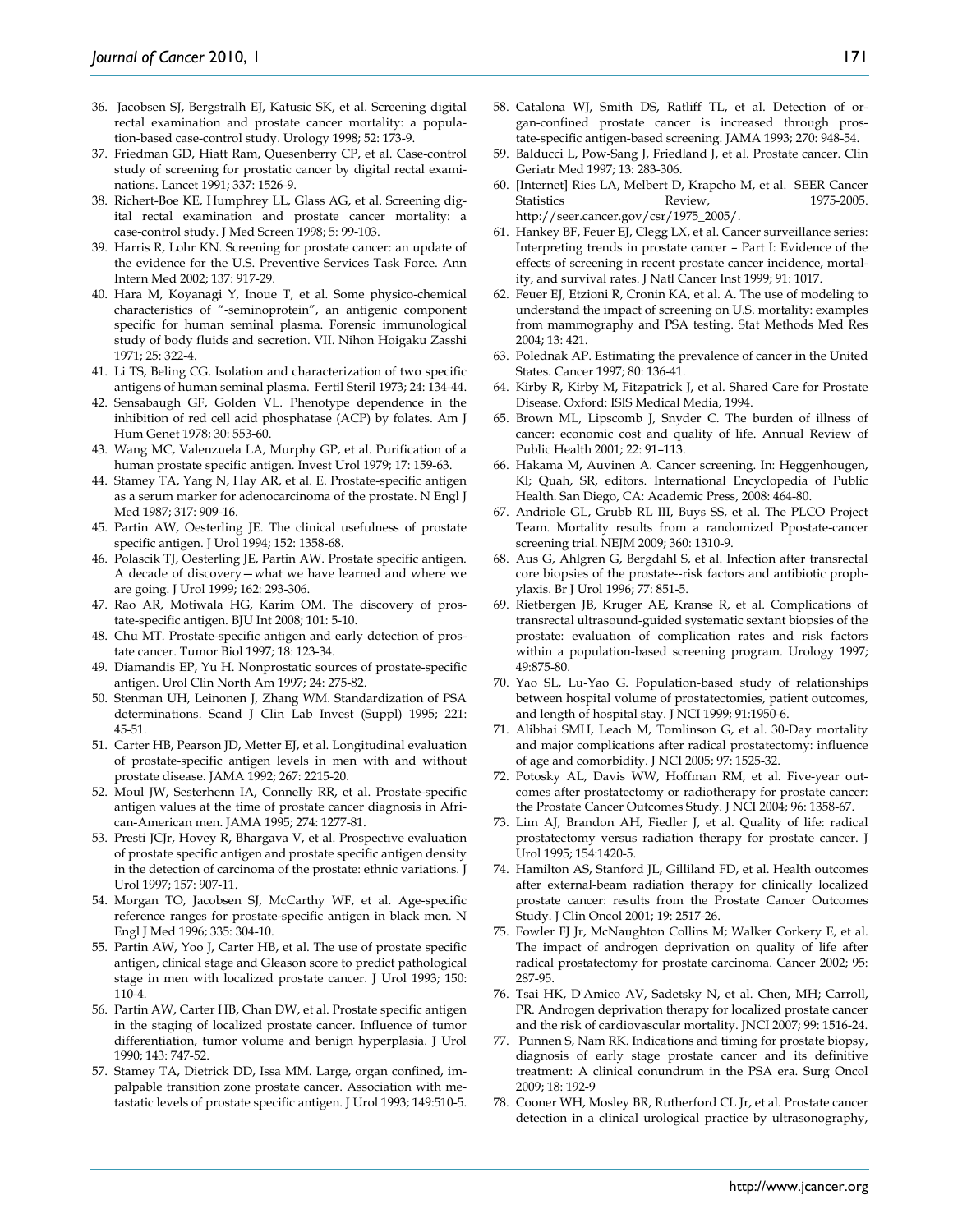digital rectal examination and prostate specific antigen. J Urol 1990; 143: 1146-52.

- 79. Brawer MK, Chetner MP, Beatie J, et al. Screening for prostatic carcinoma with prostate carcinoma with prostate specific antigen. J Urol 1992; 147:841-5.
- 80. Labrie F, Dupont A, Suburu R, et al. Serum prostate specific antigen as pre-screening test for prostate cancer. J Urol 1992; 147: 846-51.
- 81. Catalona WJ, Richie JP, Ahmann FR, et al.Comparison of digital rectal examination and serum prostate specific antigen in the early detection of prostate cancer. Results of a multicenter clinical trial of 6,630 men. J Urol 1994; 151: 1283-90.
- 82. Greenlee RT, Murray T, Bolden S, et al. Cancer statistics 2000. CA Cancer J Clin 2000; 50: 7-33.
- 83. Potosky AL, Miller BA, Albertsen PC, et al. The role of increasing detection in the rising incidence of prostate cancer. JAMA 1995; 273: 548-52.
- 84. Moul JW. Treatment options for prostate cancer. Part I. Staged, grade, PSA, and changes in the 1990's. Am J Managed Care 1998; 4: 1031-6.
- 85. Tarone RE, Chu KC, Brawley OW. Implications of stage-specific survival rates in assessing recent declines in prostate cancer mortality rates. Epidemiology 2000; 11: 167-70.
- 86. Smart CR. The results of prostate carcinoma screening in the U.S. as reflected in the surveillance, epidemiology, and end results program. Cancer 1997; 80: 1835-44.
- 87. Mettlin CJ, Murphy GP, Rosenthal DS, et al. The National Cancer Data Base report on prostate carcinoma after the peak in incidence rates in the U.S. The American College of Surgeons Commission on Cancer and the American Cancer Society. Cancer 1998; 83: 1679-84.
- 88. Tarone RE, Chu KC, Brawley OW. Implications of stage specific survival rates in assessing recent declines in prostate cancer mortality rates. Epidemiology 2000; 11: 167-70.
- 89. Smart CR. The results of prostate carcinoma screening in the US as reflected in the Surveillance, Epidemiology, and End Results program. Cancer 1997; 80: 1835-44.
- 90. Mettlin CJ, Murphy GP, Rosenthal DS, et al. The National Cancer Data Base report on prostate carcinoma after the peak in incidence rates in the US. The American College of Surgeons Commission on Cancer and the American Cancer Society. Cancer 1998; 83: 1679-84.
- 91. Bunting PS. A guide to the interpretation of serum prostate specific antigen levels. Clin Biochem 1995; 28: 221-41.
- 92. Feuer EJ, Merrill RM, Hankey BF. Cancer surveillance series: interpreting trends in prostate cancer— part II: cause of death misclassification and the recent rise and fall in prostate cancer mortality. J NCI 1999; 91: 1025-32.
- 93. Bettencourt MC, Bauer JJ, Sesterhenn IA, et al. Ki-67 expression is a prognostic marker of prostate cancer recurrence after radical prostatectomy. J Urol 1996; 156: 1064-8.
- 94. Stephenson RA. Population-based prostate cancer trends in the PSA era: data from the Surveillance, Epidemiology, and End Results Program. Monographs in Urology 1998;: 3–19.
- 95. Etzioni R, Legler JM, Feuer EJ, et al. Cancer surveillance series: interpreting trends in prostate cancer— part III: quantifying the link between population prostate specific antigen testing and recent declines in prostate cancer mortality. J NCI 1999; 91: 1033-9.
- 96. Coley CM, Barry MJ, Fleming C, et al. Early detection of prostate cancer. Part 1. Prior probability and effectiveness of tests. Ann Intern Med. 1997; 126(5): 394-406.
- 97. Tricoli JV, Schoenfeldt M, Conley BA. Detection of prostate cancer and predicting progression: current and future diagnostic markers. Clin Cancer Res 2004; 10: 3943-53.
- 98. Hartwell L, Mankoff D, Paulovich A, et al. Cancer biomarkers: a systems approach. Nature Biotechnology 2006; 24: 905-8.
- 99. Cox TM. Biomarkers in lysosomal storage diseases. Fabry disease: Perspectives from 5 years of FOS. In: Mehta, A; Beck, M; Sunder-Plassmann, G, editors. Oxford (UK): Oxford Pharma-Genesis Ltd.; 2006.
- 100.[Internet] Woodcock J. A Framework for Biomarker and Surrogate Endpoint Use in Drug Development. http://www.fda.gov/ohrms/dockets/ac/04/ slides/2004 4079S2\_03\_Woodcock.ppt>.
- 101.Deegan PB, Moran MT, McFarlane I, et al. Clinical evaluation of chemokine and enzymatic biomarkers of Gaucher disease. Blood Cells Mol Dis 2005; 35: 259-67.
- 102.Pepe MS, Etzioni R, Feng Z, et al. Phases of biomarker development for early detection of cancer. J Natl Cancer Inst 2001; 93: 1054-61.
- 103.Barker PE. Cancer biomarker validation: standards and process: roles for the National Institute of Standards and Technology (NIST). Ann NY Acad Sci 2003; 983: 142-50.
- 104.Ludwig JA, Weinstein JN. Biomarkers in cancer staging, prognosis and treatment selection. Nature Reviews Cancer 2005; 5: 845-56.
- 105.Nadler RB, Humphrey PA, Smith DS, et al. Effect of inflammation and benign prostatic hyperplasia on elevated serum prostate specific antigen levels. J Urol. 1995; 154: 407-13.
- 106.Makarov DV, Loeb S, Getzenberg RH, et al. Biomarkers for prostate cancer. Ann Rev Medicine 2009; 60: 139-51.
- 107.Taskén KA, Angelsen A, Svindland A, et al. Markers for diagnosis, prediction and prognosis of prostate cancer. Tidsskr Nor Laegeforen 2005; 125: 3279-82.
- 108.Gutman AB, Gutman EB. An "acid" phosphatase occurring in the serum of patients with metastasizing carcinoma of the prostate gland. J Clin Invest 1938; 17: 473–8.
- 109.Veeramani S, Yuan TC, Chen SJ, et al. Cellular prostatic acid phosphatase: a protein tyrosine phosphatase involved in androgen-independent proliferation of prostate cancer. Endocr Relat Cancer 2005; 12: 805-22.
- 110.Gutman AB, Gutman EB, Robinson JN. Determination of serum 'acid' phosphatase activity in differentiating skeletal metastases secondary to prostatic carcinoma from Paget's disease of bone. Am J Cancer 1940; 38: 103-8.
- 111.Doe RP, Seal US. Acid phosphatase in urology. Surg Clin North Am 1965; 45: 1455-66.
- 112.Whitesel JA, Donohue RE, Mani JH, et al. Acid phosphatase: its influence on the management of carcinoma of the prostate. J Urol 1984; 131: 70-7.
- 113.Johnson DE, Prout GR, Scott WW, et al. Clinical significance of serum acid phosphatase levels inadvanced prostatic carcinoma. Urology 1976; 8: 123-6.
- 114.Bishop MC, Hardy JG, Taylor MC, et al. Bone imaging and serum phosphatases in prostatic carcinoma. Br J Urol 1985; 57: 317-24.
- 115.Lilja H, Haese A, Björk T, et al. Significance and metabolism of complexed and noncomplexed prostate specific antigen forms, and human glandular kallikrein 2 in clinically localized prostate cancer before and after radical prostatectomy. J Urol 1999; 162: 2029-34.
- 116.Sokoll LJ, Partin AW, Mikolajczyk SD, et al. ProPSA in relation to free PSA gives the best performance in detecting cancer in the 2.5-4.0 ng/mL total PSA range. J Urol 2002; 167: 286.
- 117.Ercole CJ, Lange PH, Mathisen M, et al. Prostatic specific antigen and prostatic acid phosphatase in the monitoring and staging of patients with prostatic cancer. J Urol 1987; 138: 1181-4.
- 118.Pound CR, Partin AW, Eisenberger MA, et al. Natural history of progression after PSA elevation following radical prostatectomy. JAMA 1999; 281: 1591-7.
- 119.Lowe FC, Trauzzi SJ. Prostatic acid phosphatase in 1993. Its limited clinical utility. Urol Clin North Am 1993; 20: 589-95.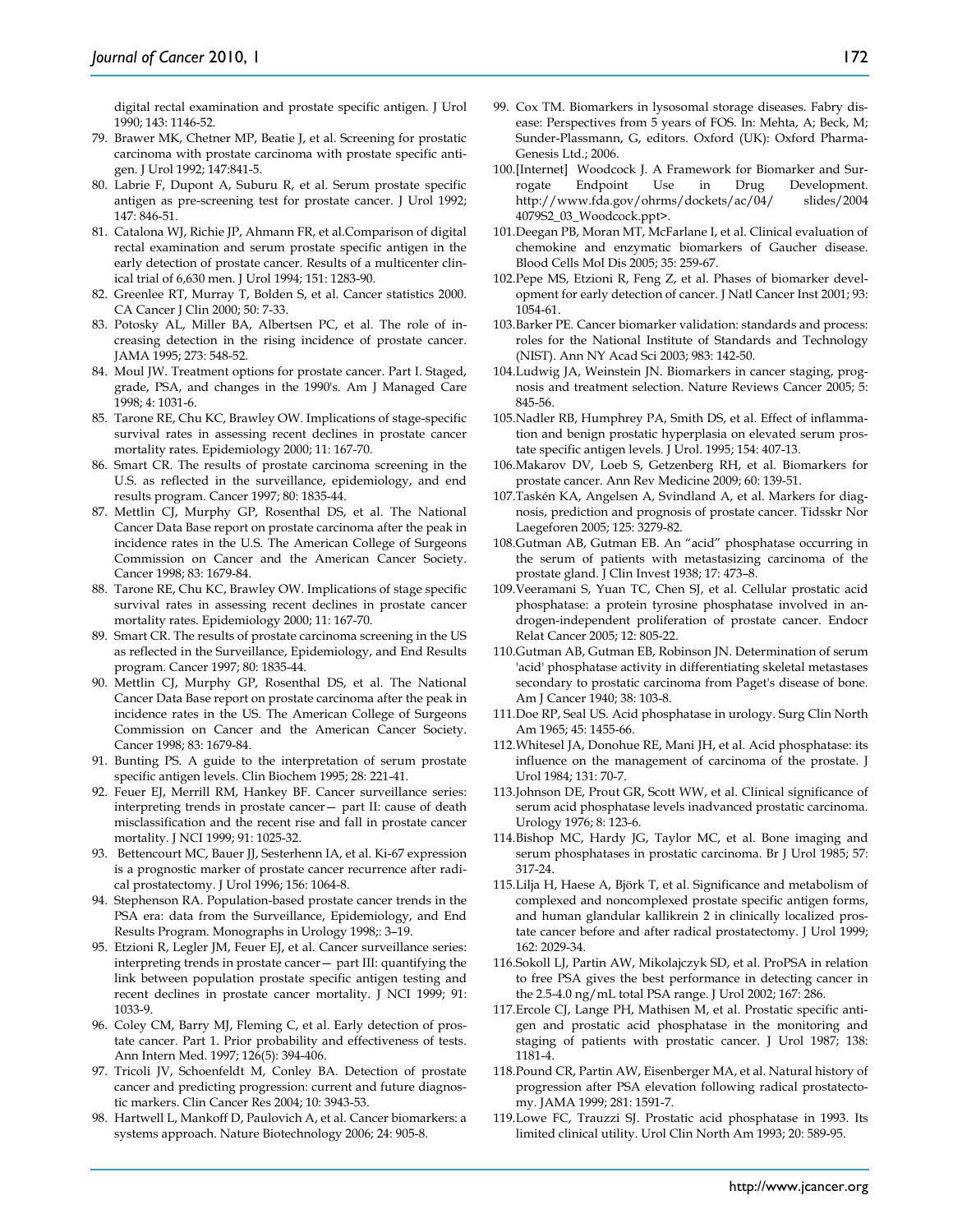- 120.Han M, Piantadosi S, Zahurak ML, et al. Serum acid phosphatase level and biochemical recurrence following radical prostatectomy for men with clinically localized prostate cancer. Urology 2001; 57: 707-11.
- 121.Oberaigner W, Horninger W. Klocker H. Schönitzer D; Stühlinger, W; Bartsch, G. Reduction of prostate cancer mortality in Tyrol, Austria, after introduction of prostate-specific antigen testing. Am J Epidemiol 2006; 164: 376-84.
- 122.Antenor JA, Roehl KA, Eggener SE, et al. Preoperative PSA and progression-free survival after radical prostatectomy for Stage T1c disease. Urology 2005; 66: 156-60.
- 123.Nadler RB, Loeb S, Roehl KA, et al. Use of 2.6 ng/ml prostate specific antigen prompt for biopsy in men older than 60 years. J Urol 2005; 174: 2154-7.
- 124.Thompson IM, Pauler DK, Goodman PJ, et al. Prevalence of prostate cancer among men with a prostate-specific antigen level  $\le$  or = 4.0 ng per milliliter. N Engl J Med 2004; 350: 2239-46.
- 125.Han M, Partin AW, Chan DY,et al. An evaluation of the decreasing incidence of positive surgical margins in a large retropubic prostatectomy series. J Urol 2004; 171: 23-36.
- 126.Han M, Partin AW, Pound CR, et al. Long-term biochemical disease-free and cancer-specific survival following anatomic radical retropubic prostatectomy. The 15-year Johns Hopkins experience. Urol Clin North Am 2001; 28: 555-65.
- 127.Freedland SJ, Humphreys EB, Mangold LA, et al. Risk of prostate cancer-specific mortality following biochemical recurrence after radical prostatectomy. JAMA 2005; 294: 433-9.
- 128.Kuefer R, Varambally S, Zhou M, et al. Alpha-methylacyl-CoA racemase: expression levels of this novel cancer biomarker depend on tumor differentiation. Am J Pathol 2002; 161: 841-8.
- 129.Zha S, Ferdinandusse S, Denis S, et al. Alpha-methylacyl-CoA racemase as an androgen-independent growth modifier in prostate cancer. Cancer Res 2003; 63: 7365-76.
- 130.Jiang Z, Wu CL, Woda BA, et al. Alpha-methylacyl-CoA racemase: a multi-institutional study of a new prostate cancer marker. Histopathology 2004; 45: 218-25.
- 131.Rubin MA, Zhou M, Dhanasekaran SM, et al. Alpha-methylacyl coenzyme A racemase as a tissue biomarker for prostate cancer. JAMA 2002; 287: 1662-70.
- 132.Jiang Z, Wu CL, Woda BA, et al. P504S/alpha-methylacyl-CoA racemase: a useful marker for diagnosis of small foci of prostatic carcinoma on needle biopsy. Am J Surg Pathol 2002; 26: 1169-74.
- 133.Luo J, Zha S, Gage WR, et al. Alpha-methylacyl-CoA racemase: a new molecular marker for prostate cancer. Cancer Res 2002; 62: 2220–6.
- 134.Rogers CG, Ya G, Zha S, et al. Prostate cancer detection on urinalysis for alpha methylacyl coenzyme A racemase protein. J Urol 2004; 172: 1501-3.
- 135.Sreekumar A, Laxman B, Rhodes DR, et al. Humoral immune response to alpha-methylacyl-CoA racemase and prostate cancer. J NCI 2004; 96: 834-43.
- 136.Cardillo MR, Gentile V, Ceccariello A, et al. Can p503s, p504s and p510s gene expression in peripheral-blood be useful as a marker of prostatic cancer? BMC Cancer 2005; 5: 111.
- 137.Hayes JD, Pulford DJ. The glutathione S-transferase supergene family: regulation of GST and the contribution of the isoenzymes to cancer chemoprotection and drug resistance. Crit Rev Biochem Mol Biol 1995; 30: 445-600.
- 138.Lee WH, Morton RA, Epstein JI, et al. Cytidine methylation of regulatory sequences near the pi-class glutathione S-transferase gene accompanies human prostatic carcinogenesis. Proc Natl Acad Sci USA 1994; 91: 11733-7.
- 139.Harden SV, Guo Z, Epstein JI, et al. Quantitative GSTP1 methylation clearly distinguishes benign prostatic tissue and limited prostate adenocarcinoma. J Urol 2003; 169: 1138-42.
- 140.Jerónimo C, Varzim G, Henrique R, et al. I105V polymorphism and promoter methylation of the GSTP1 gene in prostate adenocarcinoma. Cancer Epidemiol Biomarkers Prev 2002; 11: 445-50.
- 141.Jeronimo C, Usadel H, Henrique R, et al. Quantitation of GSTP1 methylation in non-neoplastic prostatic tissue and organ-confined prostate adenocarcinoma. J NCI 2001; 93: 1747-52.
- 142.Chu DC, Chuang CK, Fu JB, et al. The use of real-time quantitative polymerase chain reaction to detect hypermethylation of the CpG islands in the promoter region flanking the GSTP1 gene to diagnose prostate carcinoma. J Urol. 2002; 167: 1854-8.
- 143.Brooks JD, Weinstein M, Lin X, et al. CG island methylation changes near the GSTP1 gene in prostatic intraepithelial neoplasia. Cancer Epidemiol Biomark Prev 1998; 7: 531-6.
- 144.Cairns P, Esteller M, Herman JG, et al. Molecular detection of prostate cancer in urine by GSTP1 hypermethylation. Clin Cancer Res 2001; 7: 2727-30.
- 145.Lin X, Tascilar M, Lee WH, et al. GSTP1 CpG island hypermethylation is responsible for the absence of GSTP1 expression in human prostate cancer cells. Am J Pathol 2001; 159: 1815-26.
- 146.Bastian PJ, Ellinger J, Schmidt D, et al. GSTP1 hypermethylation as a molecular marker in the diagnosis of prostatic cancer: is there a correlation with clinical stage, Gleason grade, PSA value or age? Eur J Med Res. 2004; 9: 523-7.
- 147.Gonzalgo ML, Pavlovich CP, Lee SM, et al. Prostate cancer detection by GSTP1 methylation analysis of postbiopsy urine specimens. Clin Cancer Res 2003; 9: 2673-7.
- 148.Gonzalgo ML, Nakayama M, Lee SM, et al. Detection of GSTP1 methylation in prostatic secretions using combinatorial MSP analysis. Urology 2004; 63: 414-8.
- 149. Simon JP, Aunis D. Biochemistry of the chromogranin A protein family. Biochem J 1989; 262:1-13.
- 150.Helman LJ, Ahn TG, Levine MA, et al. Molecular cloning and primary structure of human chromogranin A (secretory protein I) cDNA. J Biol Chem 1988; 263: 11559-63.
- 151.Berruti A, Mosca A, Tucci M, et al. Independent prognostic role of circulating chromogranin A in prostate cancer patients with hormone-refractory disease. Endocr Relat Cancer 2005; 12: 109-17.
- 152.Deftos LJ. Granin-A, parathyroid hormone-related protein, and calcitonin gene products in neuroendocrine prostate cancer. Prostate (Suppl) 1998; 8: 23-31.
- 153.Berruti A, Dogliotti L, Mosca A, et al. Circulating neuroendocrine markers in patients with prostate carcinoma. Cancer 2000; 88: 2590-7.
- 154.Zaky Ahel M, Kovacic K, Kraljic I, et al. Oral estramustine therapy in serum chromogranin A-positive stage D3 prostate cancer patients. Anticancer Res 2001; 21:1475-9.
- 155.Ferrero-Pous M, Hersant AM, Pecking A, et al. Serum chromogranin-A in advanced prostate cancer. BJU Int 2001; 88: 790-6.
- 156.Cabrespine A, Guy L, Gachon F, et al. Circulating chromogranin A and hormone refractory prostate cancer chemotherapy. J Urol 2006; 175: 1347-52.
- 157.Sasaki T, Komiya A, Suzuki H, et al. Changes in chromogranin A serum levels during endocrine therapy in metastatic prostate cancer patients. Eur Urol 2005; 48: 224-30.
- 158.Zitella A, Berruti A, Destefanis P, et al. Gruppo Oncologico Urologico Piemontese (GOUP). Comparison between two commercially available chromogranin A assays in detecting neuroendocrine differentiation in prostate cancer and benign prostate hyperplasia. Clin Chim Acta 2007; 377: 103-7.
- 159.Ramírez ML, Nelson EC, Evans CP. Beyond prostate-specific antigen: alternate serum markers. Prostate Cancer Prostatic Diseases 2008; 11: 216-29.
- 160.Isshiki S, Akakura K, Komiya A, et al. Chromogranin a concentration as a serum marker to predict prognosis after endocrine therapy for prostate cancer. J Urol 2002; 167: 512-5.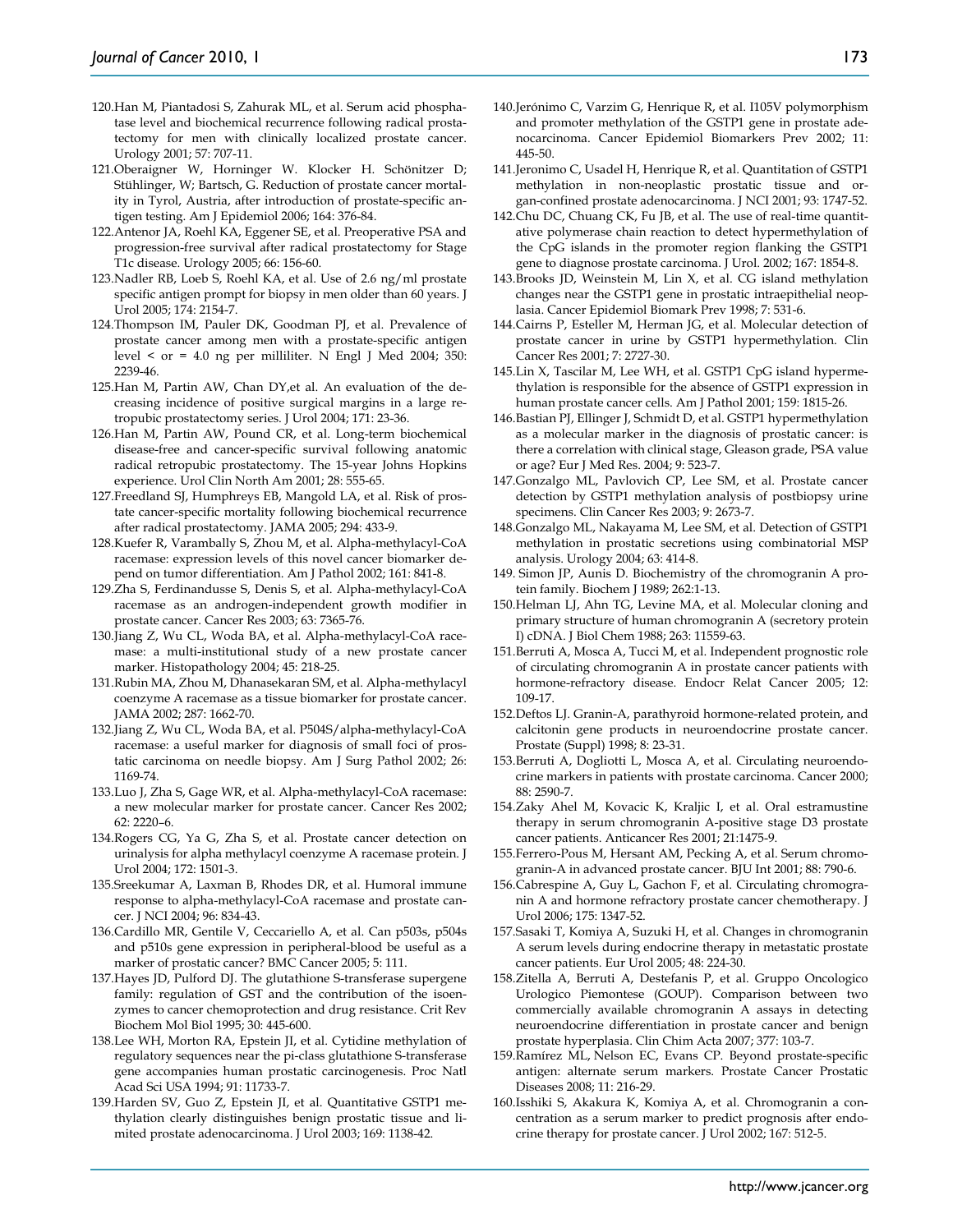- 161.Cheville JC, Tindall D, Boelter C, et al. Metastatic prostate carcinoma to bone: clinical and pathologic features associated with cancer-specific survival. Cancer 2002; 95: 1028-36.
- 162.Fracalanza S, Prayer-Galetti T, Pinto F, et al. Plasma chromogranin A in patients with prostate cancer improves the diagnostic efficacy of free/total prostate-specific antigen determination. Urol Int 2005; 75: 57-61.
- 163.Deftos LJ, Abrahamsson PA. Granins and prostate cancer. Urology. 1998; 51: 141-5.
- 164.Riegman PH, Vlietstra RJ, Klaassen P, et al. The prostate-specific antigen gene and the human glandular kallikrein-1 gene are tandemly located on chromosome 19. FEBS Lett 1989; 247: 123-6.
- 165.Dawson NA, Vogelzang NJ. Prostate Cancer. New York: Wiley-Liss Inc; 1994.
- 166.Myrtle JF, Klimley PG, Ivor LP, et al. Clinical utility of prostate specific antigen (PSA) in the management of prostate cancer. In: Advances in cancer diagnostics. San Diego, CA: Hybritech Inc., 1986; 1-4.
- 167.Xiao Z, Adam BL, Cazares LH, et al. Quantitation of serum prostate-specific membrane antigen by a novel protein biochip immunoassay discriminates benign from malignant prostate disease. Cancer Res 2001; 61: 6029-33.
- 168.Wang TY, Kawaguchi TP. Preliminary evaluation of measurement of serum prostate-specific antigen level in detection of prostate cancer. Ann Clin Lab Sci 1986; 16: 461-6.
- 169.Beckett ML, Cazares LH, Vlahou A, et al. Prostate-specific membrane antigen levels in sera from healthy men and patients with benign prostate hyperplasia or prostate cancer. Clin Cancer Res 1999; 5: 4034-40.
- 170.Murphy GP, Kenny GM, Ragde H, et al. Measurement of serum prostate-specific membrane antigen, a new prognostic marker for prostate cancer. Urology 1998; 51: 89-97.
- 171.Reiter RE, Gu Z, Watabe T, et al. Prostate stem cell antigen: a cell surface marker overexpressed in prostate cancer. Proc Natl Acad Sci USA 1998; 95: 1735-40.
- 172.Gu Z, Thomas G, Yamashiro J, et al. Prostate stem cell antigen (PSCA) expression increases with high Gleason score, advanced stage and bone metastasis in prostate cancer. Oncogene 2000; 19:1288-96.
- 173.Han KR, Seligson DB, Liu X, et al. Prostate stem cell antigen expression is associated with gleason score, seminal vesicle invasion and capsular invasion in prostate cancer. J Urol 2004; 171: 1117-21.
- 174.Hara N, Kasahara T, Kawasaki T, et al. Reverse transcription-polymerase chain reaction detection of prostate-specific antigen, prostate-specific membrane antigen, and prostate stem cell antigen in one milliliter of peripheral blood: value for the staging of prostate cancer. Clin Cancer Res 2002; 8: 1794-9.
- 175.Ross S, Spencer SD, Holcomb I, et al. Prostate stem cell antigen as therapy target: tissue expression and in vivo efficacy of an immunoconjugate. Cancer Res 2002; 62: 2546-53.
- 176.Saffran DC, Raitano AB, Hubert RS, et al. Anti-PSCA mAbs inhibit tumor growth and metastasis formation and prolong the survival of mice bearing human prostate cancer xenografts. Proc Natl Acad Sci USA 2001; 98: 2658-63.
- 177.Dannull J, Diener PA, Prikler L, et al. Prostate stem cell antigen is a promising candidate for immunotherapy of advanced prostate cancer. Cancer Res. 2000; 60: 5522-8.
- 178.Getzenberg RH, Pienta KJ, Huang EY, et al. Identification of nuclear matrix proteins in the cancer and normal rat prostate. Cancer Res 1991; 51: 6514-20.
- 179.Uetsuki H, Tsunemori H, Taoka R, et al. Expression of a novel biomarker, EPCA, in adenocarcinomas and precancerous lesions in the prostate. J Urol 2005; 174: 514–8.
- 180.Dhir R, Vietmeier B, Arlotti J, et al. Early identification of individuals with prostate cancer in negative biopsies. J Urol 2004; 171: 1419-23.
- 181.Hansel DE, DeMarzo AM, Platz EA, et al. Early prostate cancer antigen expression in predicting presence of prostate cancer in men with histologically negative biopsies. J Urol 2007; 177: 1736-40.
- 182.Paul B, Dhir R, Landsittel D, et al. Detection of prostate cancer with a blood-based assay for early prostate cancer antigen. Cancer Res 2005; 65: 4097-100.
- 183.Epstein JI, Pizov G, Steinberg GD, et al. Correlation of prostate cancer nuclear deoxyribonucleic acid, size, shape and Gleason grade with pathological stage at radical prostatectomy. J Urol 1992; 148: 87-91.
- 184.Partin AW, Steinberg GD, Pitcock RV, et al. Use of nuclear morphometry, Gleason histologic scoring, clinical stage, and age to predict disease-free survival among patients with prostate cancer. Cancer 1992; 70: 161-8.
- 185.Babiarz J, Peters JM, Miles B, et al. Crissman, JD. Comparison of DNA content in primary and lymph node metastases in prostate adenocarcinoma. Anal Quant Cytol Histol 1993; 15: 158-64.
- 186.Veltri RW, Partin AW, Epstein JE, et al. Quantitative nuclear morphometry, Markovian texture descriptors, and DNA content captured on a CAS-200 Image analysis system, combined with PCNA and HER-2/neu immunohistochemistry for prediction of prostate cancer progression. J Cell Biochem (Suppl) 1994; 19: 249-58.
- 187.Carmichael MJ, Veltri RW, Partin AW, et al. Deoxyribonucleic acid ploidy analysis as a predictor of recurrence following radical prostatectomy for stage T2 disease. J Urol 1995; 153: 1015-19.
- 188.Badalament RA, Miller MC, Peller PA, et al. RW. An algorithm for predicting nonorgan confined prostate cancer using the results obtained from sextant core biopsies with prostate specific antigen level. J Urol 1996; 156: 1375-80.
- 189.Bubendorf L, Tapoa C, Gasser TC, et al. Ki67 labeling index in core needle biopsies independently predicts tumor-specific survival in prostate cancer. Hum Pathol 1998; 29: 949-54.
- 190.Su SL, Boynton AL, Holmes EH, et al. Detection of extraprostatic prostate cells utilizing reverse transcription-polymerase chain reaction. Semin Surg Oncol 2000; 18: 17-28.
- 191.Scherr DS, Vaughan EDJ, Wei J, et al. BCL-2 and p53 expression in clinically localized prostate cancer predicts response to external beam radiotherapy. J Urol. 1999; 162: 12-6.
- 192.Feneley MR, Partin AW. Indicators of pathololgic stage of prostate cancer and their use in clinical practice. Urol Clin North Am 2001; 28: 443-58.
- 193.Kwiatkowski MK, Recker F, Piironen T et al. In prostatism patients the ratio of human glandular kallikrein to free PSA improves the discrimination between prostate cancer and benign hyperplasia within the diagnostic "gray zone" of total PSA 4 to 10 ng/ml. Urology 1998; 52: 360-5.
- 194.Becker C, Noldus J, Diamandis E, et al. The role of molecular forms of prostate-specific antigen (PSA or hK3) and of human glandular kallikrein 2 (hK2) in the diagnosis and monitoring of prostate cancer and in extra-prostatic disease. Crit Rev Clin Lab Sci 2001; 38: 357-99.
- 195.Haese A, Becker C, Noldus J, et al. Human glandular kallikrein 2. A potential serum marker for predicting the organ-confined versus non-organ-confined growth of prostate cancer. J Urol 2000; 163:1491-7.
- 196.Chapoval AI, Ni J, Lau JS, et al. B7–H3: A costimulatory molecule for T cell activation and IFN-gamma production. Nat Immunol 2001; 2: 269-74.
- 197.Suh WK, Gajewska BU, Okadal H, et al. The B7 family member B7–H3 preferentially down-regulates T helper type 1-mediated immune responses. Nat Immunol 2003; 4: 899-906.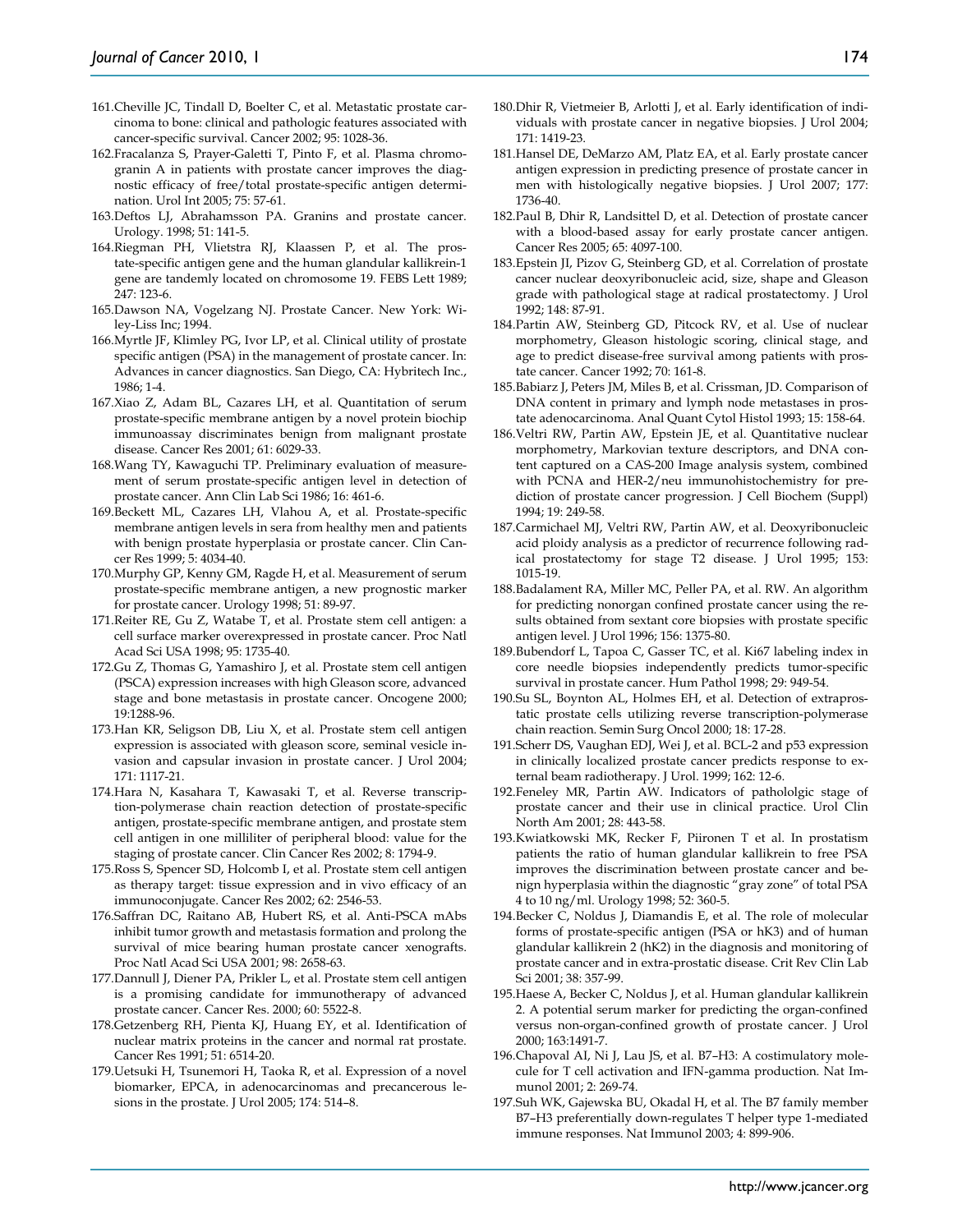- 198.Zang X, Allison JP. The B7 family and cancer therapy: Costimulation and coinhibition. Clin Cancer Res 2007; 13: 5271-9.
- 199.Luol L, Chapoval AI, Flies DB, et al. B7-H3 enhances tumor immunity in vivo by costimulating rapid clonal expansion of antigen-specific CD8+ cytolytic T cells. J Immunol 2004; 173: 5445-50.
- 200.Sun M, Richards S, Prasad DV, et al. Characterization of mouse and human B7–H3 genes. J Immunol 2002; 168: 6294-7.
- 201.Petroff MG, Kharatyan E, Torry DS, et al. The immunomodulatory proteins B7-DC, B7-H2, and B7-H3 are differentially expressed across gestation in the human placenta. Am J Pathol 2005; 167: 465-73.
- 202.Hofmeyer KA, Ray A, Zang X. The contrasting role of B7-H3. Proc Natl Acad Sci USA 2008; 105: 10277-8.
- 203.Roth TJ, Sheinin Y, Lohse CM, et al. B7-H3 ligand expression by prostate cancer: a novel marker of prognosis and potential target for therapy. Cancer Res 2007; 67: 7893-900.
- 204.Zang X, Thompson RH, Al-Ahmadie HA, et al. B7-H3 and B7x are highly expressed in human prostate cancer and associated with disease spread and poor outcome. Proc Natl Acad Sci USA 2007; 104: 19458-63.
- 205.Chavin G, Sheinin Y, Crispen PL, et al. RJ. Expression of immunosuppresive B7-H3 ligand by hormone-treated prostate cancer tumors and metastases. Clin Cancer Res 2009; 15: 2174-80.
- 206.Tsai G, Lane HY, Yang P, et al. Glycine transporter I inhibitor, N-methylglycine (sarcosine), added to antipsychotics for the treatment of schizophrenia. Biol Psychiatry 2004; 55: 452-6.
- 207.Sreekumar A, Poisson LM, Rajendiran TM, et al. Metabolomic profiles delineate potential role for sarcosine in prostate cancer progression. Nature 2009; 457: 799-800.
- 208.Couzin J. Biomarkers. Metabolite in urine may point to high-risk prostate cancer. Science 2009; 323: 865.
- 209.Razani B, Schlegel A, Lisanti MP. Caveolin proteins in signaling, oncogenic transformation and muscular dystrophy. Cell Sci 2000; 113: 2103-9.
- 210.Okamoto T, Schlegel A, Scherer PE, et al. Caveolins, a family of scaffolding proteins for organizing "preassembled signaling complexes" at the plasma membrane. J Biol Chem 1998; 273: 5419-22.
- 211.Tirado OM, Maccarthy CM, Fatima N, et al. Caveolin-1 promotes resistance to chemotherapy-induced apoptosis in Ewing's sarcoma cells by modulating PKCalpha phosphorylation. Int J Cancer 2010;126(2):426-36.
- 212.Liedtke C, Kersting C, Burger H, et al. Caveolin-1 expression in benign and malignant lesions of the breast. World J Surg Oncol 2007; 5: 110.
- 213.Shatz M, Liscovitch M. Caveolin-1: a tumor-promoting role in human cancer. Int J Radiat Biol 2008; 84: 177-89.
- 214.Yang G, Addai J, Wheeler TM, et al. Correlative evidence that prostate cancer cell-derived caveolin-1 mediates angiogenesis. Hum Pathol 2007; 38: 1688-95.
- 215.Barresi V, Cerasoli S, Tuccari G. Correlative evidence that tumor cell-derived caveolin-1 mediates angiogenesis in meningiomas. Neuropathology 2008; 28: 472-8.
- 216.Tahir SA, Yang G, Goltsov AA, et al. Tumor cell-secreted caveolin-1 has proangiogenic activities in prostate cancer. Cancer Res 2008; 68: 731-9.
- 217.Tahir SA, Yang G, Ebara S, et al. Secreted caveolin-1 stimulates cell survival/clonal growth and contributes to metastasis in androgen-insensitive prostate cancer. Cancer Res 2001; 61: 3882-85.
- 218.Yang G, Truong LD, Timme TL, et al. Elevated expression of caveolin is associated with prostate and breast cancer. Clin Cancer Res 1998; 4: 1873-80.
- 219.Yang G, Troung LD, Wheeler TM, et al. Caveolin-1 expression in clinically confined human cancer: a novel prognostic marker. Cancer Res 1999; 59: 5719-23.
- 220.Thompson TC, Tahir SA, Li L, et al. The role of caveolin-1 in prostate cancer: clinical implications. Prostate Cancer Prostatic Dis 2010; 13: 6-11.
- 221.Di Vizio D, Morello M, Sotgia F, et al. An absence of stromal caveolin-1 is associated with advanced prostate cancer, metastatic disease and epithelial Akt activation. Cell Cycle 2009; 8: 2420-24
- 222.Tanase CP. Caveolin-1: a marker for pancreatic cancer diagnosis. Expert Rev Mol Diagn 2008; 8: 395-404.
- 223.Lin KI, Chattopadhyay N, Bai M, et al. Elevated extracellular calcium can prevent apoptosis via the calcium-sensing receptor. Biochem Biophys Res Commun 1998; 249: 325-31.
- 224.Vanaja DK, Grossmann ME, Cheville JC, et al. PDLIM4, an actin binding protein, suppresses prostate cancer cell growth. Cancer Invest 2009; 27: 264-72.
- 225.Lallet-Daher H, Roudbaraki M, Bavencoffe A, et al. Intermediate-conductance Ca2+=activated K+ channels (IKcal) regulate human prostate cancer cell proliferation through a close control of calcium entry. Oncogene 2009; 28: 1792-806.
- 226.Liao J, Schneider A, Datta NS, et al. Extracellular calcium as a candidate mediator of prostate cancer skeletal metastasis. Cancer Res 2006; 77: 9065-73.
- 227.Schwartz GG. Is serum calcium a biomarker of fatal prostate cancer? Future Oncol 2009; 5: 577-80.
- 228.Vanaja DK, Ballman KV, Morlan BW, et al. PDLIM4 repression by hypermethylation as a potential biomarker for prostate cancer. Clin Cancer Res 2006; 12: 1128-36.
- 229.Vanaja DK, Grossmann ME, Cheville JC,et al. PDLIM4, an actin binding protein, suppresses prostate cancer cell growth. Cancer Invest 2009; 27:264-72.
- 230.Bussemakers MJ, van Bokhoven A, Verhaegh GW, et al. DD3: a new prostate-specific gene, highly overexpressed in prostate cancer. Cancer Res 1999; 59: 5975-9.
- 231.de Kok JB, Verhaegh GW, Roelofs RW, et al. DD3 (PCA3), a very sensitive and specific marker to detect prostate tumors. Cancer Res 2002; 62: 2695-98.
- 232.Kirby RS, Fitzpatrick JM, Irani J. Prostate cancer diagnosis in the new millennium: strengths and weaknesses of prostate-specific antigen and the discovery and clinical evaluation of prostate cancer gene 3 (PCA3). BJU Int 2009 Feb; 103: 441-5.
- *233.*Haese A, de la Taille A, van Poppel H, et al. Clinical utility of the PCA3 urine assay in European men scheduled for repeat biopsy. Eur Urol 2008; 54: 1081-88.
- 234.Marks LS, Fradet Y, Deras IL, et al. PCA3 molecular urine assay for prostate cancer in men undergoing repeat biopsy. Urology 2007; 69: 532-5.
- 235.Chun FK, de la Taille A, van Poppel H, et al.Prostate cancer gene 3 (PCA3): development and internal validation of a novel biopsy nomogram. Eur Urol 2009; 56: 659-68
- 236.Nakanishi H, Groskopf J, Fritsche HA, et al. PCA3 molecular urine assay correlates with prostate cancer tumor volume: implication in selecting candidates for active surveillance. J Urol 2008; 179:1804-9.
- 237.Whitman EJ, Groskopf J, Ali A, et al. PCA3 score before radical prostatectomy predicts extracapsular extension and tumor volume. J Urol 2008; 180: 1975-8.
- 238.Wang R, Chinnaiyan AM, Dunn RL, et al. Rational approach to implementation of prostate cancer antigen 3 into clinical care. Cancer 2009; 115: 3879-86.
- 239.Phé V, Rouprêt M, Salomon L, et al. What's new in 2008 in the field of basic and clinical research in prostate cancer? Prog Urol 2009; 19: S29-42.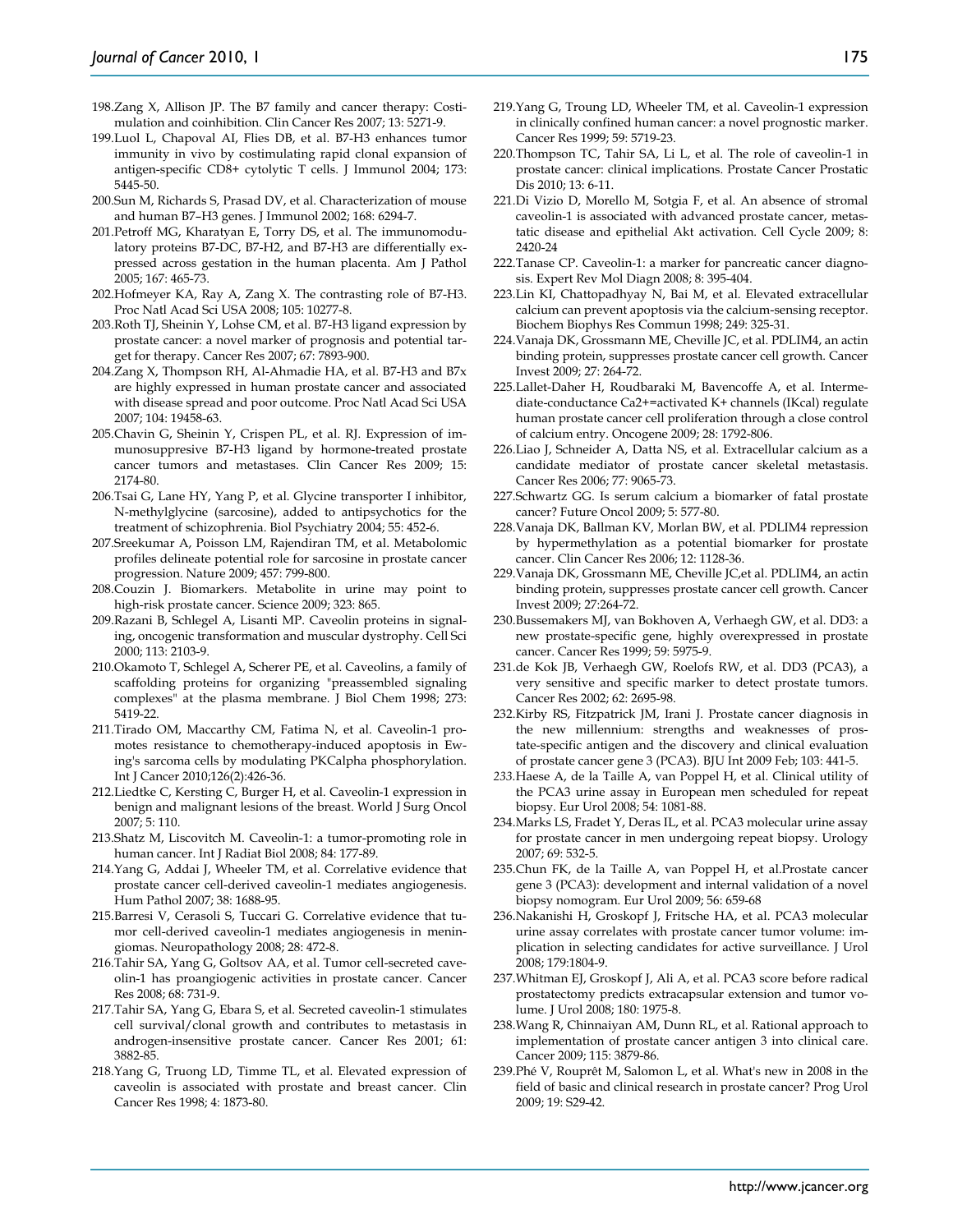- 240.Fradet Y, Saad F, Aprikian A, et al. uPM3, a new molecular urine test for the detection of prostate cancer. Urology 2004; 64: 311-5.
- 241.Hessels D, Klein Gunnewiek JM, van Oort I, et al. DD3 (PCA3)-based molecular urine analysis for the diagnosis of prostate cancer. Eur Urol 2003; 44: 8-15.
- 242.Groskopf J, Aubin SM, Deras IL, et al. APTIMA PCA3 molecular urine test: development of a method to aid in the diagnosis of prostate cancer. Clin Chem 2006; 52: 1089–95.
- 243.Deras IL, Aubin SM, Blasé A, et al. PCA3: a molecular urine assay for predicting prostate biopsy outcome. J Urol 2008; 179: 1587-92.
- 244.Ankerst DP, Groskopf J, Day JR, et al. Predicting prostate cancer risk through incorporation of prostate cancer gene 3. J Urol 2008; 180: 1303-8.
- 245.Marks LS, Bostwick DG. Prostate cancer specificity of PCA3 gene testing: examples from clinical practice. Rev Urol 2008; 10: 175-81.
- 246.Shappell SB, Fulmer J, Arguello D, et al. PCA3 urine mRNA testing for prostate carcinoma: patterns of use by community urologists and assay performance in reference laboratory setting. Urology 2009; 73:363-8.
- 247.Ouyang B, Bracken B, Burke B, et al. A duplex quantitative polymerase chain reaction assay based on quantification of alpha-methylacyl-CoA racemase transcripts and prostate cancer antigen 3 in urine sediments improved diagnostic accuracy for prostate cancer. J Urol 2009; 181: 2508-13.
- 248.Clarke RA, Zhao Z, Guo AY,et al. New genomic structure for prostate cancer specific gene PCA3 within BMCC1: implications for prostate cancer detection and progression. PLoS One 2009; 4:e4995.
- 249.Wilson S, Greer B, Hooper J, et al. The membrane-anchored serine protease, TMPRSS2, activates PAR-2 in prostate cancer cells. Biochem J 2005; 388: 967-72.
- 250.Kumar-Sinha C, Tomlins SA, Chinnaiyan AM. Recurrent gene fusions in prostate cancer. Nat Rev Cancer 2008; 8: 497-511.
- 251.Tomlins SA, Rhodes DR, Perner S, et al. Recurrent fusion of TMPRSS2 and ETS transcription factor genes in prostate cancer. Science 2005; 310: 644-8.
- 252.Mwamukonda K, Chen Y, Ravindranath L, et al. Quantitative expression of TMPRSS2 transcript in prostate tumor cells reflects TMPRSS2-ERG fusion status. Prostate Cancer Prostatic Dis 2010; 13: 47-5.
- 253.Cai C, Wang H, Xu Y, et al. Reactivation of androgen receptor-regulated TMPRSS2:ERG gene expression in castration-resistant prostate cancer. Cancer Res 2009; 69: 6027-32.
- 254.Sardana G, Dowell B, Diamandis EP. Emerging biomarkers for the diagnosis and prognosis of prostate cancer. Clin Chem 2008; 54: 1951-60.
- 255.Gerdes J, Schwab U, Lemke H, et al. Production of a mouse monoclonal antibody reactive with a human nuclear antigen associated with cell proliferation. Int J Cancer 1983; 31: 13-20.
- 256.Mosquera JM, Mehra R, Regan MM, et al. Prevalence of TMPRSS2-ERG fusion prostate cancer among men undergoing prostate biopsy in the United States. Clin Cancer Res 2009; 15: 4706-11.
- 257.Yoshimoto M, Joshua AM, Cunha IW, et al. Absence of TMPRSS2: ERG fusions and PTEN losses in prostate cancer is associated with a favorable outcome. Mod Pathol 2008; 21: 1451-60.
- 258.Fradet Y. Biomarkers in prostate cancer diagnosis and prognosis: beyond prostate-specific antigen. Curr Opin Urol 2009; 19: 243-6.
- *259.*Keller S, Sanderson MP, Stoeck A, et al. Exosomes: from biogenesis and secretion to biological function. Immunol Lett 2006; 107: 102-8.
- *260.*Valadi H, Ekström K, Bossios A, et al. Exosome-mediated transfer of mRNAs and microRNAs is a novel mechanism of genetic exchange between cells. Nat Cell Biol 2007; 9: 654-9.
- 261.Nilsson J, Skog J, Nordstrand A, et al. Prostate cancer-derived urine exosomes: a novel approach to biomarkers for prostate cancer. Br J Cancer 2009; 100: 1603-7.
- 262.Mitchell PJ, Welton J, Staffurth J, Court J, et al. Can urinary exosomes act as treatment response markers in prostate cancer? J Transl Med 2009 Jan 12; 7:4.
- 263.Jansen FH, Krijgsveld J, van Rijswijk A, et al. Exosomal secretion of cytoplasmic prostate cancer xenograft-derived proteins. Mol Cell Proteomics 2009; 8: 1192-205.
- *264.*Scholzen T, Gerdes J. The Ki-67 protein: from the known and the unknown. J Cell Physiol 2000; 182: 311-22.
- 265.Gerdes J, Lemke H, Baisch H, et al. Cell cycle analysis of a cell proliferation-associated human nuclear antigen defined by the monoclonal antibody Ki-67. J Immunol 1984; 133: 1710-5.
- 266.Khatami A, Hugosson J, Wang W, et al. Ki-67 in screen-detected, low-grade, low-stage prostate cancer, relation to prostate-specific antigen doubling time, Gleason score and prostate-specific antigen relapse after radical prostatectomy. Scand J Urol Nephrol 2009; 43: 12-8.
- 267.Berney DM, Gopalan A, Kudahetti S, et al. Ki-67 and outcome in clinically localised prostate cancer: analysis of conservatively treated prostate cancer patients from the Trans-Atlantic Prostate Group study. Br J Cancer 2009; 100: 888-93.
- 268.Khor LY, Bae K, Paulus R et al. MDM2 and Ki-67 predict for distant metastasis and mortality in men treated with radiotherapy and androgen deprivation for prostate cancer: RTOG 92-02. J Clin Oncol 2009; 27: 3177-84.
- 269.Jhavar S, Bartlett J, Kovacs G, et al. Biopsy tissue microarray study of Ki-67 expression in untreated, localized prostate cancer managed by active surveillance. Prostate Cancer Prostatic Dis 2009; 12: 143-7.
- 270.Wright LM, Yong S, Picken MM, et al. Decreased survival and hepato-renal pathology in mice with C-terminally truncated GP73 (GOLPH2). Int J Clin Exp Pathol 2009; 2: 34-47.
- 271.Wei S, Dunn TA, Isaacs WB, et al. GOLPH2 and MYO6: putative prostate cancer markers localized to the Golgi apparatus. Prostate 2008; 68: 1387-95.
- 272.Laxman B, Morris DS, Yu J, et al. A first-generation multiplex biomarker analysis of urine for the early detection of prostate cancer. Cancer Res 2008; 68: 645-9.
- 273.Kristiansen G, Fritzsche FR, Wassermann K, et al. GOLPH2 protein expression as a novel tissue biomarker for prostate cancer: implications for tissue-based diagnostics. Br J Cancer 2008; 99: 939-48.
- 274.Chen H, Pong RC, Wang Z, et al. Differential regulation of the human gene DAB2IP in normal and malignant prostatic epithelia: cloning and characterization. Genomics 2002; 79: 573-81.
- 275.Chen H, Toyooka S, Gazdar AF, et al. Epigenetic regulation of a novel tumor suppressor gene (hDAB2IP) in prostate cancer cell lines. J Biol Chem 2003; 278:3121-30.
- 276.Wang Z, Tseng CP, Pong RC, et al. The mechanism of growth-inhibitory effect of DOC-2/DAB2 in prostate cancer. Characterization of a novel GTPase-activating protein associated with N-terminal domain of DOC-2/DAB2. J Biol Chem 2002; 277: 12622-31.
- 277.Chen H, Tu SW, Hsieh JT. Down-regulation of human DAB2IP gene expression mediated by polycomb Ezh2 complex and histone deacetylase in prostate cancer. J Biol Chem 2005; 280: 22437-44.
- 278.Chen H, Toyooka S, Gazdar AF, et al. Epigenetic regulation of a novel tumor suppressor gene (hDAB2IP) in prostate cancer cell lines. J Biol Chem 2003; 278: 3121-30.
- 279.Duggan D, Zheng SL, Knowlton M, et al. Two genome-wide association studies of aggressive prostate cancer implicate put-